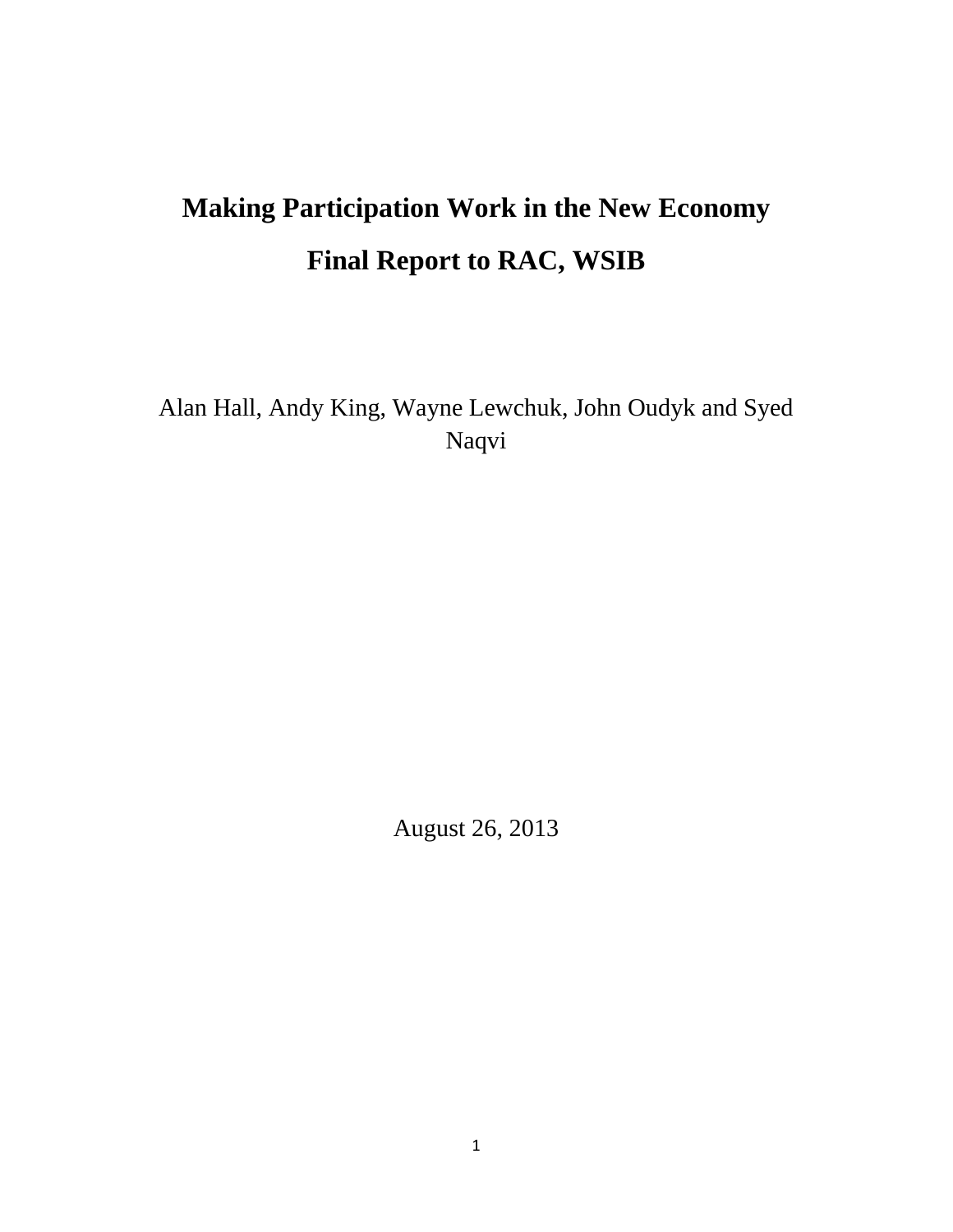#### **Abstract:**

The findings from this study are from a survey of 888 worker health and safety representatives and 51 follow-up interviews. The survey asked representatives to report on the amount of time that they spent engaging in different activities such meetings and inspections, the number of times that they attempted specific types of changes in working conditions, and the outcomes of those efforts. The interviews probed for more detailed accounts of representatives activities, strategies and tactics, and outcomes. The findings indicate that representatives varied significantly in the total amount of time spent on representation and the distribution of time spent on different activities. Using cluster analysis, we determined that worker representatives who distributed their time across a broader number of activities and those who spent more time on engaging workers and managers, reported significantly more attempts to make changes in their workplaces overall and in terms of a range of specific types of changes, both large-scale/high cost (major new ventilation system) and small scale /low cost (housekeeping). These representatives, which we refer to as *knowledge activists* because of their greater involvement in research and education, also reported significantly more positive impact overall and greater success in some specific change efforts. Several factors were examined as possible explanations for the different overall levels of success by representatives.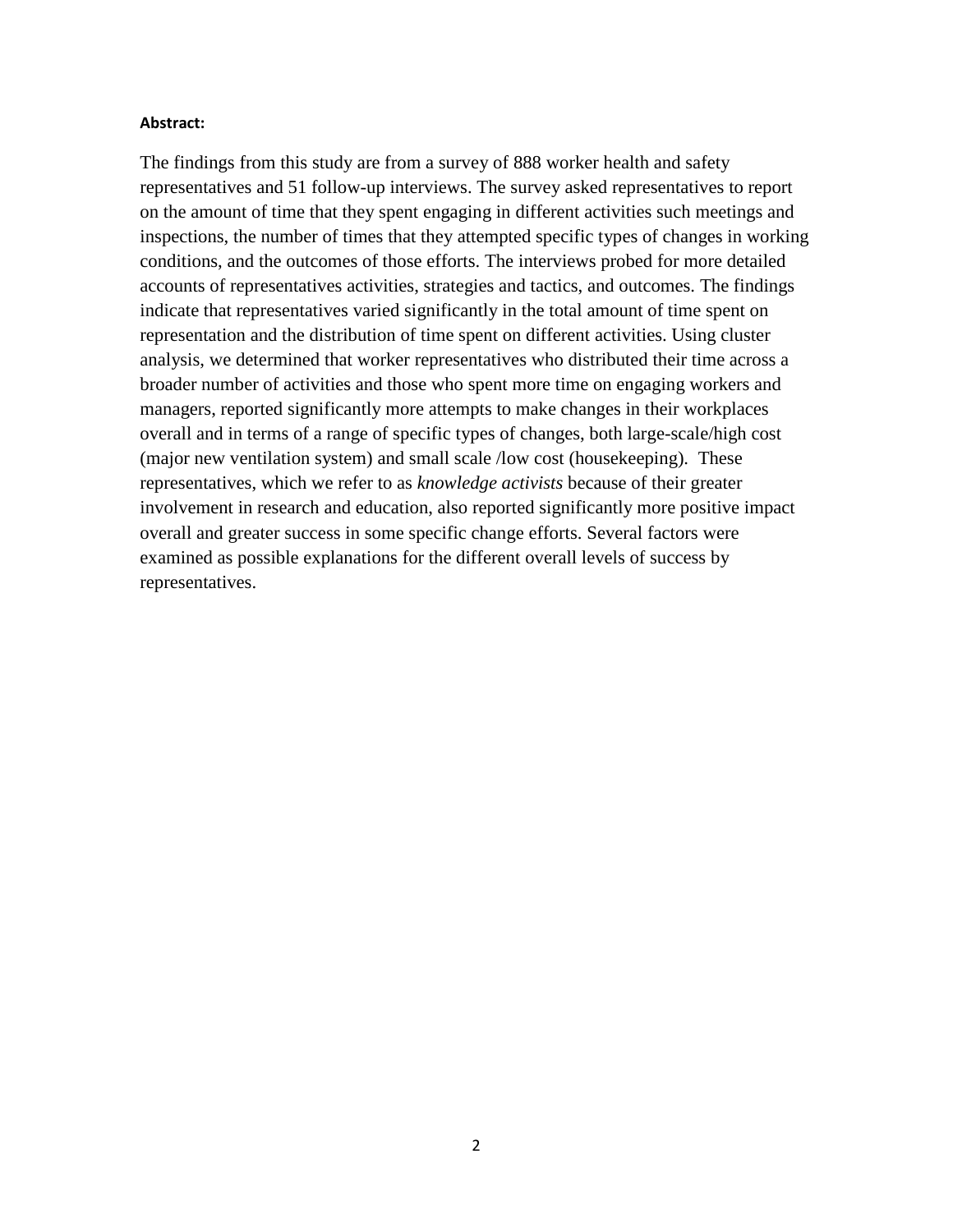#### **Making Participation Work in the New Economy**

The challenges of the worker occupational health and safety representative have never been easy. There is an enormous amount to know about the different types of hazards in the workplace, the various health problems that people develop in work situations and the myriad of corporate and state regulations and policies governing workplace health and safety. There are also the challenges of operating in a joint committee context where final decision-making power is nested in management's hands and persuasion is often the central means of getting significant improvements in health and safety conditions. And then there are the demands of communicating and dealing with individual workers, supervisors and managers and their often conflicting interests, personalities and concerns.

While the contributions of joint health and safety committees and worker representatives have been recognized in many studies on the effectiveness of joint health and safety committees over the years (Lewchuk, Robb and Walters, 1996; Reilly, Paci and Holl, 1995; Tuohy and Simard, 1993; D. Walters, 1996a), relatively little is known about how representatives do their work, whether there are some strategies and approaches that work better than others, and whether different strategies and approaches work in different kinds and sizes of workplaces. Much of the research on committee impact has been focused on the characteristics of the committee such as size and meeting frequency and structure (Eaton and Nocerino, 2000; Shannon et al., 1991; Morse et. al., 2013; Walters, 1996) with very little attempt to assess the knowledge, orientation, and practices of worker representatives.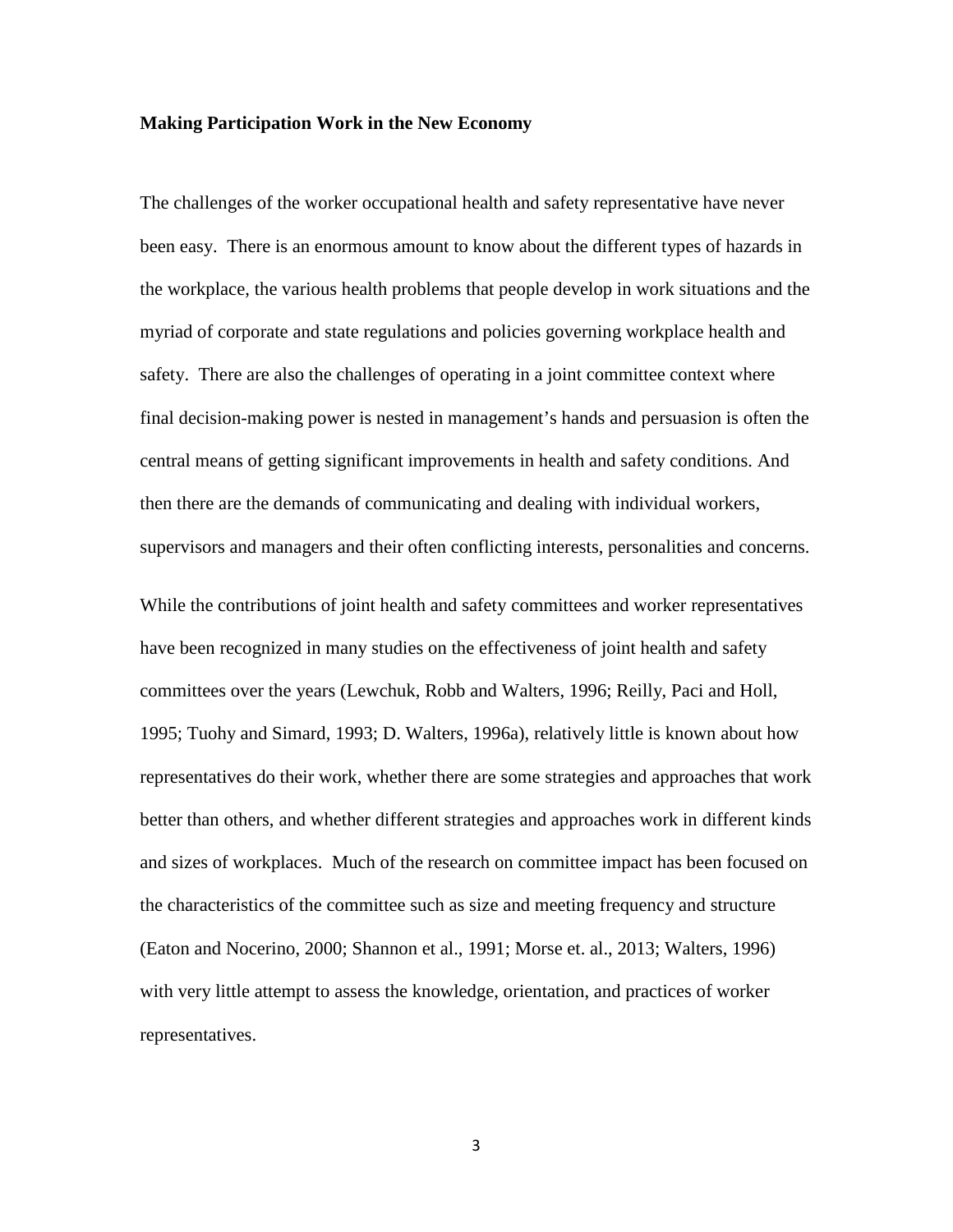One key insight that has often been under-emphasized in this literature is the recognition of the political nature of joint committees and worker representation. Some notable exceptions include the early work of Vivienne Walters (1985) who recognized the challenges of worker representation in a research paper which she titled, "The politics of occupational health and safety". Although she did not look directly at the actual practices of representatives, Walters clearly the documented the *political* challenges that worker representatives faced when trying to address health and safety problems and worker concerns. Among others analysts who saw representation as involving a politics and the use of power, there has also been this emphasis on recognizing and identifying the structural barriers to effective worker representation, including such factors as a lack of training for representatives, uncooperative or hostile management, weak state enforcement, the lack of a union and the lack of worker activism more generally (Frick and Walters, 1998; Hall, 1999; D. Walters, 1996; Tuohy and Simard, 1993). More recently, these and other analysts have raised concerns about the power of worker representatives in the context of the decline in labour unions and the increase in precarious employment (Dean, 2010; Hall et al. 2012; Vosko, 2005; Quinlan, 2005), suggesting that the capacity of worker representatives and joint committees to prevent hazardous conditions have been substantially undercut by these developments (Gunningham, 2008; Lewchuk, Clarke and de Wolff, 2008; Weil, 2012).

Although the recognition of structural barriers to effective representation is extremely important, especially in the current context of rising employment insecurity, critical researchers have tended to ignore the capacity of worker representatives to overcome or challenge these barriers through their own agency and the agency of other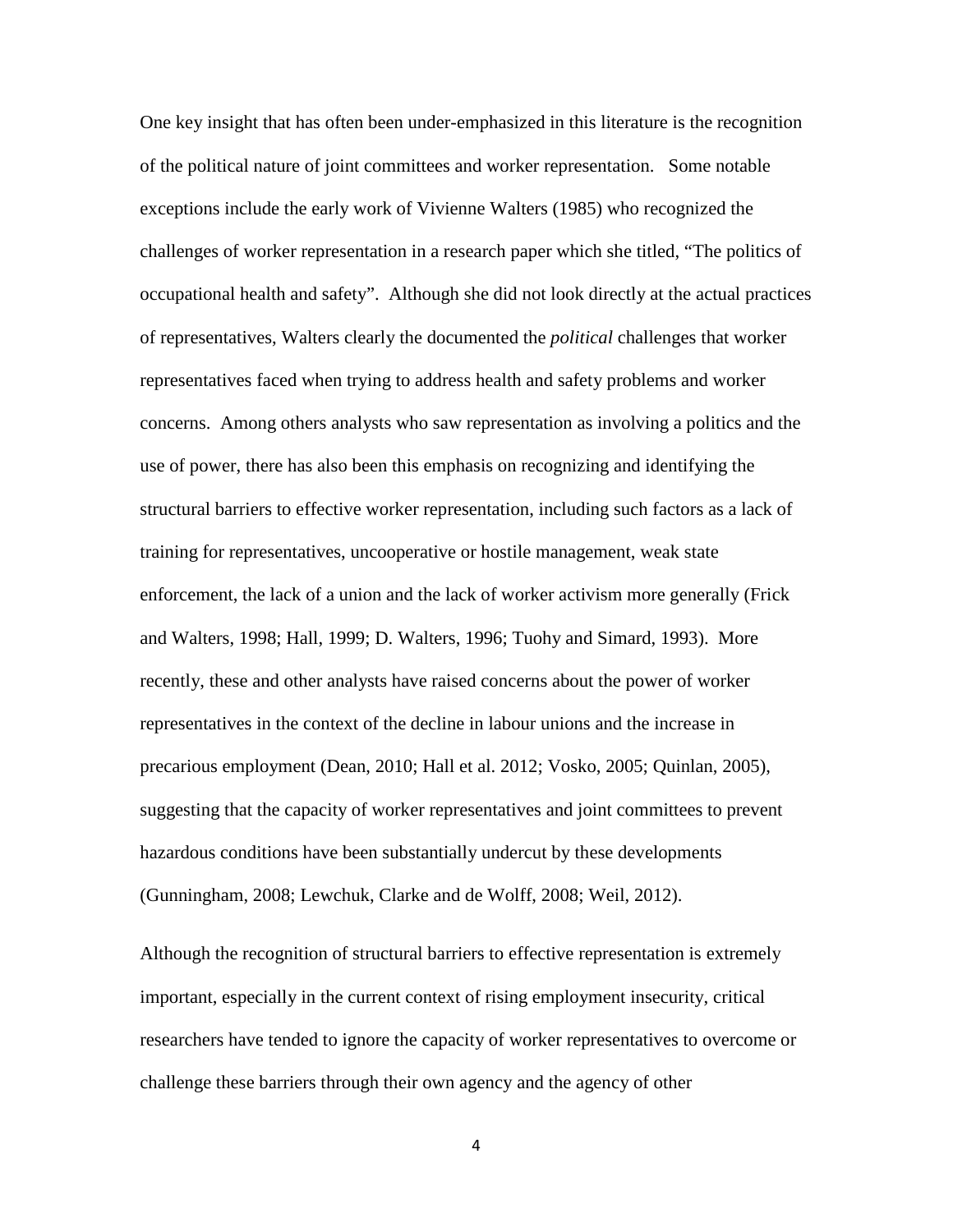representatives, workers and even managers. Along a similar vein, analysts' rarely recognize some of the contradictory political opportunities that have been created within the broader context of structural change in employment and work. To make gains in this direction, research needs to look more closely at the different ways that representatives understand and approach their representative role, trying to understand from the perspective of the representatives themselves how they came to develop their particular orientation and the core set of practices that they use. At the same time, in the context of the new economy, we need to examine the significance of employment insecurity in shaping how representatives affect changes within their workplaces, not just as a deterrent to change but also as a possible impetus towards new strategies and tactics.

Accordingly, the central purpose of this study was to better understand the range of resources, activities, practices and understandings which characterize the political work of different worker representatives and, to examine the links between these differences and impacts on conditions. The end goal is to use these insights to inform strategies for worker representative recruitment, training, and education. Using both survey and qualitative interview data, the four key research questions are:

- 1) Can representatives be distinguished by the kinds of activities and the amount of time devoted to these activities?
- 2) Do these differences in activities reflect different orientations and strategic approaches to the representation role?
- 3) Do these differences in activities and orientations yield different outcomes in terms of the type of issues addressed and the success of those efforts?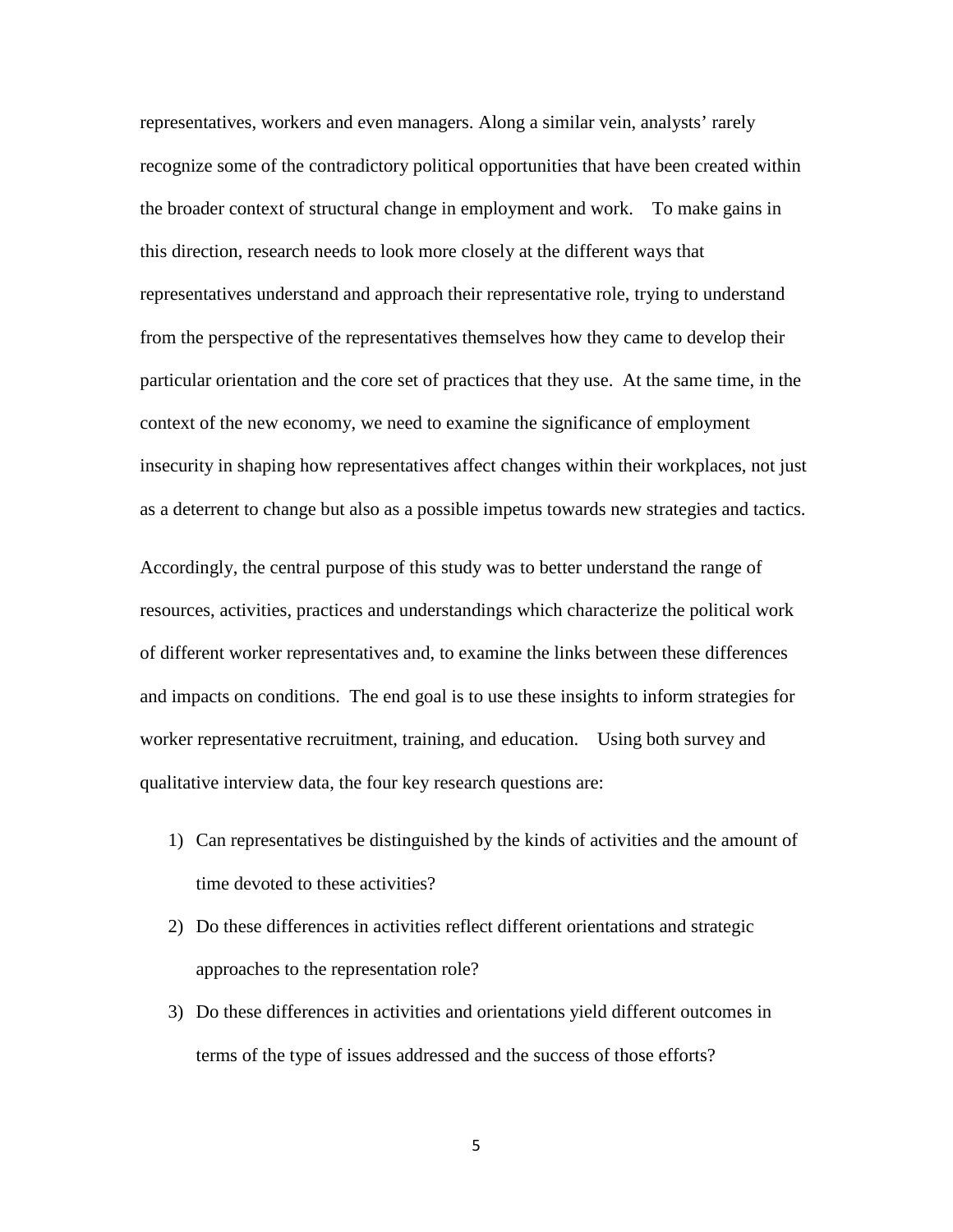4) Are these differences in practices and impacts related to characteristics of the employment context, with particular reference to unionization, job security and management orientation to health and safety?

#### **Methodology**

l

The study began with a closed question format survey of worker health and safety representatives across the province in which we asked them about job security, their representation activities, practices and outcomes and, their overall assessments of management commitment to safety and overall health and safety conditions**.** The survey was distributed and made available on- line and in hard copy. All current representatives in Ontario were eligible. We publicized the study in a myriad of ways using various union and health and safety publications, web sites and e-mail list serves. The survey was also distributed in hard copy form principally through the Ontario Worker's Occupational Health and Safety Centre (WHSC) via their representative certification and other training programs.<sup>[1](#page-5-0)</sup> Just under 1200 surveys were completed in total, 542 of which were completed in the hard copy format. However, three hundred and nine respondents were determined to be management, health and safety professionals, or retired worker representatives leaving us with N=888 valid worker representative surveys for the analysis. The principal statistical methods were multiple regression and cluster analysis. The second stage of the study involved open-ended interviews aimed at gaining more details from representatives on their activities, their strategies and tactics and their

<span id="page-5-0"></span><sup>&</sup>lt;sup>1</sup> <sup>1</sup> The Workers Health and Safety Centre is a health and safety training centre in Ontario. www.whsc.on.ca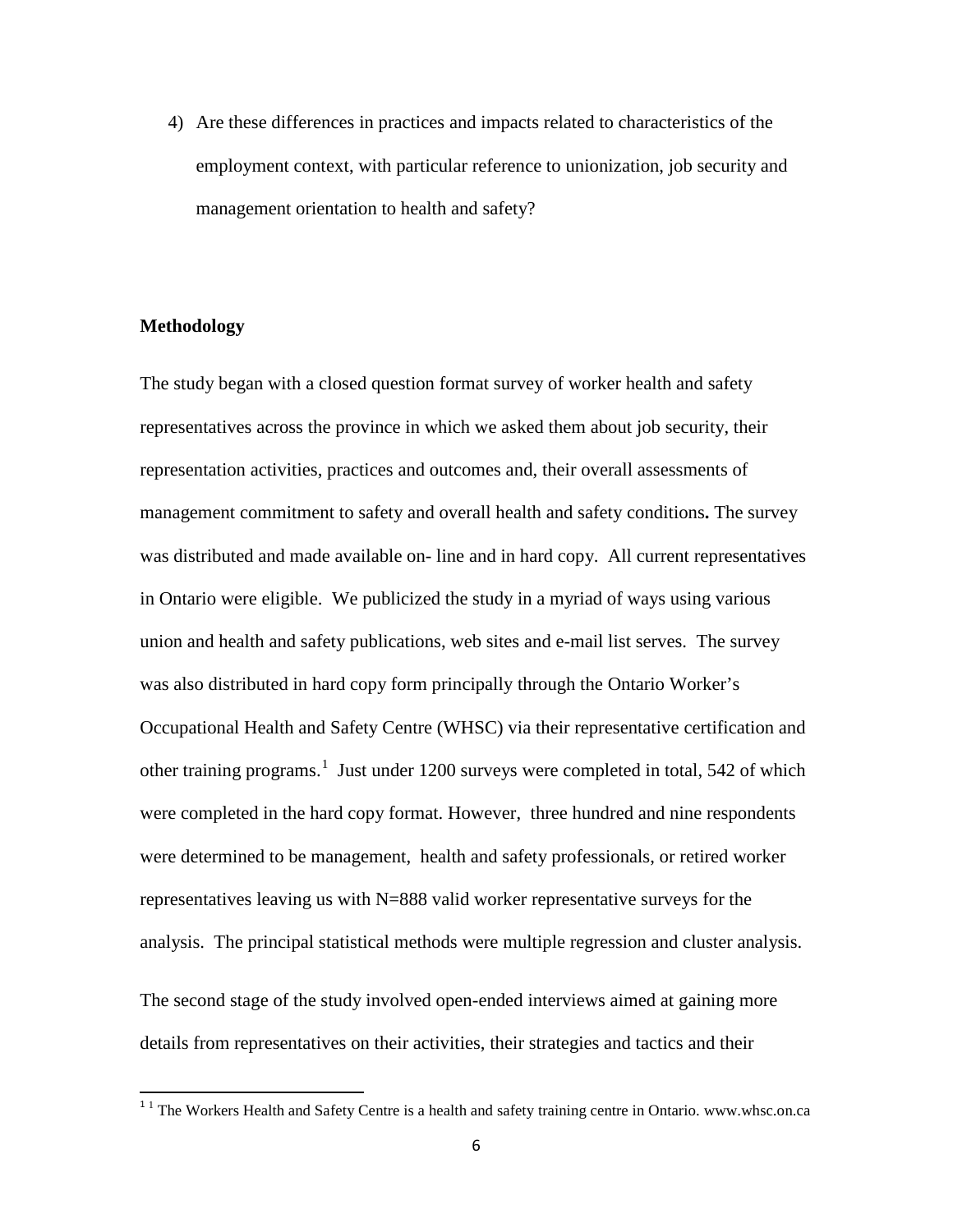outcomes. Our original sampling plan was to select representatives  $(N=50)$  seeking a range of levels of activity and success as reported in the survey within both unionized  $(N=25)$  and non-unionized  $(N=25)$  workplaces. Three sub-sample groups were created for selection within the unionized and non-unionized representatives: 1) active and successful with the criteria being that the representatives reported attempts and some success on at least five different types of hazard issues; 2) active and unsuccessful, with the criteria being that the representative reported activity in at least five areas but little or no success; and 3) inactive, with the criterion being that the representatives reported little or no attempts. For the unionized representatives, respondents were randomly selected from the three lists with the initial intention being to over sample the successful representatives on a 3:1 ratio. However, since relatively few non-unionized representatives consented to the interview, we contacted all the non-union representatives who had consented to the interview, only three of which were active and successful. We accordingly decided to alter our sampling of the unionized representatives with a more balanced number from all three groups within the unionized workforce. In the final analysis, we had 18 active successful representatives, 13 active and less successful representatives, and 21 inactive representatives. The interviews were transcribed, coded and analyzed using NVivo, a commonly used qualitative analysis program.

The findings are presented in two main sections. First, we provide a descriptive overview of the survey results and interview data, identifying the key distinguishing characteristics of the sample which we examine later in the analysis. Second, we present the results of our analysis which address the four research questions as outlined above. We end with a conclusion which considers the implications and limitations of the study and, next steps.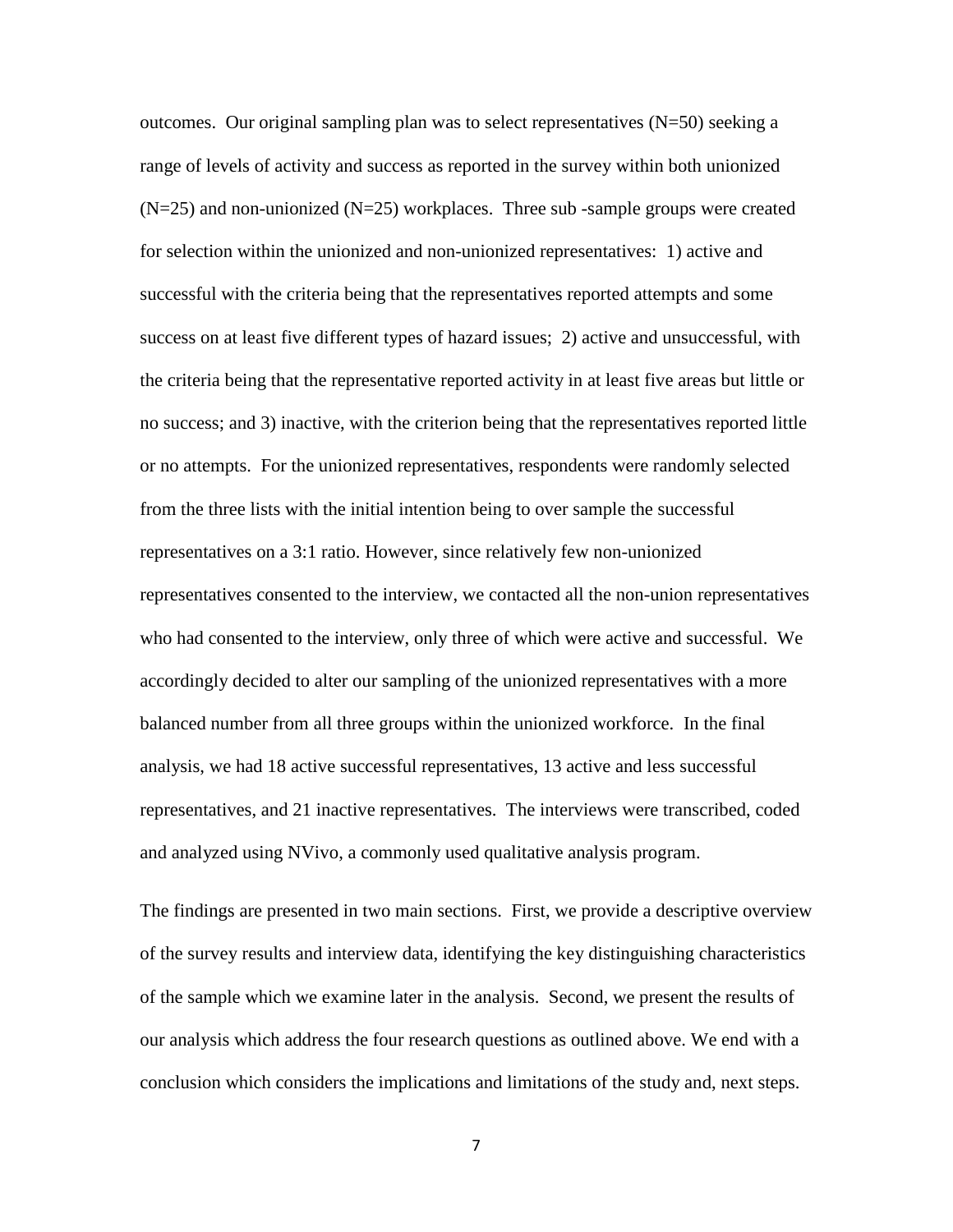# **I. Descriptive Overview**

#### **A. Characteristics of the Survey Sample:**

The survey received responses from a wide range of different industry sectors and occupations, crossing blue collar and white collar as well as the private and public sector (See Chart 1). The gender distribution was also fairly well split with 57% male representatives and 43% females. As expected, gender was closely tied to industry with women being more prominent in health, education and retail, and men more dominant in construction, mining, manufacturing, and transportation.



#### **Chart 1: Industry Distribution**

In which industry are you currently employed?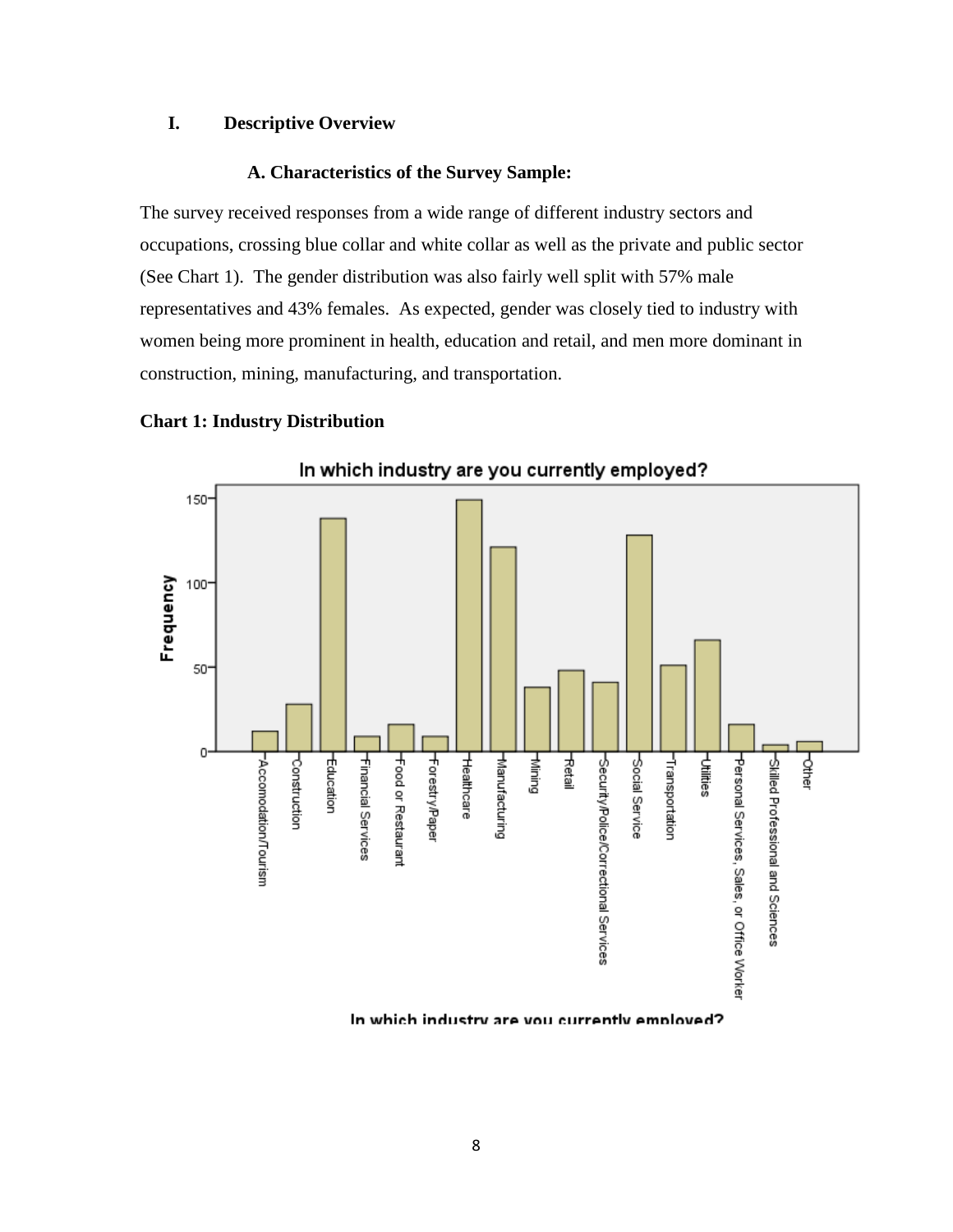Although not unexpected, the large majority of the responses were from unionized representatives  $(88%)$ . Nevertheless, we still had a sufficient number  $(N=100)$  of nonunion representatives to do basic comparisons of their responses. The survey sample was also quite varied in terms of firm size with good representation from small, medium and large sized firms in terms of the number of workers (see Table 1).

#### **Table 1: Firm Size**

| $1 - 20$ | 12% |
|----------|-----|
| 21-50    | 19% |
| 51-100   | 15% |
| 101-500  | 32% |
| $501+$   | 23% |
|          |     |

\_\_\_\_\_\_\_\_\_\_\_\_\_\_\_\_\_\_\_\_\_\_\_\_\_\_\_\_\_\_\_\_\_\_\_\_\_

*Number of Workers % of Sample*

Along with firm size and unionization, we asked two questions aimed at assessing the level of employment security in the workplace. First, we asked for an estimate of the proportion of workers who were temporary employees on limited term contracts or through a temporary agency. Second, we asked the representative about their level of concern regarding the prospect of layoffs in the workplace. With respect to temporary workers, the majority of the firms (60%) had less than 10% of their workforce on average, whereas only a small minority (7%) had more than 50% temporary workers. The level of concern over layoffs was somewhat more varied with 25% of representatives reporting that they were "extremely or very concerned" and 19% reporting "some concern". However, the majority again (55%) expressed little or no concern about job security.

There was a good range of employment seniority among the representatives themselves, with a range of 1 to 40 years, a mean of 9 ½ years and a median of 9 years. With respect to the periods of time serving in the worker representative or co-chair positions – there was again considerable variability as seen in Chart 2. Co-chairs were over-represented in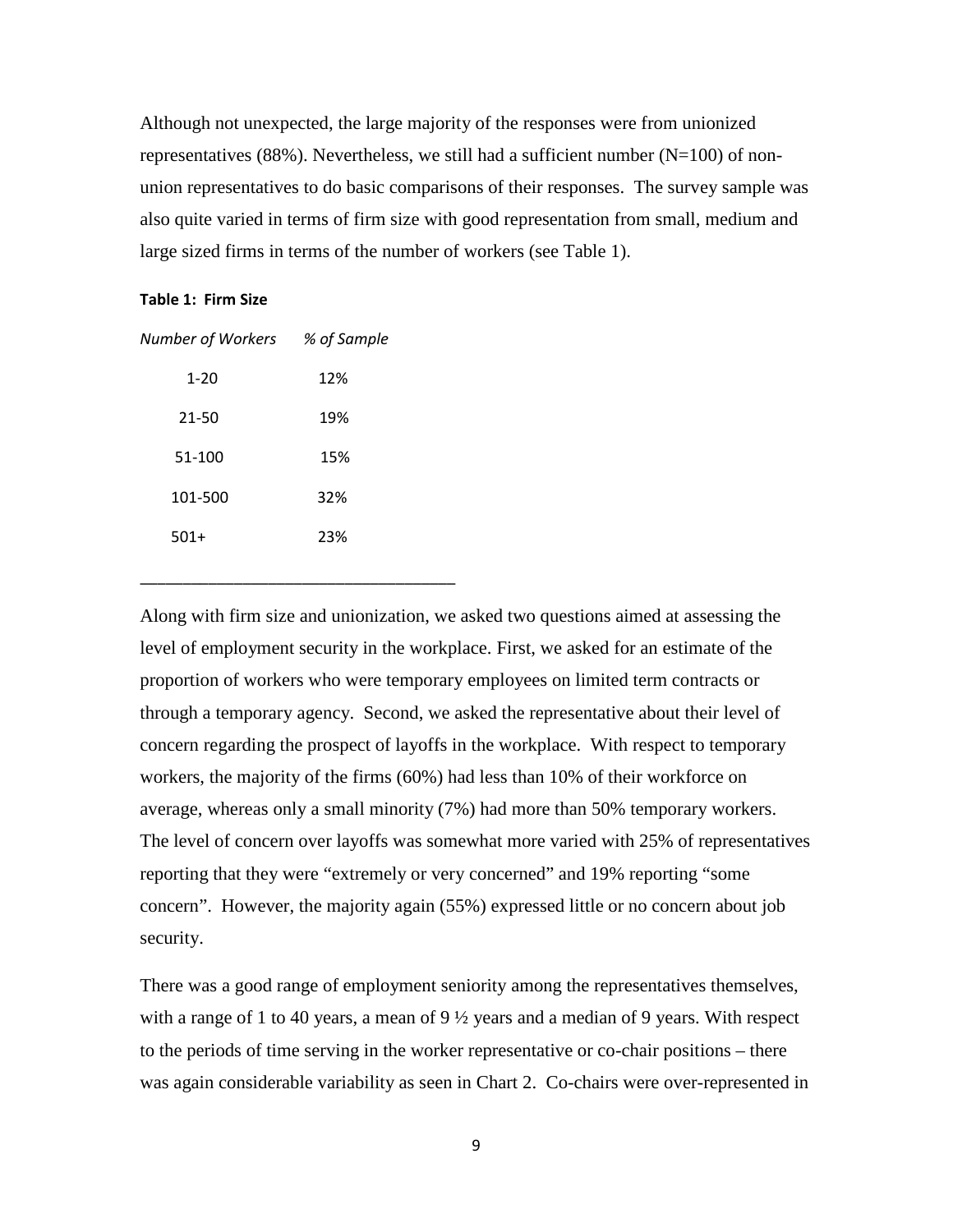the sample at 38% of the representative surveyed. Nine per cent of the representatives reported that they did not have a joint committee in their workplace. Interestingly enough, the proportion of representatives elected by the workers (41%) was about split with the union appointed representatives (39%).





How long have you served as a member on the JHSC?

How long have you served as a member on the JHSC?

The amount of paid and unpaid time devoted to representation duties per week was also examined. As Table 2 indicates, close to one third of the representatives were spending less than one hour per week paid time and less than one hour per week unpaid time on representation. While some of these representatives balance a low level of hours in the paid category with higher levels of unpaid hours, half of these representatives (16% of the total) were spending less than one hour in both paid and unpaid time per week. On the whole, workers who spend more paid time tended to spend more unpaid time as well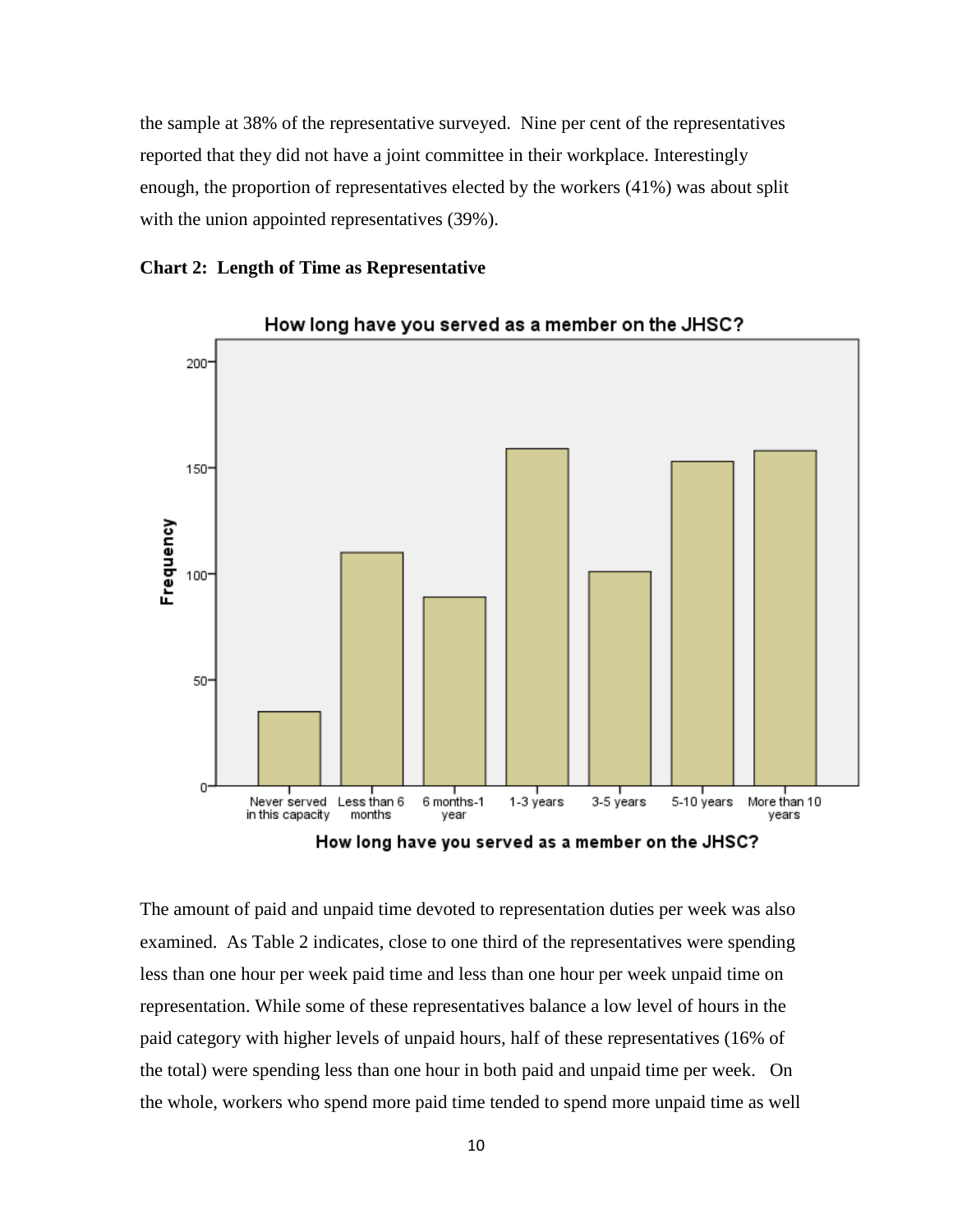(r=0.40). The amount of paid hours spent on representation was unrelated to unionization (r=0.07) but unpaid hours were significantly correlated (r=0.123, p<.01). The number of employees  $(r=0.182 \text{ p} < 0.01)$  and the position of the representative (i.e. cochair,  $r=0.153$ ,  $p<01$ ) were also significantly correlated with paid hours but, were less related to unpaid hours. Given the size of these correlations, it is clear that other factors are shaping the amount of time spent by representatives which we will argue later relates to the orientation of the worker representatives *and* management.

#### **Table 2: Paid and Unpaid Representation Time per Week**

|                             | Paid  | Unpaid |
|-----------------------------|-------|--------|
| Less than One Hour per week | 34.1% | 34.7%  |
| One to Five Hours per week  | 43.6% | 46.9%  |
| Six to Ten Hours per week   | 7.1%  | 12.6%  |
| Plus Ten Hours per week     | 15.1% | 5.8%   |

\_\_\_\_\_\_\_\_\_\_\_\_\_\_\_\_\_\_\_\_\_\_\_\_\_\_\_\_\_\_\_\_\_\_\_\_\_\_\_\_\_\_\_\_\_\_\_\_\_

Representatives were also asked about the amount of time devoted to nine specific kinds of activities measured in terms of hours per week, month or year (see Table 3). This particular configuration of activities was designed to distinguish representatives according to whether they devoted more or less time in absolute and/or proportional terms to certain kinds of activities over others. We will examine this question later through the use of cluster analysis but, at this point, it is interesting to note that the distribution in fairly consistent across most activities, with the largest chunk of representatives falling in around 1-4 hours per month, with over a half of the representatives devoting on average 1-4 hours per month to committee preparation (59.9%) and attendance (62.2%) and to inspections and investigations attending (53.3%) and somewhat less than half of the representatives tending to spend 1-4 hours per month on dealing with workers (43%) and managers (43.9%), writing and reviewing reports and other written materials (47.1%), doing research (40%), and building and organizing worker support. Representatives tend to spend less time on their own training and on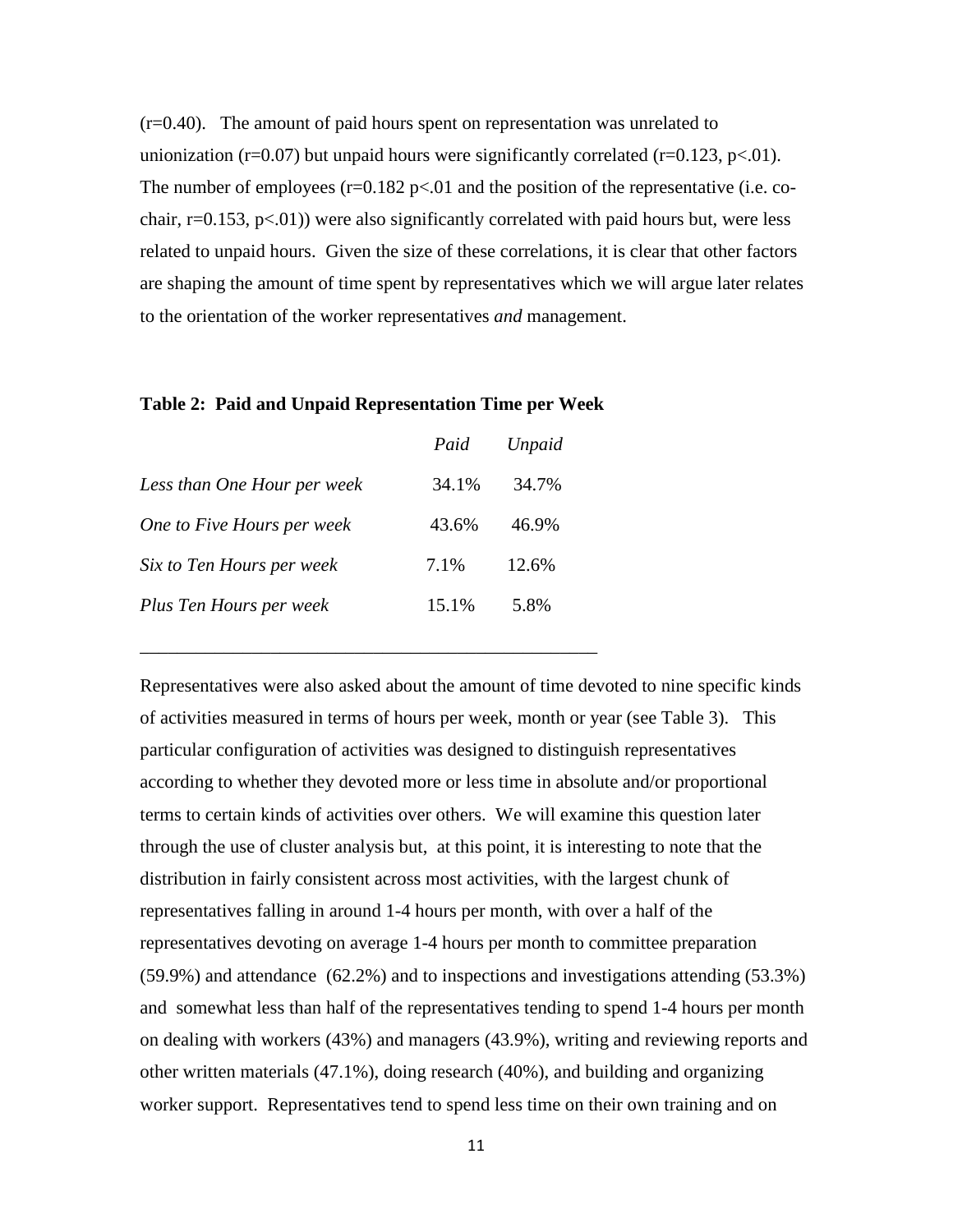specific safety training of other workers, with 42% spending no time at all training workers and 45% spending less than one hour a month with their own training.

Although not often defined as a formal requirement of representation, it is also interesting that a significant proportion of representatives were involved in doing their own research and building and organizing worker support for health and safety. As will become clearer later, from the perspective of our model of effective representation, it is especially significant to note that close to one quarter of the representatives (23%) were spending two or more hours per week searching for information and doing research. At the same time, it is important to also note that significant proportions of representatives, around one quarter of the sample in each activity area were spending very little time, that is, under one hour per month, attending committees, writing and reading reports, doing inspections, or dealing with workers and managers on specific issues. This seems to suggest, in combination with the general estimates of total time spent on health and safety (Table 2), that a substantial proportion of the worker representatives are quite inactive.

#### **Table 3: Time Distribution of Representatives' Specific Activities**

#### **Type of Activity** Amount of Time Spent on Average

|                                   | None | Less than 1 Hr. | $1 - 4$ Hrs. | $2-4$ Hrs. | $5+ Hrs.$ |
|-----------------------------------|------|-----------------|--------------|------------|-----------|
|                                   |      | per mth.        | per mth.     | per week   | per week  |
|                                   |      |                 |              |            |           |
| Joint Committee Meetings<br>100%  | 3.1  | 17              | 62.2         | 12.5       | 5.3       |
| <b>Preparation for Meetings</b>   | 7.1  | 21.5            | 59.9         | 8.6        | 3         |
| Inspections/Investigations        | 6.6  | 17.7            | 53.3         | 14.4       | 8         |
| <b>Writing/Reviewing Reports</b>  | 14   | 23.1            | 47.1         | 9          | 6.7       |
| Interacting with Workers          | 5.5  | 20.4            | 43           | 19         | 12        |
| <b>Interactions with Managers</b> | 7.7  | 21.3            | 43.9         | 17.2       | 10.1      |
| <b>Training for Self</b>          | 19.8 | 45              | 25.8         | 7.4        | 1.8       |
| <b>Training Workers</b>           | 42   | 28.6            | 20.9         | 5.4        | 3.1       |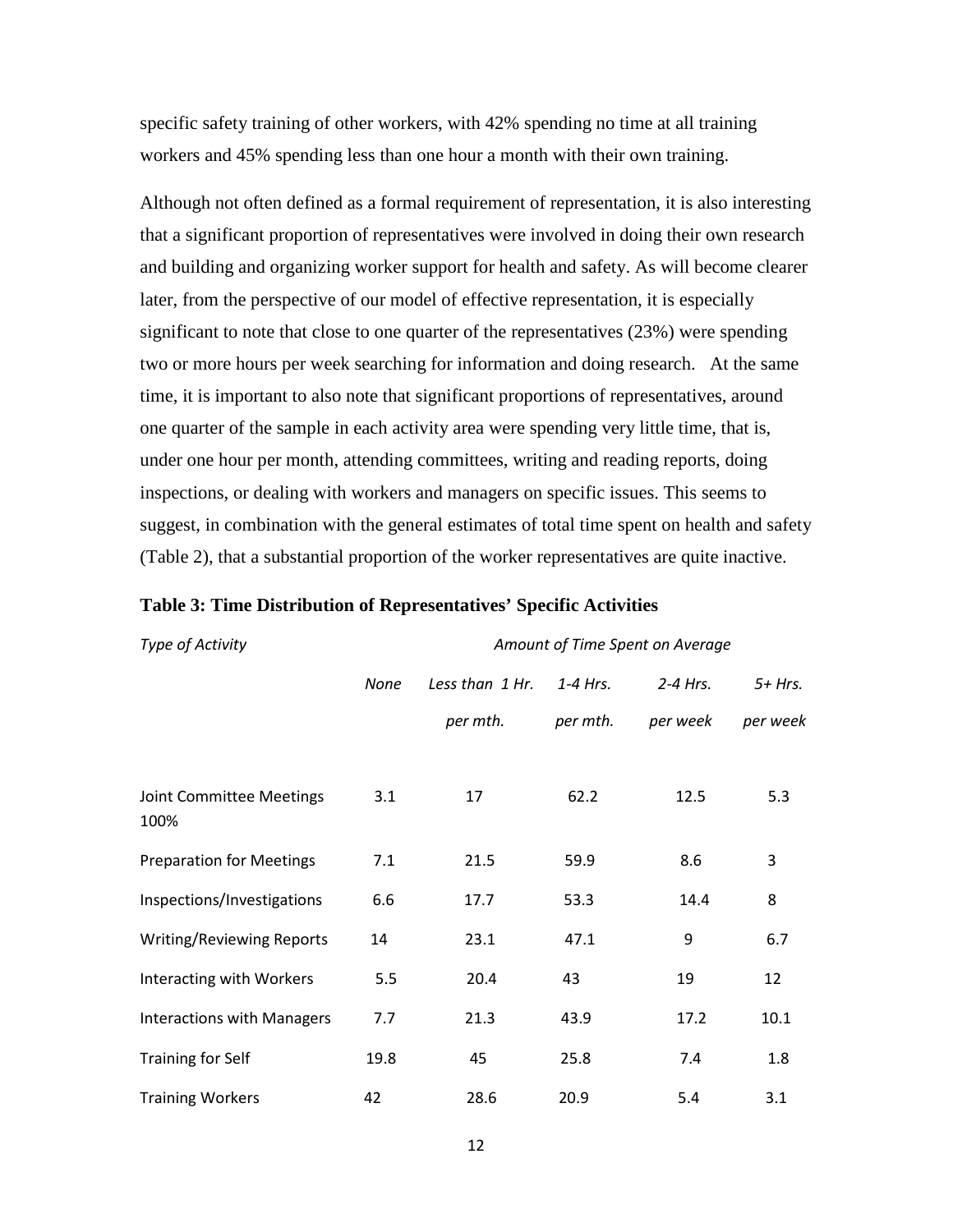| Research/Web Searches            | 11.4 | 23.9 | 40.  | 17  | h   |
|----------------------------------|------|------|------|-----|-----|
| Building/Organizing Workers 21.7 |      | 26.6 | 36.4 | 8.8 | 6.5 |

\_\_\_\_\_\_\_\_\_\_\_\_\_\_\_\_\_\_\_\_\_\_\_\_\_\_\_\_\_\_\_\_\_\_\_\_\_\_\_\_\_\_\_\_\_\_\_\_\_\_\_\_\_\_\_\_\_\_\_\_\_\_\_\_\_\_\_\_\_\_\_\_\_\_\_\_

To get another measure of activity level among representatives but, also with reference to impact, we asked representatives to report on the number of times they had attempted to resolve eleven specific types of hazardous conditions or issues in the workplace over the last couple of years and, how often they were successful in getting the problems resolved. These activities were designed to distinguish relatively high cost interventions (e.g. changes to ventilation systems) from lower cost interventions such as housekeeping with the expectation that some representatives would be more active in the high cost intervention areas. As Table 4 shows, certain types of changes were more common than others, with particular reference to basic housekeeping and purchasing new personal protective equipment (PPE), although even in these categories, there were a substantial number who reported never having intervened to achieve a change of this type (20% and 28% respectively). On the other hand, a good proportion of the representatives had never been involved in trying to alter workloads (56%), improve ventilation (50%), or substitute a safer product (42%). With respect to the other areas of attempted change, there was a consistent proportion of around one third of the representatives who had never engaged in the change effort, while close to one quarter of the representatives reported multiple efforts. These tended to be the same group of representatives – that is, some were involved in making change attempts across a broad spectrum of issues while others were active in very few change efforts. This again underscores the previous point that some representatives were much more active than others. However, it is important to note that although the correlation between the total time devoted to health and safety and the number of change attempts was quite strong  $(r=.323 \text{ p} < 001)$ , it is also clear from this result that the relationship was not one to one. It is also worth noting that the relationship between time and the number of total change attempts was somewhat stronger with paid time  $(r=.276)$  than with unpaid time  $(r=.206)$ .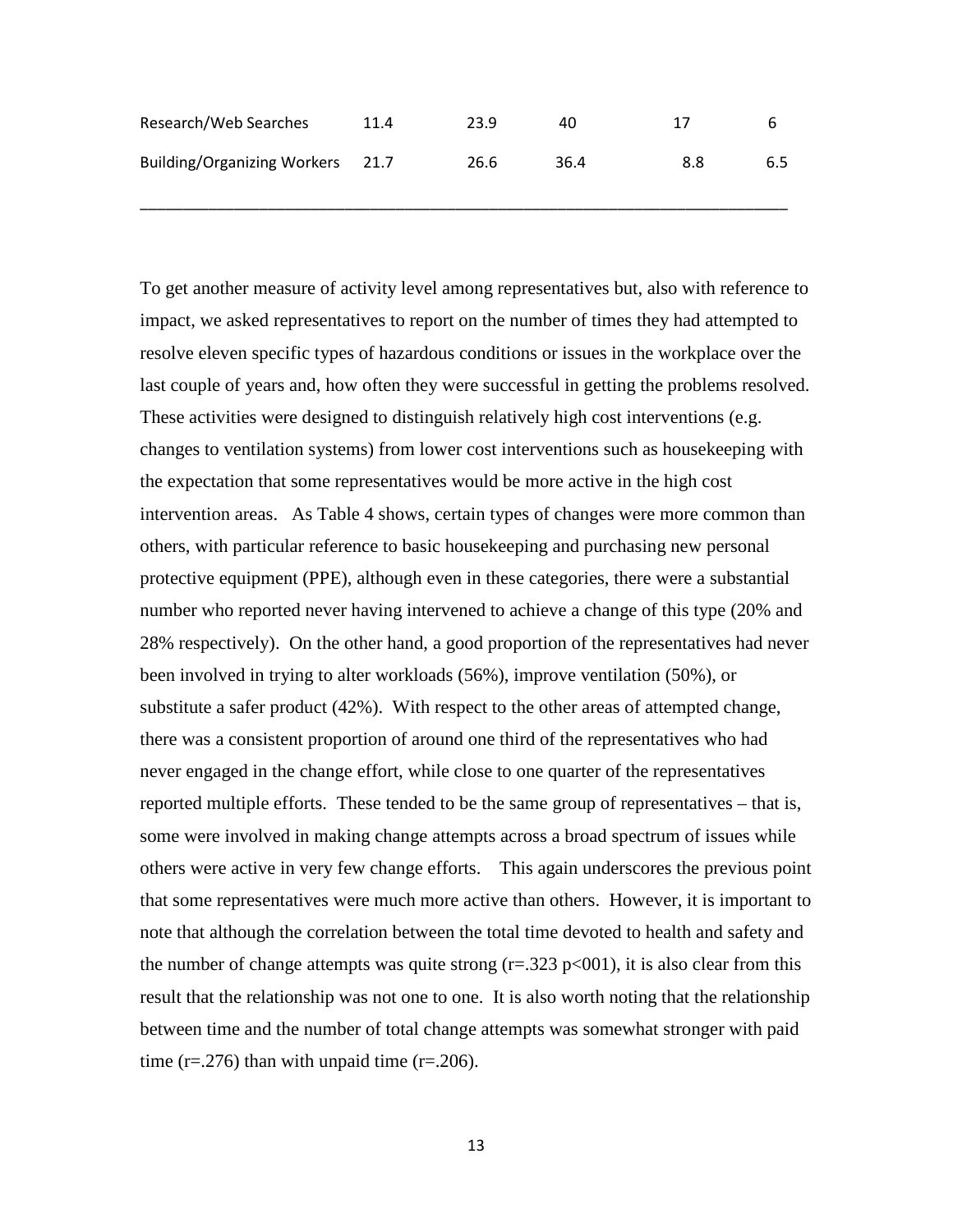#### **Table 4: Frequencies of Attempts to Address Hazardous Conditions**

| Type of Change Effort                     | Number of Attempts |      |       |          |              |
|-------------------------------------------|--------------------|------|-------|----------|--------------|
|                                           | Never/NR           | Once | Twice | Three XS | Four + Times |
| <b>Substituting Safer Product</b><br>100% | 42.3               | 16.9 | 14.4  | 6.7      | 19.7         |
| <b>Reorganizing Work Process</b><br>100%  | 33.5               | 20.7 | 13.9  | 7.3      | 24.6         |
| <b>Replacing Unsafe Machinery</b><br>100% | 31.5               | 17.0 | 17.5  | 7.0      | 27.0         |
| Altering Workload<br>100%                 | 55.8               | 11.2 | 6.4   | 4.0      | 22.6         |
| <b>Modifying Ventilation</b><br>100%      | 48.9               | 21.6 | 10.4  | 4.2      | 14.9         |
| <b>Redesigning Work Station</b><br>100%   | 32.8               | 23.8 | 14.9  | 6.7      | 21.8         |
| <b>Purchasing New/Better PPE</b><br>100%  | 28.7               | 14.4 | 14.4  | 6.8      | 35.8         |
| <b>More Safety Training</b><br>100%       | 35.5               | 18.7 | 15.1  | 7.0      | 23.7         |
| <b>Violence Reduction</b><br>100%         | 37.5               | 20.3 | 11.5  | 6.7      | 24.0         |
| <b>Harassment Reduction</b><br>100%       | 37.6               | 23.0 | 10.2  | 6.5      | 22.7         |
| <b>Basic Housekeeping</b><br>100%         | 20.0               | 10.7 | 11.7  | 9.9      | 47.8         |

As noted above, representatives were also asked to indicate how often they were successful in gaining a change in the desired condition. Table 5 provides the percentages of representatives

\_\_\_\_\_\_\_\_\_\_\_\_\_\_\_\_\_\_\_\_\_\_\_\_\_\_\_\_\_\_\_\_\_\_\_\_\_\_\_\_\_\_\_\_\_\_\_\_\_\_\_\_\_\_\_\_\_\_\_\_\_\_\_\_\_\_\_\_\_\_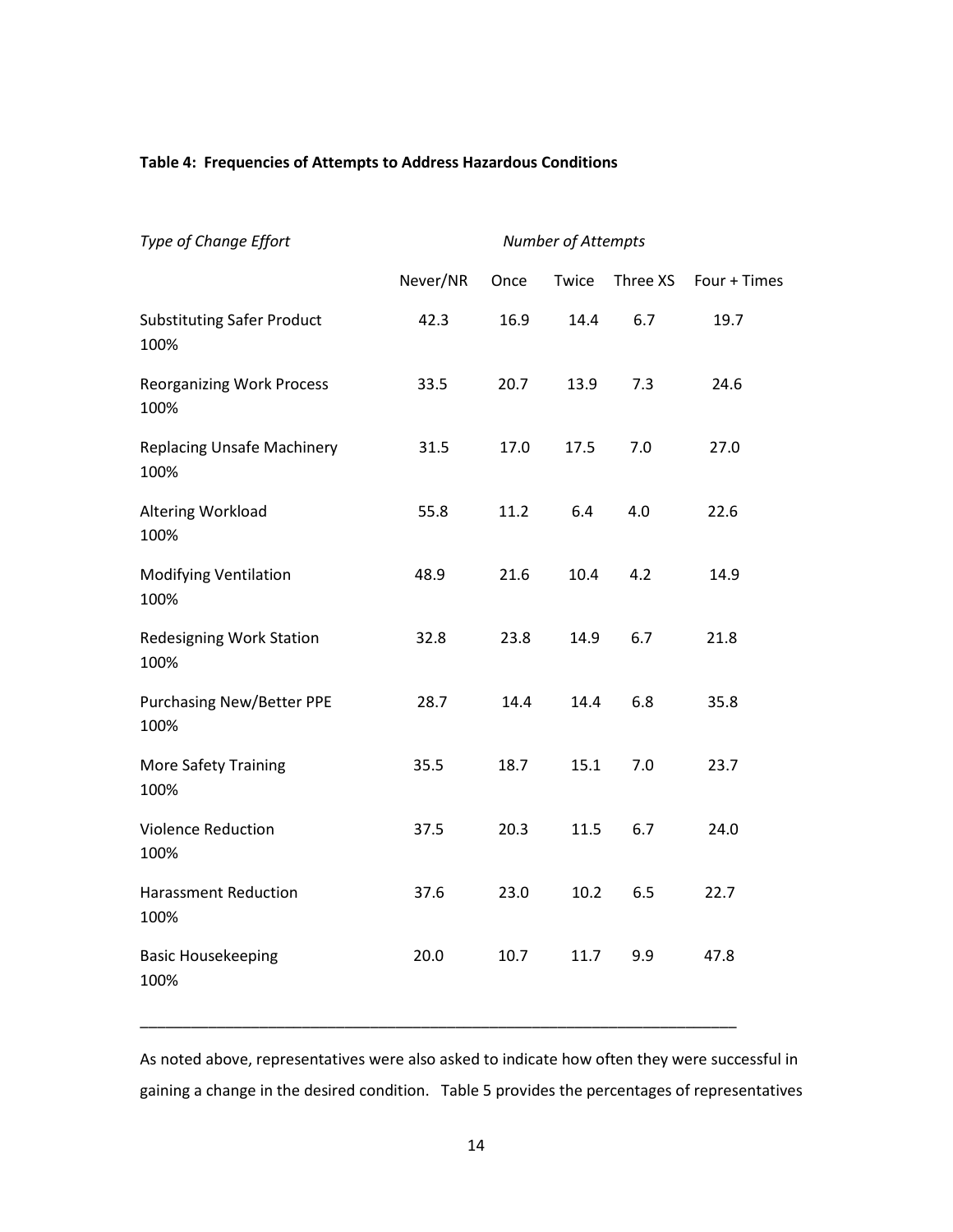who attempted and reported different levels of success in each area of change. As can be seen, reported success levels were quite high in most areas of change but, two areas in particular stand out where three quarters of the representatives reported that they were often or always successful – replacement of unsafe machinery and tools (73%) and obtaining new personal safety equipment (76%). The two areas that tend to lag in success are also the two areas where representatives are less active, workload changes and ventilation changes.

| Type of Change                           | Reported Levels of Success |        |           |              |      |
|------------------------------------------|----------------------------|--------|-----------|--------------|------|
|                                          | Never                      | Rarely | Sometimes | Often/Always |      |
| ${\cal N}$                               |                            |        |           |              |      |
| <b>Substituting Safer Product</b><br>491 | 9.6                        | 12.8   | 25.3      | 52.3         | 100% |
| <b>Reorganizing Work Process</b><br>560  | 8.9                        | 13.8   | 29.6      | 47.7         | 100% |
| <b>Replacing Unsafe Machinery</b><br>585 | 3.9                        | 7.2    | 16.4      | 72.5         | 100% |
| Altering Workload<br>373                 | 27.6                       | 23.6   | 21.2      | 27.6         | 100% |
| <b>Modifying Ventilation</b><br>428      | 21.3                       | 12.1   | 23.6      | 43.0         | 100% |
| Redesigning Work Station<br>557          | 12.2                       | 11.0   | 20.8      | 56.0         | 100% |
| <b>Purchasing New/Better PPE</b><br>599  | 3.2                        | 5.2    | 15.7      | 76.0         | 100% |
| <b>More Safety Training</b><br>542       | 10.5                       | 10.3   | 23.4      | 55.7         | 100% |
| <b>Violence Reduction</b><br>519         | 10.4                       | 14.8   | 24.1      | 50.7         | 100% |
| <b>Harassment Reduction</b><br>518       | 12.5                       | 14.1   | 25.1      | 48.3         | 100% |

#### **Table 5: Reported Success in Achieving Changes When Attempted**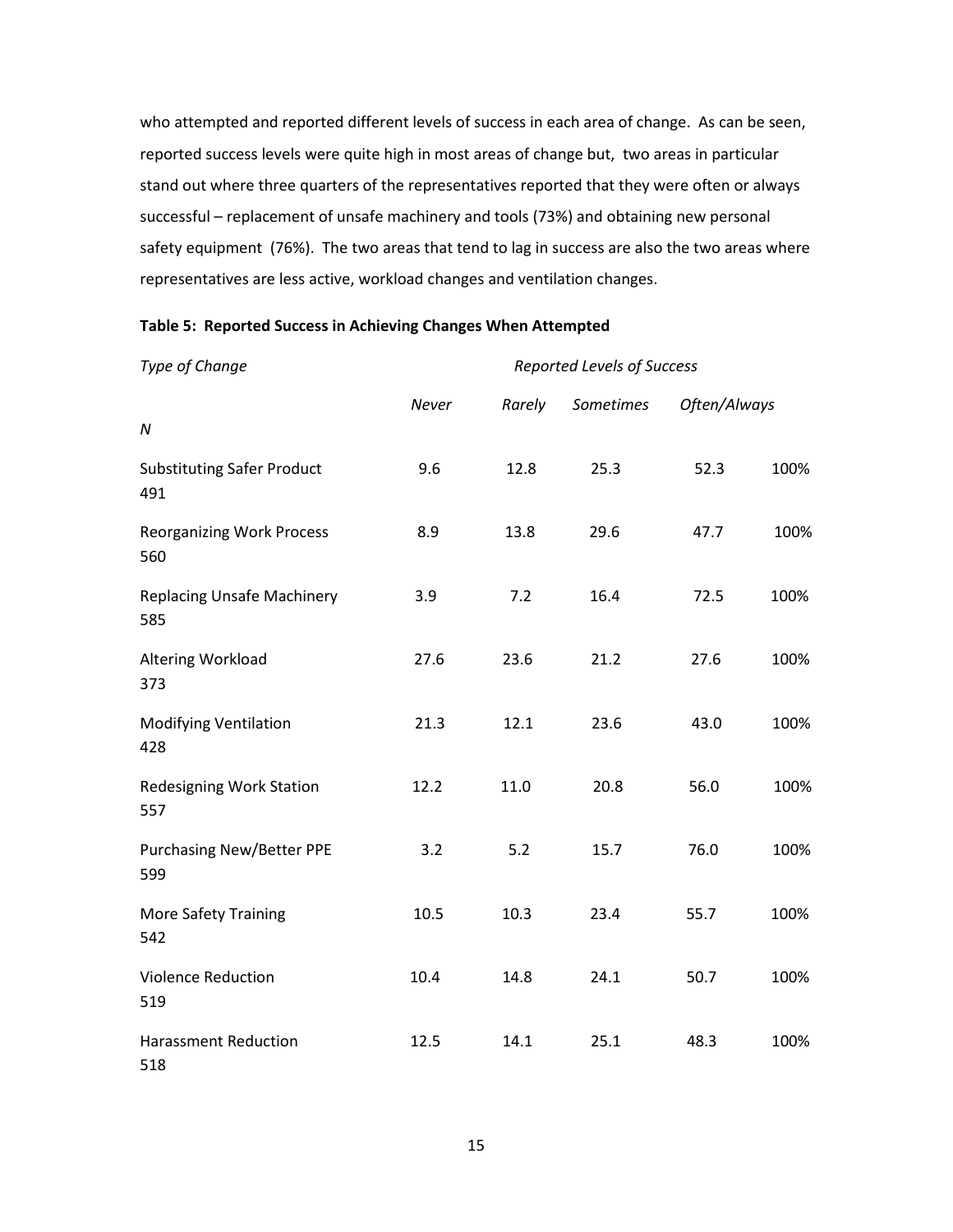Basic Housekeeping  $5.6$  11.7 29.1 53.7 100% 678

\_\_\_\_\_\_\_\_\_\_\_\_\_\_\_\_\_\_\_\_\_\_\_\_\_\_\_\_\_\_\_\_\_\_\_\_\_\_\_\_\_\_\_\_\_\_\_\_\_\_\_\_\_\_\_\_\_\_\_\_\_\_\_\_\_\_\_\_\_\_\_

In an attempt to determine whether specific activity levels, attempts and successes were related to overall perceived conditions and impact, representatives were asked at the end of the survey to report on their assessment of their current health and safety conditions and what their estimated impact had been in improving conditions. With respect to health and safety conditions, most representatives assessed their conditions as safe to very safe and healthy to very healthy (see Table 6) but, a significant proportion, 27% and 36% respectively, were less positive. However, very few saw their conditions as very unsafe.

#### **Table 6: Perceived Health and Safety Conditions**

|                     | Safety | Health |
|---------------------|--------|--------|
| Very Good           | 36%    | 30%    |
| Good                | 29%    | 27%    |
| Some Good/Some Poor | 27%    | 36%    |
| Poor                | 6%     | 5%     |
| Very Poor           | 2%     | 2%     |

\_\_\_\_\_\_\_\_\_\_\_\_\_\_\_\_\_\_\_\_\_\_\_\_\_\_\_\_\_\_\_\_\_\_\_\_\_\_\_

Somewhat reflecting their estimates of safety and health conditions, representatives were less likely to assess their impact on health as being as considerable as their impact on safety (see Table 7). At the same time, it is evident that most representatives see their impacts as being limited in at least some ways across both health and safety. Both of these estimated impacts are correlated with overall time devoted to health and safety (r=.140 and r=.154, p<.01), overall change attempts (r=122. and r=117, p<.01) and, most significantly, overall reported success in change attempts ( $r = 0.594$  and  $r = 0.644$ ,  $p < 0.001$ ).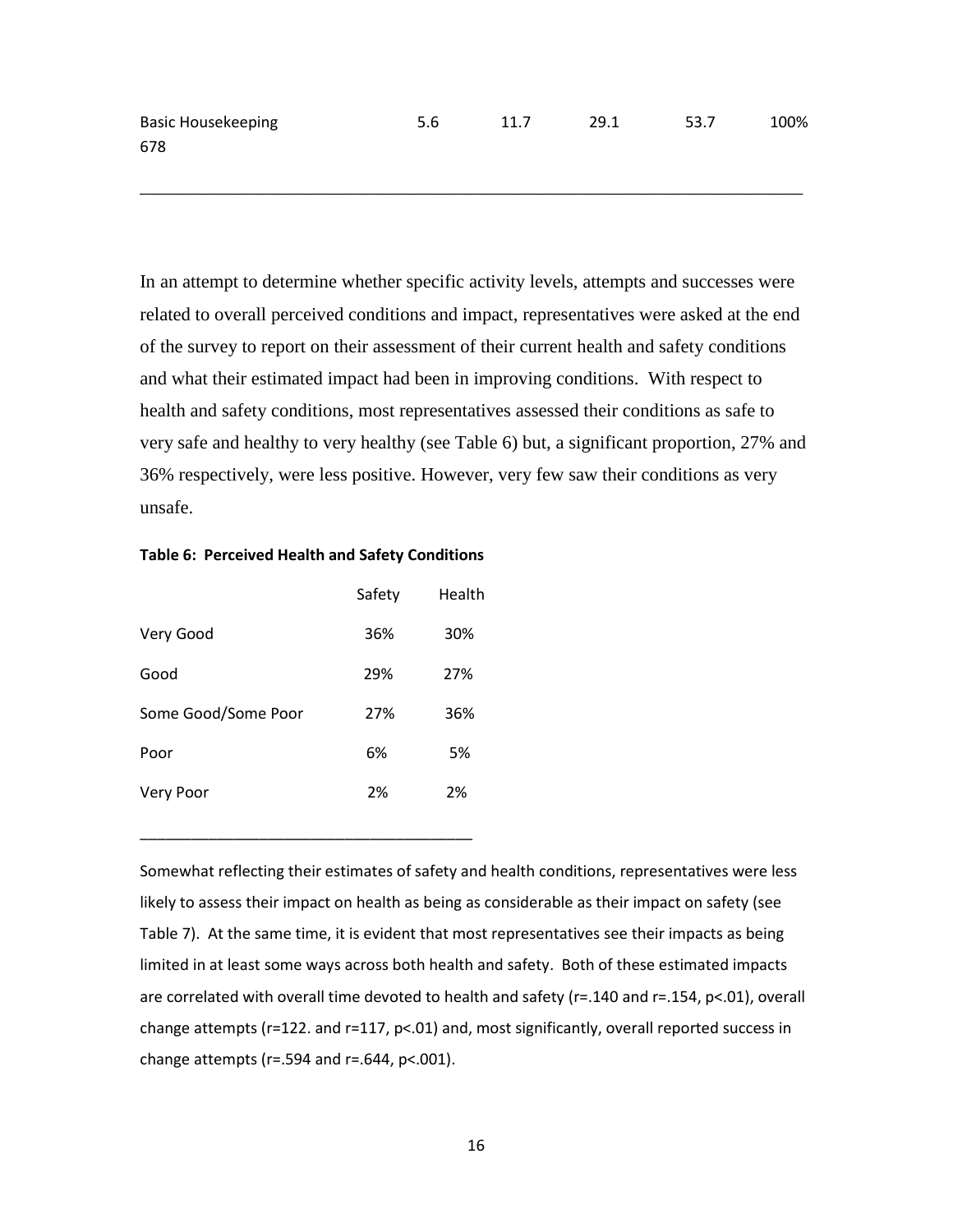#### **Table 7: Overall Perceived Representative Impact**

|              | Safety | Health |
|--------------|--------|--------|
| None/Little  | 12.6%  | 19.4%  |
| Some         | 40.0%  | 45.1%  |
| Considerable | 47.4%  | 35.5%  |

\_\_\_\_\_\_\_\_\_\_\_\_\_\_\_\_\_\_\_\_\_\_\_\_\_\_\_\_\_\_\_\_\_\_\_\_\_\_\_\_\_

Finally, representatives were asked to provide their assessment of how responsive management was overall to their efforts to protect health and safety. A clear majority (60%) indicated that management was responsive always or often with only 9% indicating that they were never or rarely responsive. Although management responsiveness was closely related to the representatives' general perceived impact on health and safety, there were no significant correlations with reported success levels in making specific changes.

#### **B. Qualitative Interview Sample**

Fifty qualitative interviews were conducted yielding close to 100 hours in transcribed tapes providing detailed narratives on what representatives did and how they performed their role in both general terms and in specific circumstances. Interviews were coded using the qualitative analysis program NVivo. Seven broad categories of the interview content were identified within which there were 237 sub-categories or what are referred to in NVivo terms as "nodes". Each node represents particular kinds of statements or narratives which address the different aspects of representation addressed in the interview. The seven major categories of nodes were: 1) Characteristics of the Health and Safety Committee; 2) Management orientation to health and safety; 3) Characteristics of the relationships between representatives, managers and supervisors, and workers; 4) Orientations to the Representative Role; 5) Kinds and Sources of Knowledge; and, 6) Worker Representative Strategies and Tactics.

With respect to representative orientations, strategies and tactics, which has been the key focus of our coding and analysis thus far, the following examples illustrate the kinds of comments that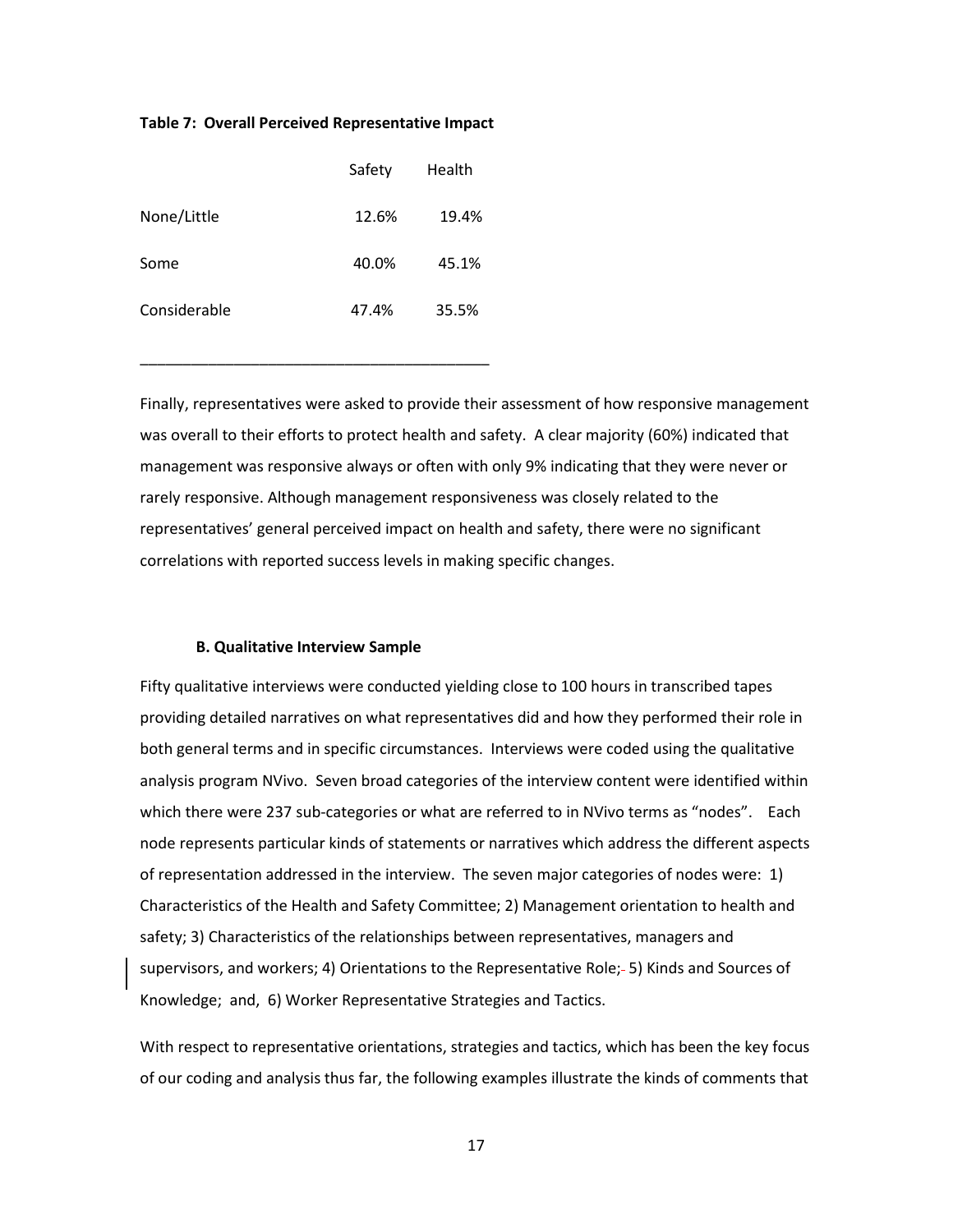representatives have tended to say in response to questions about how they achieve changes in their workplace.

# *Building a positive reputation:*

R. Well one is negotiation, trying to be honest trying to maintain an open relationship. Being known that you know when I say there's a problem there is a problem, I'm just not doing a Chicken Little the sky is falling. You know if it's a minor issue we say it's a minor issue, if we say it's a major issue it's a major issue. And having that type of work ethic and demeanor with the employers representatives I think does help you (I: okay) when you go into those types of negotiations or trying to come up with a compromise or working solution. (R#1106263)

R: Well exactly. You know and behave professionally and, if you come in knowledgeably you will command a lot more respect. And it's the same even with the MOL. I've never dealt with this inspector and I've only ever dealt with one other one. And umm you know we were talking about the certification process and what the delays are and some of the other issues and. Even the windows I said "well if there's no standard of a window in a jail, who decides?" And he goes "oh I think they sit around a coffee table and just do blah blah blah." And I'm like "really?" (R#0062)

R. Oh it is. And again for my position and my seniority is as I do carry a good chunk of clout which helps me get my stuff done. [I: Is that because they know you personally or…?] No it's personality and reputation and just winning some of those big battles before too, right. Like when you win a big battle with the Ministry and they get slapped pretty good then the next time you say, hey I'm going to call the Ministry of Labour and they say, okay what do you want. (R#1081750)

# *Fostering a 'give and take' Relationship with Management*

R: So you can foster a little working relationship, right, okay well you give me this and I won't report you here but you're going to fix that too right, oh yeah we'll get it. Because we can't we don't have the ability to punitively hurt the company but the Ministries do (R#1081750).

# *Soft vs. Hard Approach to Management Relations/Being assertive but not hostile*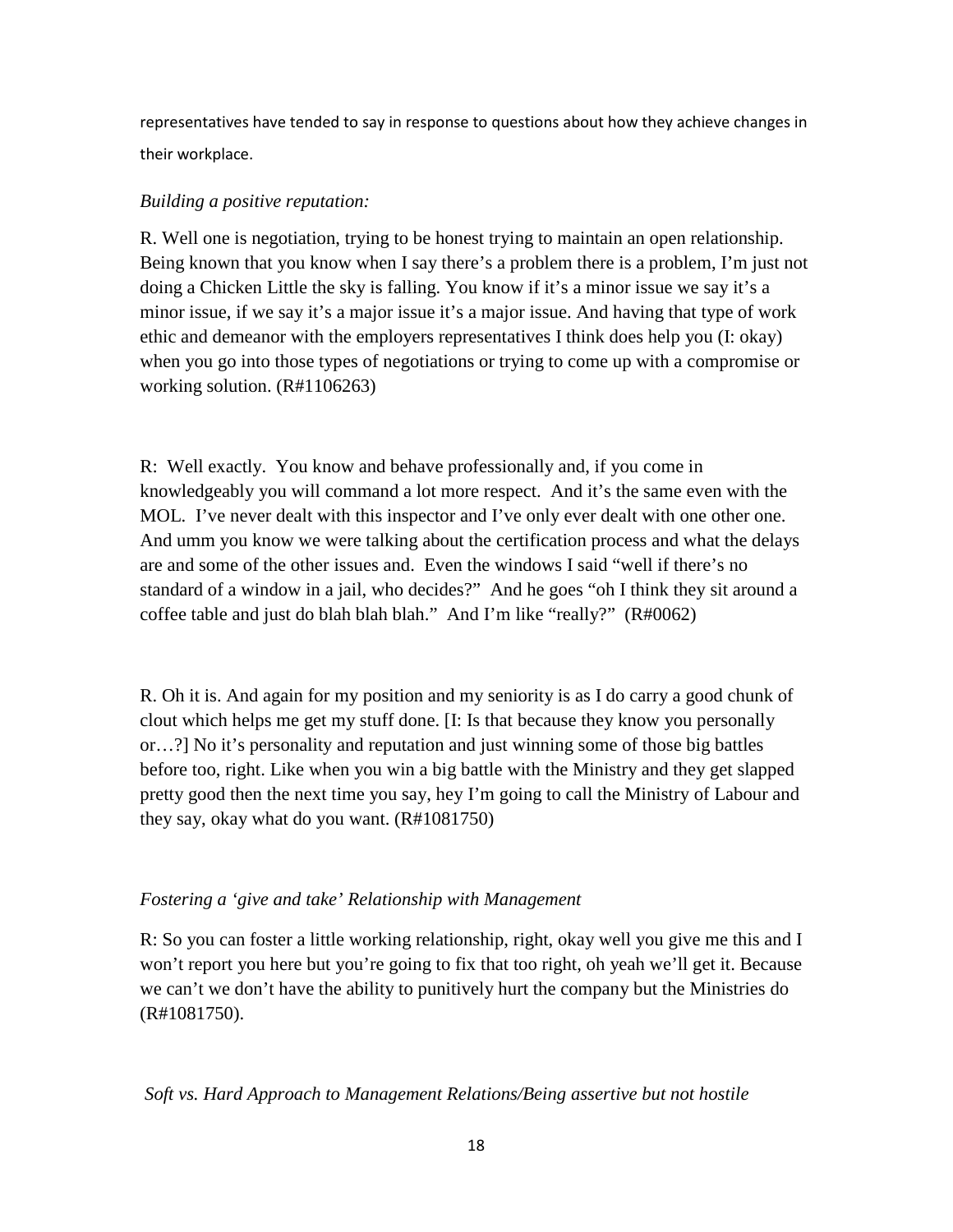R: I'm not there beating the table, I'm I work in a calm concerted and firm sort of approach to getting what needs to be done done. Um I don't know how to, universities are different than say a steel mill. Um the steel mill workers are a lot more aggressive typically, from what I've been told and I'm told by them actually. [I.Yes I believe all the stories]. Well I'm sure you have and you know I've heard quite a few of them at various courses I've taken over the last while and conferences and such, but. Um our approach is a little bit more, I don't like the word collegial but um that doesn't always apply, but in terms of concept it we try to work with them as opposed to beating them over the head. (R#285022)

R: Um just be assertive. You know assertive doesn't mean miserable and it doesn't mean beating the table it means sticking to your guns, knowing your um where you stand in terms of the law and the Act. Um and don't brow beat people with it, you know because all that does its turn people off and then you shut down the communication. Again it's people skills I think to a certain extent. (R#1658296)

R: Uh it's a it definitely takes some time but it's also mutual respect. Uh um and for a younger person sometimes they have an issue of not getting any type of respect, just based on their age. So it again it's a bit of a give and a take, right. But you definitely have to form a working relationship because if you're knocking heads all the time you're not going to get anything done.. [I. Any other ways that you can build a better relationship with management?] Oh that's an easy one. You make them believe it's their idea. [I. How do you do that?] Ah that's where you kind of use a little bit of psychological stuff on them. [laughs] It's a bit of a practiced art but I find it works very well sometimes. (R#1081750)

#### *Building a relationship with MOL/Judicious use of them*

R: Well depending upon what it is, the importance of it, if it doesn't go anywhere then I know what I have to do. And I'll call the Ministry of Labour. [I. How frequent does that happen] R: Oh I don't know actually probably about, I would say maybe three times and they came in once. [I: Was that a good outcome?] R: Yes it was actually for us, it was a guarding issue. It doesn't help either uh I kind of got to know these uh inspectors around this area quite well too. [I: And does that, you think that's an important thing as well?] Oh big time. Because you know like it's like sugar and vinegar. It's like if you're good with these guys to work with them a little bit they'll sometimes back you up on issues and kind of help you and because I've seen it the other way. If you treat these guys the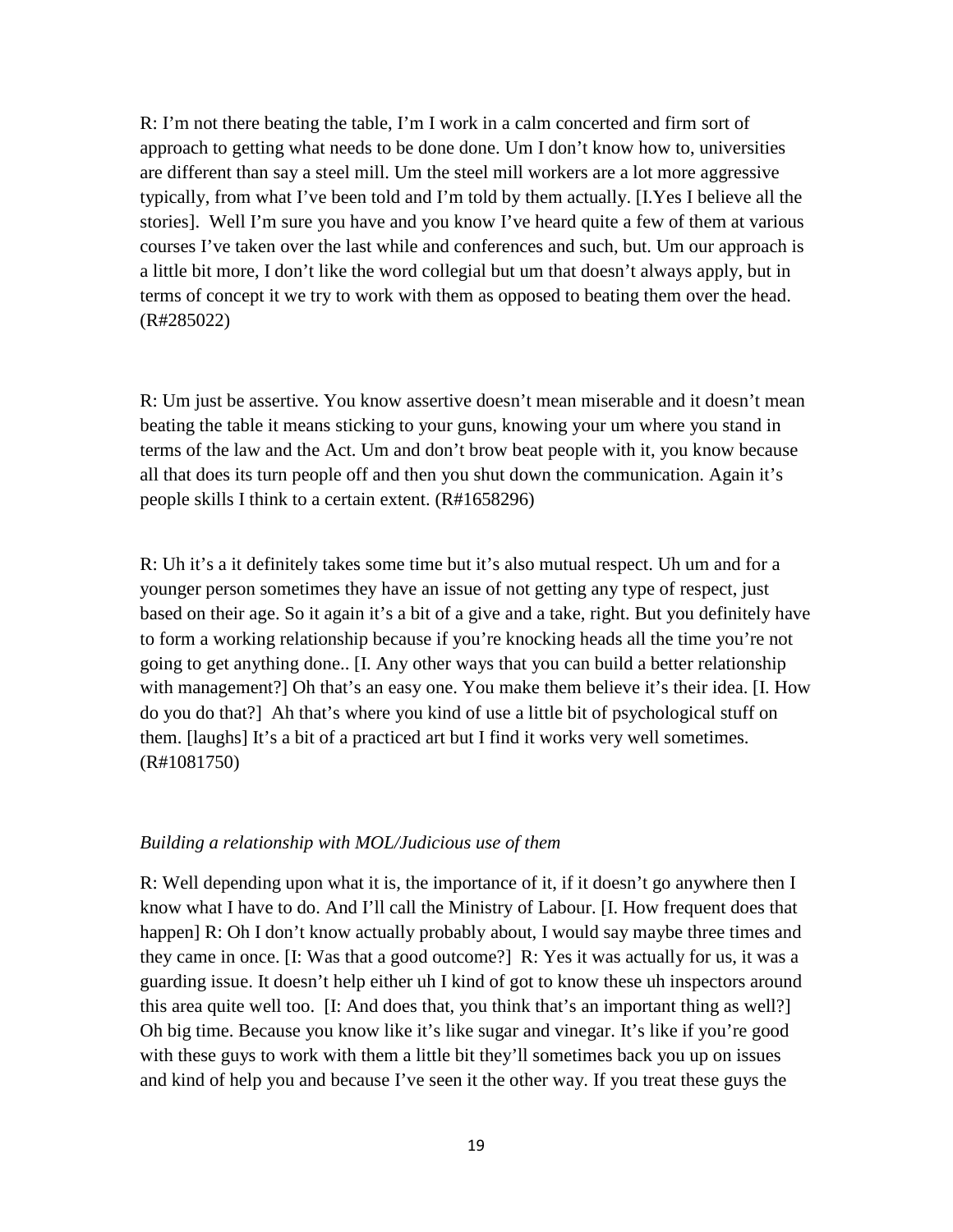wrong way, like otherwise get on their case or whatever, it's not a good sight. (R#10773800)

[I. Do you go the ministry of labour?] R. All the time. And that comes down to the fact that a lot of the issues are capital costs. Which they'll put in, they can put in like a business case study, but sometimes things don't get done …so what'll end up happening until there's an MOL complaint or a work refusal or something done to kick it off um sometimes things don't get done. A perfect example is the [worksite name ] years ago, there uh was no air cooling system or proper air there was an air tempering system. And um it wasn't until a bunch of MOL complaints and orders were written that finally [the employer] came forward with the capital cost to do it. Um so that can be kind of a problem. (R#1106263)

# *Shielding/Standing up for your workers*

[I: How do you define your role as a Health and Safety Representative?] Uh, much like a union steward I guess, representing the people I work for…More than anything it's, uh uh a lot of people I work with have a lot to say but they're afraid to approach management. [I: Okay and so you do that on their behalf?] R: Yes I do. (R#637629)

R: So they, it's a bit different for me I'm one of the more senior people here now. And uh we've been through a lot over those years so you kind of see the ins and the outs and I kind of see what's going on right now is the company has control over their pay rates and their progressions, so if they're deemed a shit disturber or somebody that doesn't want to do anything, they'll be held back monetarily. [I: Oh I see. So workers are reluctant to raise concerns?] R: Oh now, huge. (I: really) Um we've operated under our well our old company [name of company] that there would be no discipline on accidents. Uh these guys believe that the worker is to blame and there is no hazards out there, it's all the workers fault. So we're working under a behaviour based safety system. Which is quite archaic, to say the least. We continually bring it up in our joint committee. And most of the time is, we as the reps act as a shield for the worker. So they'll come to us and we'll take the concern to management and not name names. So and they always demand names and we just tell them, we don't have to tell you but the concern. So there's a lot of that that goes on. (R#1081750)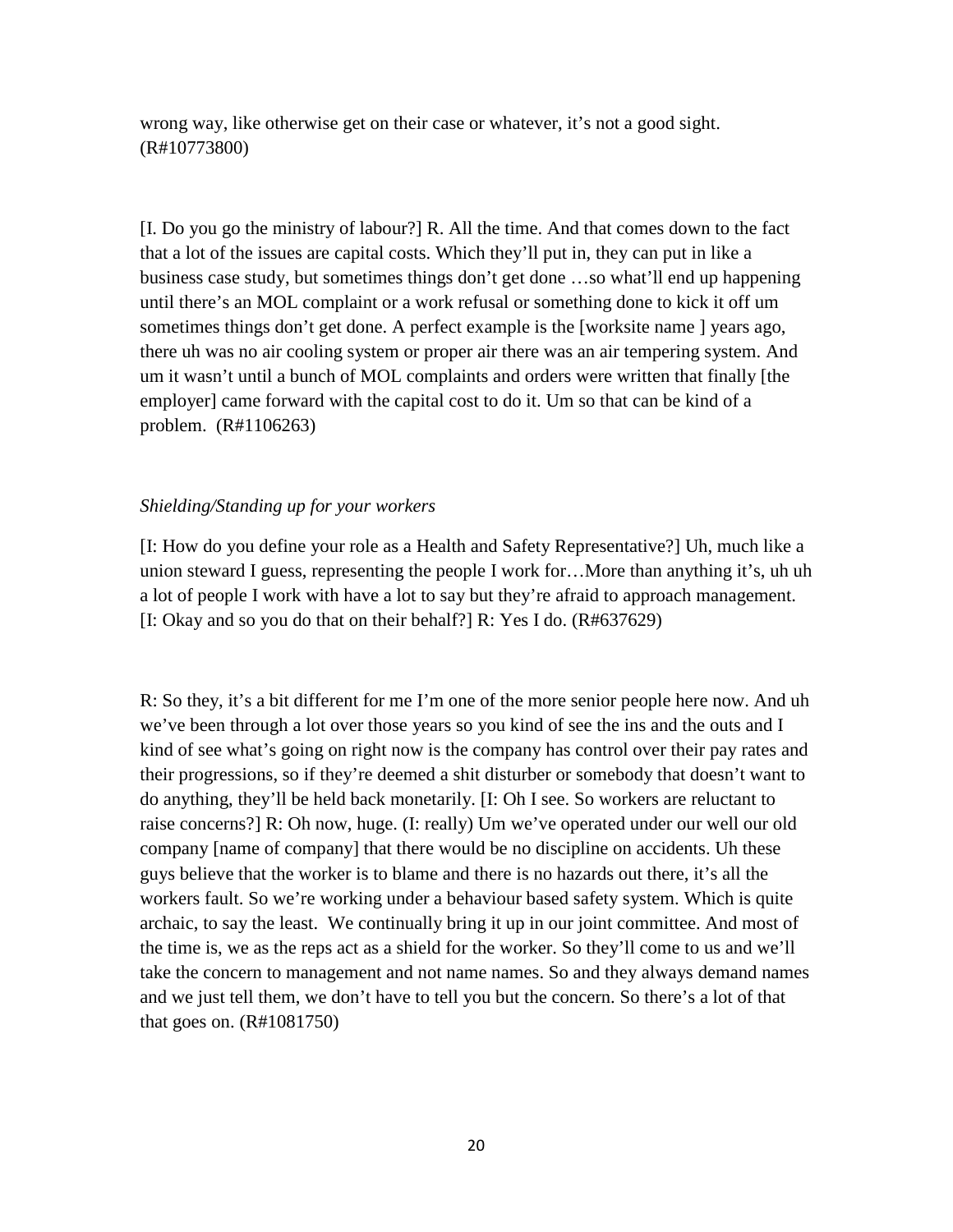#### *Listening to and communicating with workers*

R: Well I think the most crucial thing, quite truthfully, is listening to the workers first and then management, and then when there's a concern we deal with it right away. Because I find that a lot of times if you're not communicating to the workers about what they have to do and what their responsibilities are, then things happen. And I believe in communicating with the workers all the time, asking them questions, helping them out in any way I can, and keeping on top of stuff.[ I: And do they approach you fairly frequently?] R: Yes. I make it very clear that I'm available, basically I joke with them and I say I'm available 24/7. I have people call me at home. (R#1077380)

#### *Getting Educated/Having knowledge*

R: In all honesty, I believe in getting educated and your knowledge is really really important. Because I found through my experience that a lot of management are not educated when it comes to health and safety issues. And I dedicated my time, I don't mind going to courses I don't mind going all the way to or I don't mind going to get retrained or whatever, on these courses to keep me updated. And If anything comes up new for example nine times out of ten I have it way before the company even knows about it. But I'm always telling them, be prepared this is coming, you know those types of things. Not trying to pick on management, but sometimes stories get changed and when I get there and I start looking at the situation and I start realizing that whoa that's not really how it happened. And the other good thing about is I can run the equipment at this workplace, I pretty well run all of it. I've been there I was there for thirty two years, and no sweat. So because I know all the equipment they can't really, you know, I know what to look for let's just put it that way. (R#1077380)

R: We have had that in our training that we do for the members of the Committee, like we follow through a lot of that. So we've done risk assessment training, inspections of critical injuries, ergonomics, safe lifting, slips and falls. The Committee gets the training on that like Committee members we get that, it's in our Terms of Reference. So we're constantly upgrading that way and then we use that information when we do our planning of the Rep training in the Fall. And we also invite people in, we invited Ministry of Labour Inspectors to come in and explain inspections, what they're looking for you know basic things like that. We've also had the Fire Marshalls come in and talk about fire ratings and stuff like that. Last year for training we had the Electrical Association come in and talk about wiring and proper use of extension cords et cetera. (R#994841)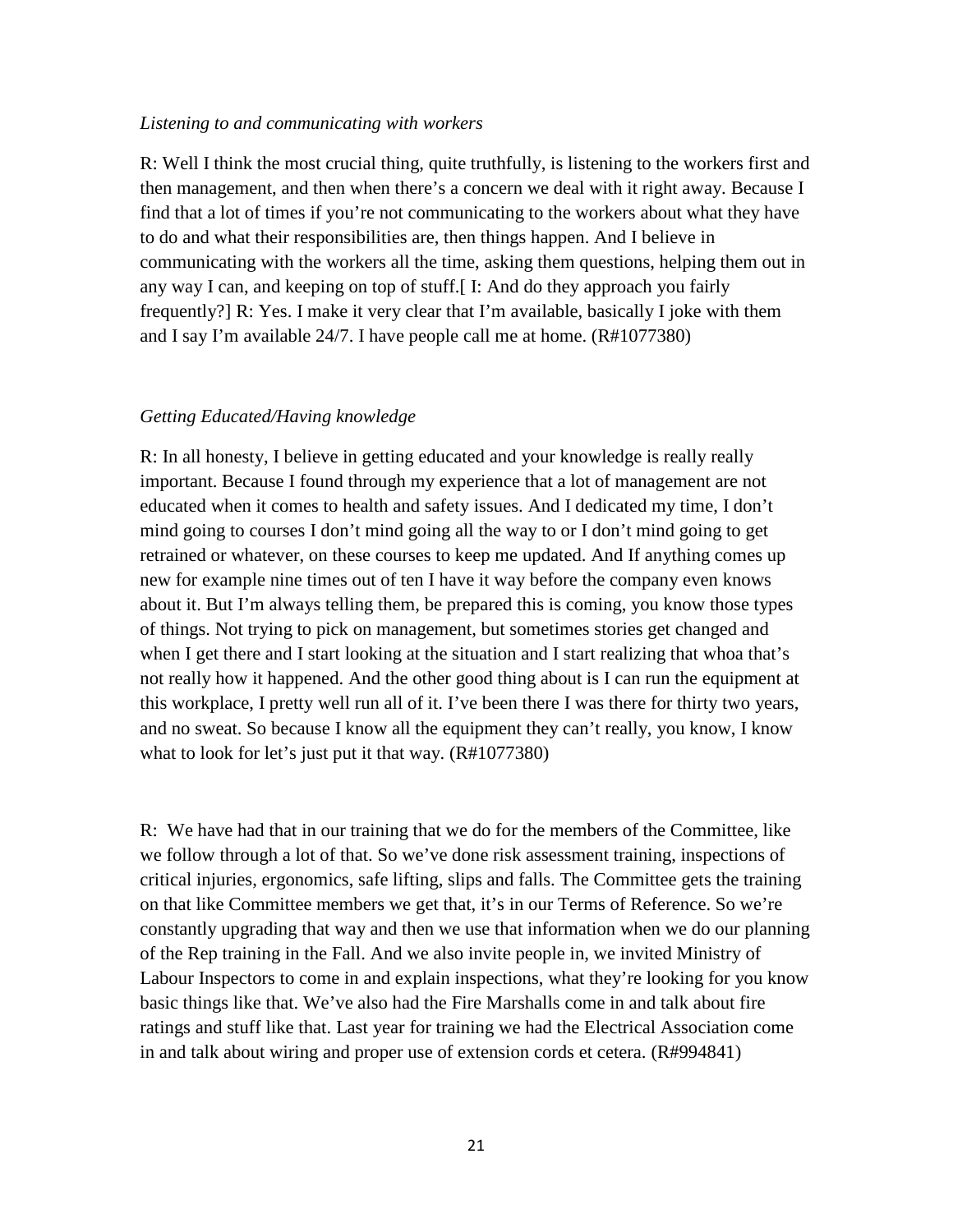#### *Doing Research*

[I: Do you ever do your own research on internet or go to the library?] R: Well that, that's, that's my primary [time], uh is doing my own research. That's primarily how I (I. How much time would you say you spend doing that kind of thing?] I'd say over, at least over ten hours a week. [I: What kind of things do you tend to be looking for in terms of information?] Well research, research in um, see it's one thing to know how to, you know, know the legislation and how to administer it, but you also want uh, legal decisions, because you want to, you want to know how this will actually play out, you know is it worth your while in some cases, you know all depending on the incidents. I'll search, search uh, you know, legal decisions and sometimes I'll just uh surf and just, just look...Say I've got exposure limits, so I'll check, I'll check like exposure limits when they, when the limits change, you know when they're updated. I'll go an uh the Ministry of Labour website, uh, maybe five or six times a week, just to see what's new. (R#292023)

R: Okay, well I'm Committee Chair for the workers and the Co-worker Chair. Um so we are constantly studying, well not studying, but we I make sure we're reading through whatever new laws or bills that are coming down that affect health and safety. So we're constantly looking at what other boards are doing, what other communities are doing how they're integrating the new laws and uh ensuring the board is also keeping at par with what is expected (I: right) from the government. I speak like uh Safe Schools Act, which really doesn't fall under the Occupational Health and Safety Act yet it does in that you have children of violence acting out in schools. So I made sure that we studied and understood Bill 157 and that training was put in place for due diligence, for Principals to understand all these new laws coming down and the changes to the Occupational Health and Safety Act with 168. And things that they didn't understand were under their scope, so uh what else am I looking for? Ha I get off on a tangent it's a good thing you're recording. (R#994841)

R. So for three months guess what I did? I put together the confined space program. Sometimes you're best not to ask for certain things. [I. Did you go about putting that together, what did you do, where did you get the information?] You know the best information I found and it wasn't with Industry I was surprised, in terms of research how to lay it out and format one. It was actually the colleges and universities on the internet. They had the best layout of the confined space program and in the procedures um and that was probably the best research, I was surprised. I was actually thought Industry would be a little better and in terms of, I guess because of documentation and stuff like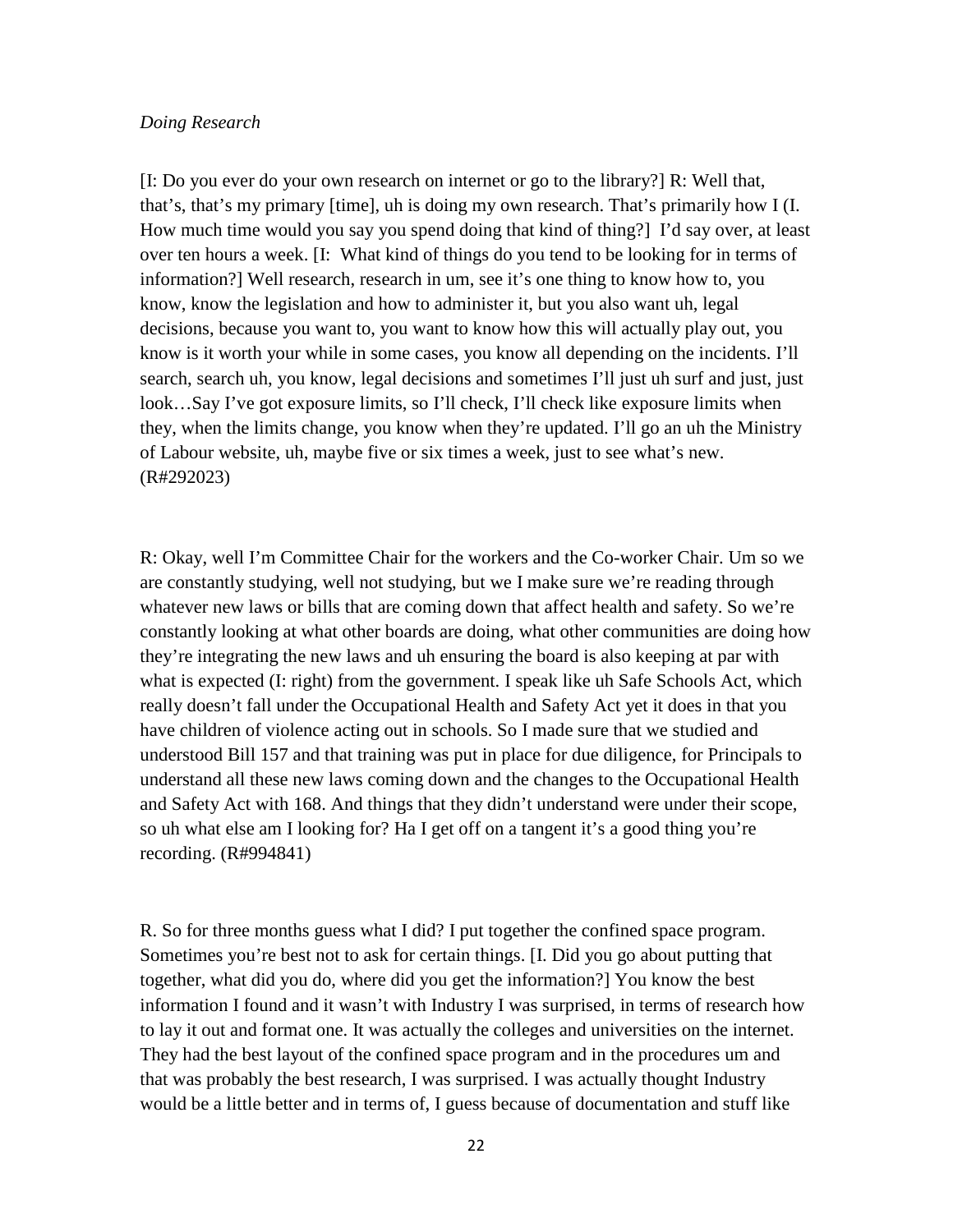that, it was the universities and colleges that had the better layouts or templates shall I say. So I took all the uh went through about twenty or thirty of them and took what was the best out of all of them and then because I'm an instructor, I was able to break it down into certain jobs and certain areas. Because I knew the work that had to be done on site. (R#1106263)

#### *Making the Case*

R: Get your facts right. It's important that when you want to get something done like a change or something of that nature. You got to do a little research and the computers are great, and you got to be able to make a presentation to management about why you want these changes, what the law say what the regulations say and all that kind of stuff. I learned that a long time ago as an instructor through the Workers Health and Safety Centre and you got to be able to prepare yourself and have the facts right. And usually you don't get it all the time, but if the laws backing it up there's not much they can say about it, and that's what I rely on. (R#1077380)

# *Using the Law*

R: You, again you bring up the law, and you know, and also potential good, you know because you have to say, for were protecting our workers, were protecting our patients, um and then you have to bring the other side where you know if you don't provide the training records, they find out the people haven't been trained and you're, you've been made aware of it, and your legally culpable for it you're going to get written up, so they have to see the benefits and the repercussions if they don't do it (I: okay) and then brought in uh you know infection prevention and control, very adamant that yes you have to do this (I: right) and then infection prevention and control actually went on and said you know it shouldn't just be a one day training it should be multiple days (R#292023)

#### *Educating Managers*

R: Education is huge. Educating my employer I would say is thirty percent of the time I spend trying to. Read the Act read what it says, read what the standard says, look you know if you don't believe me that's fine I'm not expecting you to, but call the Ministry of Labour ask an inspector what they think…Part of that problem becomes when you're speaking about an issue or about a topic most of the time uh most of the time, some of the time they'll sit there and go, well why do we why yeah I understand your point but why do we have do that? It's the law. Well what do you mean it's the law? And you have to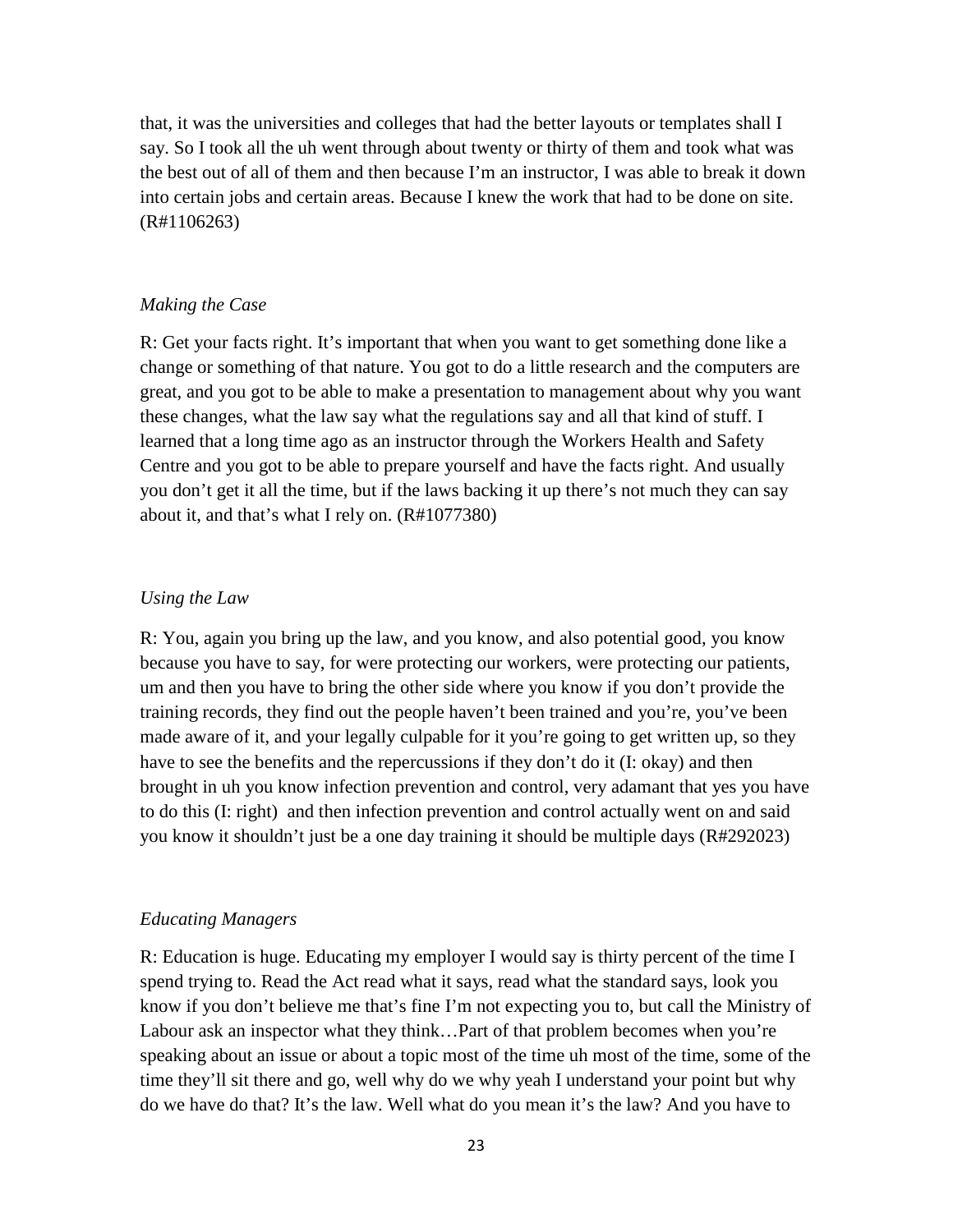pull the book out and read the Act and try to tell them how you're interpreting this and why it's this, and the way the Ministry will go and sometimes even pull out the court fines bulletins from the Ministry of Labour and slap them on the table and said here. This is what others have done and this is what they've been caught with and this is who went to jail, and that usually causes them sit up a little bit quicker. (R#641760)

#### *Staying Grounded*

It doesn't take long for people to turn on you if it looks like you're sounding like a management person or something of that nature. Um you got to keep your feet on the ground eh. Don't get yourself above them. I find that as long as I keep my head thinking I'm still a worker I'm fine. (R#1077380)

#### *People Skills/Reading People*

R: Well yeah I could say I learned some of that type of thing from the Workers' Health and Safety Centre when I went through instructor training. (I: uh huh) and there's an area in there that we dealt with basically how to deal with people and how to ask pertinent questions and that type of thing and how to work with them, which was really excellent, so I learned from that, yes. [I: Okay so really dealing with the psychology of them.] yeah it's true management you have to do the same thing. You have to learn to know how they're going to deal with issues. And you're right you almost got to be a shrink in some ways. And figure out how to get things done doing it their way but you get things done anyhow. (I: Do you have an example?) I don't know how to describe it, I just figure out how they tick, and then from that point on that's how we'll work with them. It also depends on who's who right. Some people can get, as an example eh, some people you can get really testy with them and kind of get into a nasty argument. Other people you can't do that, you got to be cool calm take it easy yes sir no sir, that type of thing. Well you figure that out, you still get the same result it's just there's different ways you learn how to deal with them. (R#1077380)

R. And uh the second piece is know your players, know who you're getting involved with. You know what I mean it's like know who you can talk to know who you can't uh who's your friend in management who's not, who you need to be weary of you know. Because like I said I recently all our admin team all our admin people we each had individual our own manager in a different department and now we're all under one manager who knows nothing about what we do. So it's been really interesting how that's been playing out so that's why I'm saying my other manager like I love her and we still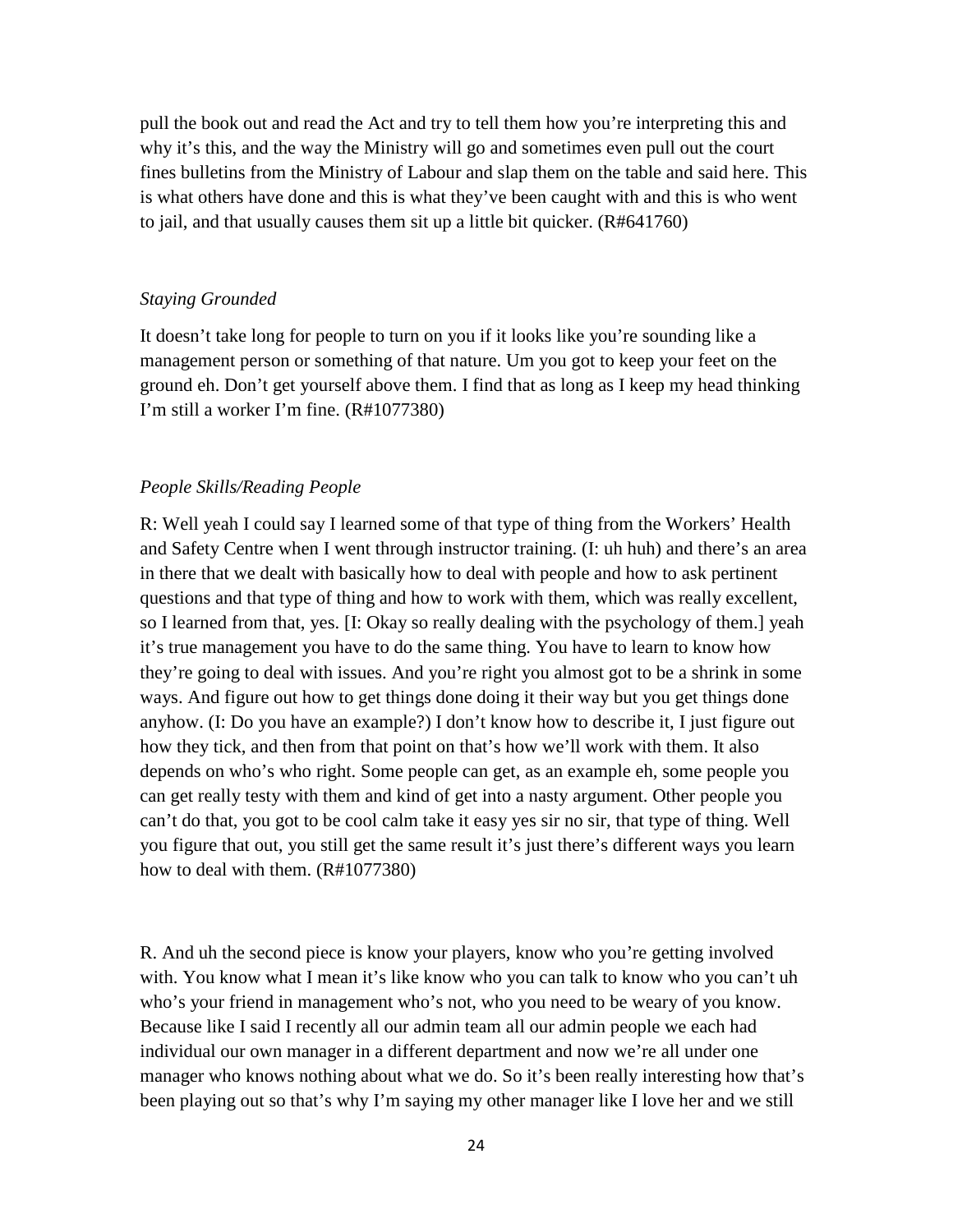get along great but she's no longer my boss now. So the other one is the one that has to approve my time off and I'm very very leery about asking her to go to these networking meetings because even though it's been previously approved it doesn't mean that she's going to approve it….Over time, I've had and the different roles that I've played I've learned how to play ball. I've learned that if I have the right research to back me up and the facts to you know and um my due diligence piece, you know backing up what I have to say uh then that's the way I got to roll. (R#635724)

R. Well you know what some things come up and I'll say you know what I'll go and ask or explain it. See that's the other thing, sometimes you got to leave the trail of bread crumbs to get them to follow the path, to understand why you are asking. Not because you can, not because you're spoiled and not because you want, there's a reason. And sometimes when what happens is our, the management side of the health and safety committee will go "yeah they want that just because of blah blah blah." (So then I go up and go "no actually this is why and this is what happened and this is why I'm asking." And when you explain it and they understand why, it's not just a wand, it's a need and then they understand what the background is. A lot of times they're more receptive and sometimes they say "no we can't do that, or no we don't have the budget money or whatever." And okay you know what we'll put that on the back burner and we'll ask later, so we'll ask another time, so we'll try it again or okay fine. Sometimes you just have to accept that the answer is no. (R#0062)

Another key aspect of the representatives' narrative was the kinds of knowledge that they identified or used when talking about their approaches. What follows here are some key illustrations of what they said in this area.

#### *Institutional Knowledge*

I: Yes, yeah. I want to ask you, you said about having an open mind, open to what? What kinds of things should a new worker health and safety representative have an open mind about?

R: Well you can't have preconceived notions, and you just can't going running saying okay the sky is falling. You have to think it out what's going to be your plan of attack. Um you know sometimes it's better to even go talk to somebody you know senior worker that's done it for years, okay why did we do it this way? You know what happened in the past that, you know what I mean? Why did we change this policy and their trying to reinvent the wheel twenty years later. And sometimes you have to, and a lot of people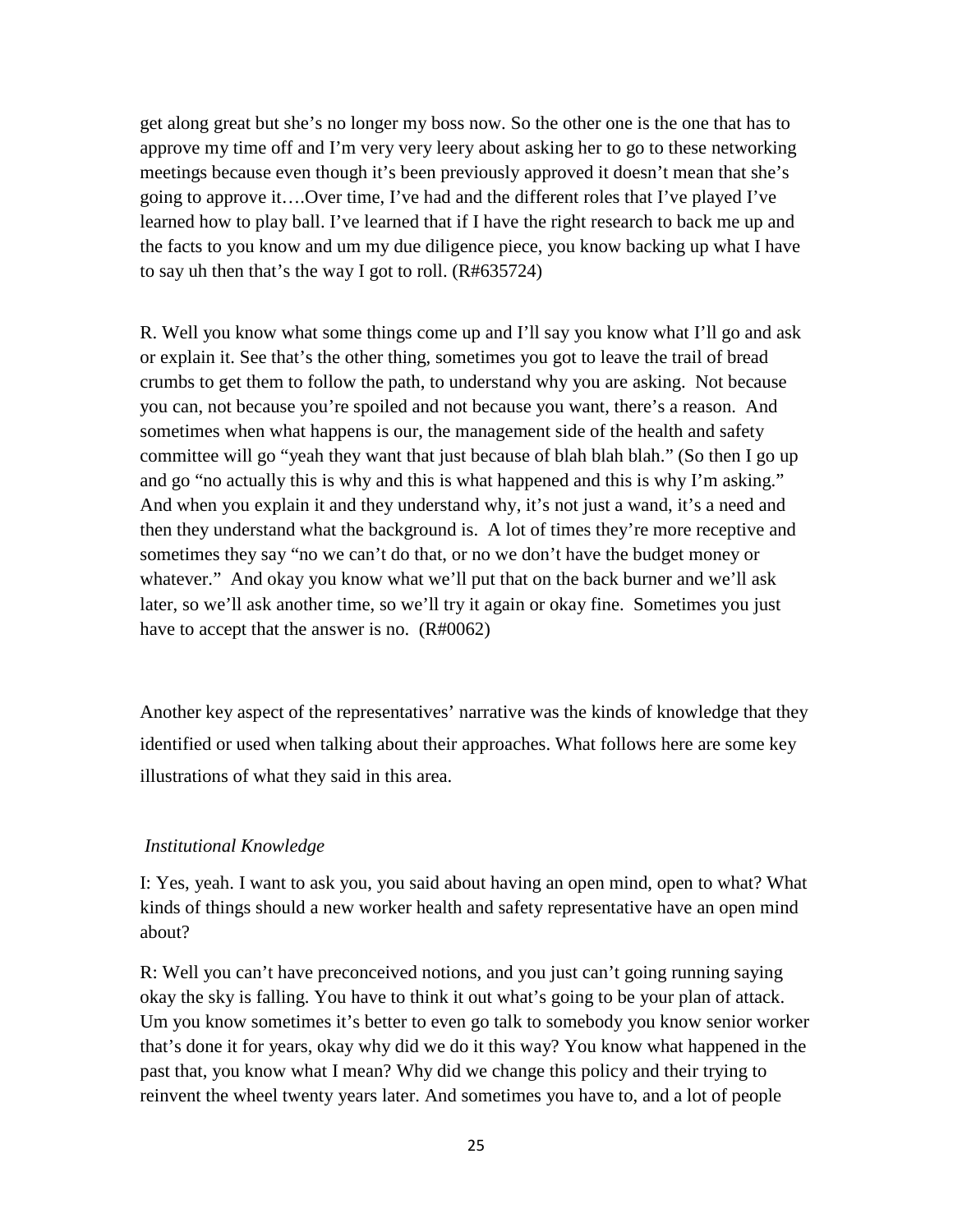forget about those discussions, there was a reason why things changed a certain way. Um you know.

I: And so do you go back to those people who were around then or do you go back to old minutes from meetings?

R: Well you can um like I said now I'm a senior employee. And I got twenty years in, you know, and the guys with thirty years now are starting to retire. So they remember you know I had a discussion couple weeks ago with one of the older guys, okay why did we do it like, okay well that was before my time, well this is what happened somebody got stabbed. Oh okay that's why we remove all the inmates from the living area and then search, so they're not there when the search is going on. Makes sense, right, but the newer staff didn't know that. (R#1106263)

# *Social Skills/Knowledge*

R: Well yeah I could say I learned some of that type of thing from the Workers Health and Safety Centre when I went through instructor training. (I: uh huh) and there's an area in there that we dealt with basically how to deal with people and how to ask pertinent questions and that type of thing and how to work with them, which was really excellent, so I learned from that, yes. (R#1077380)

# *Negotiating Skills*

R.: You know pointing that out. And uh the second piece is know your players, know who you're getting involved with. You know what I mean it's like know who you can talk to know who you can't uh who's your friend in management who's not, who you need to be weary of you know. Because like I said I recently all our admin team all our admin people we each had individual our own manager in a different department and now we're all under one manager who knows nothing about what we do. So it's been really interesting how that's been playing out so that's why I'm saying my other manager like I love her and we still get along great but she's no longer my boss now. So the other one is the one that has to approve my time off and I'm very very leery about asking her to go to these networking meetings because even though it's been previously approved it doesn't mean that she's going to approve it.

I: Okay. So that's very interesting I wonder are uh would you say that your ability to sort of figure out how to read people and deal with people in a different kind of way and understand the politics of the place, is that just something you develop on your own or do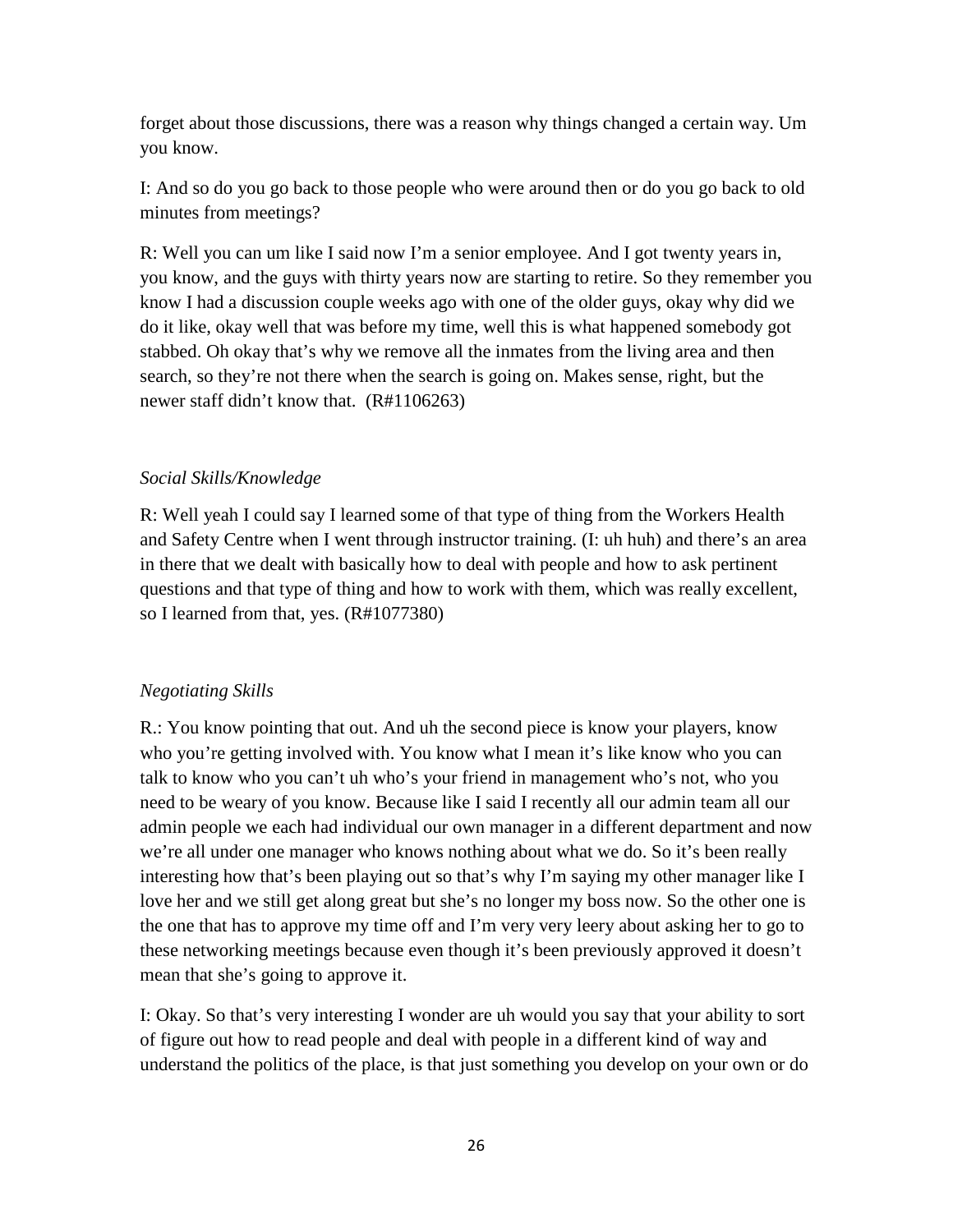you think that do you think it would you've been getting you got some training through certification that helped with that or do you think that?

R: No no this is totally on my own.

I: So you just sort of developed it?

R: Yep over time and with the different jobs that I've had and the different roles that I've played I've learned how to play ball. I've learned that if I have the right research to back me up and the facts to you know and um my due diligence piece, you know backing up what I have to say uh then that's the way I got to roll. (R#635724)

# *Legal Knowledge*

R: Well first of all you know as far as preparation and that you know you make sure that you're looking in the Act of course to see what sort of legislation is there that can back you up.

I: Right. And how often is that that there is something specifically there that backs you up?

R: Well, usually there's quite a bit of different things in the Act that you know you can use to your advantage or you can use to point out you know that hey this is a problem and this is why it's a problem and all of that. Um yeah research is the key but uh you know preparation you know you go and talk to employees about what it is they're doing a lot of times you try to get feedback from them as far as you know how they think that things could be made better or safer, and you brings these in you know. (R#0252)

# *Technical/Process Knowledge*

R. Knowledge of the and that again that all comes from education and training and all the good things that you need to continually do to stay up to speed. In our world, in my world and here it's even a little bit stranger again because being a steel mill we fall under the industrial regulations, we fall under the mining regulations, we have nine of the eleven designated substances in the province present here, so we have different committees who are involved with everything from cyanide to it just goes on and on and on. So here there's a huge requirement it's not that we're working in a bakery where we got some bread and some dough and a few machines. It's a very complex organization as far as safety wise, the various things that you need to be responsible and educated on. (R#940924)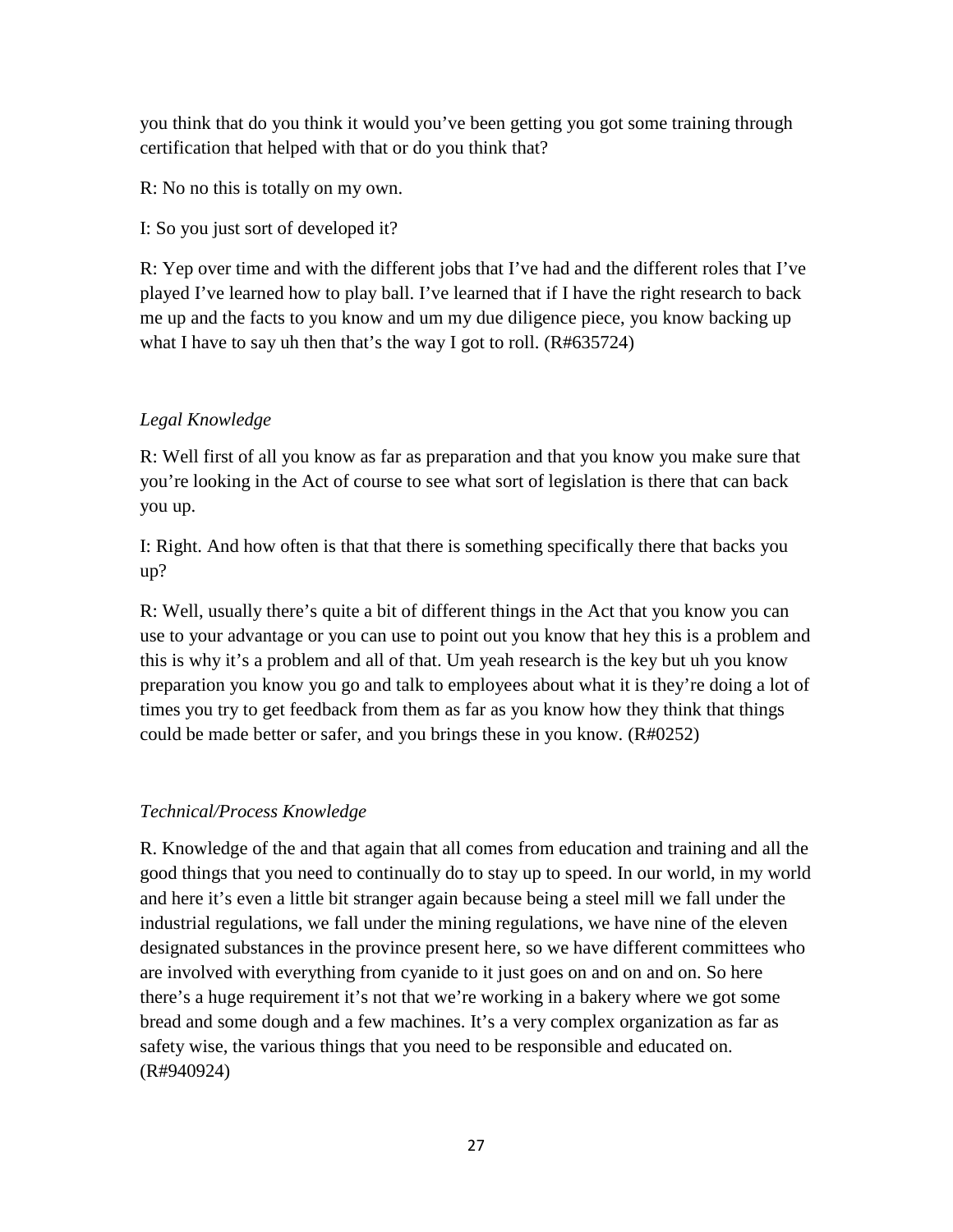# *Hazard Related Knowledge*

R: Yeah I think for me it is one, to educated myself on the types of activities that go on in the area that I'm responsible for. Uh in some areas for example I look after the esthetician area, is one of the areas so I have to have a better idea of what kinds of chemicals they use and what the requirements are uh for labeling that sort of thing, so that was something different then in a regular classroom. So I find I have to a lot of educating in order to keep myself up to date on the different types of areas in my inspection area. And really keep my eyes and ears open in a different way. Like I find I have to look up, look down, look sideways, look at things from where people are sitting, just really have a heightened awareness. And then think about what work is being done there from the health and safety point of view. I think about how people can exit, I think about how people can move around efficiently if there was an emergency and what types of emergencies might happen in that particular area (R#760497)

In preparation for understanding the analysis that follows in the next section, it is also useful to get some illustration of how different representatives understand their role as representatives. When asked the question, some common types of responses were as follows:

# *Expert Role*

R: Um, I define it as I'm an advocate for improved safety conditions for the staff. Um also, I uh policy I guess, I've become uh somewhat of a policy expert. Um there's a knowledge problem in our department about health and safety issues. (#R637922)

#### *Broad Prevention Role*

R: Uh good question. Um I am specifically focused on any issues that are of concern to the health and safety of the workers in the workplace. And it's my role to bring those forward to management through the Health and Safety Committee and any other channels that we might have. Um I will, I see myself as uh having that heightened awareness and actually actively looking for and seeking out feedback uh information from my colleagues that sort of thing to ensure that I'm covering all the bases (#R760497)

#### Narrow Enforcement Role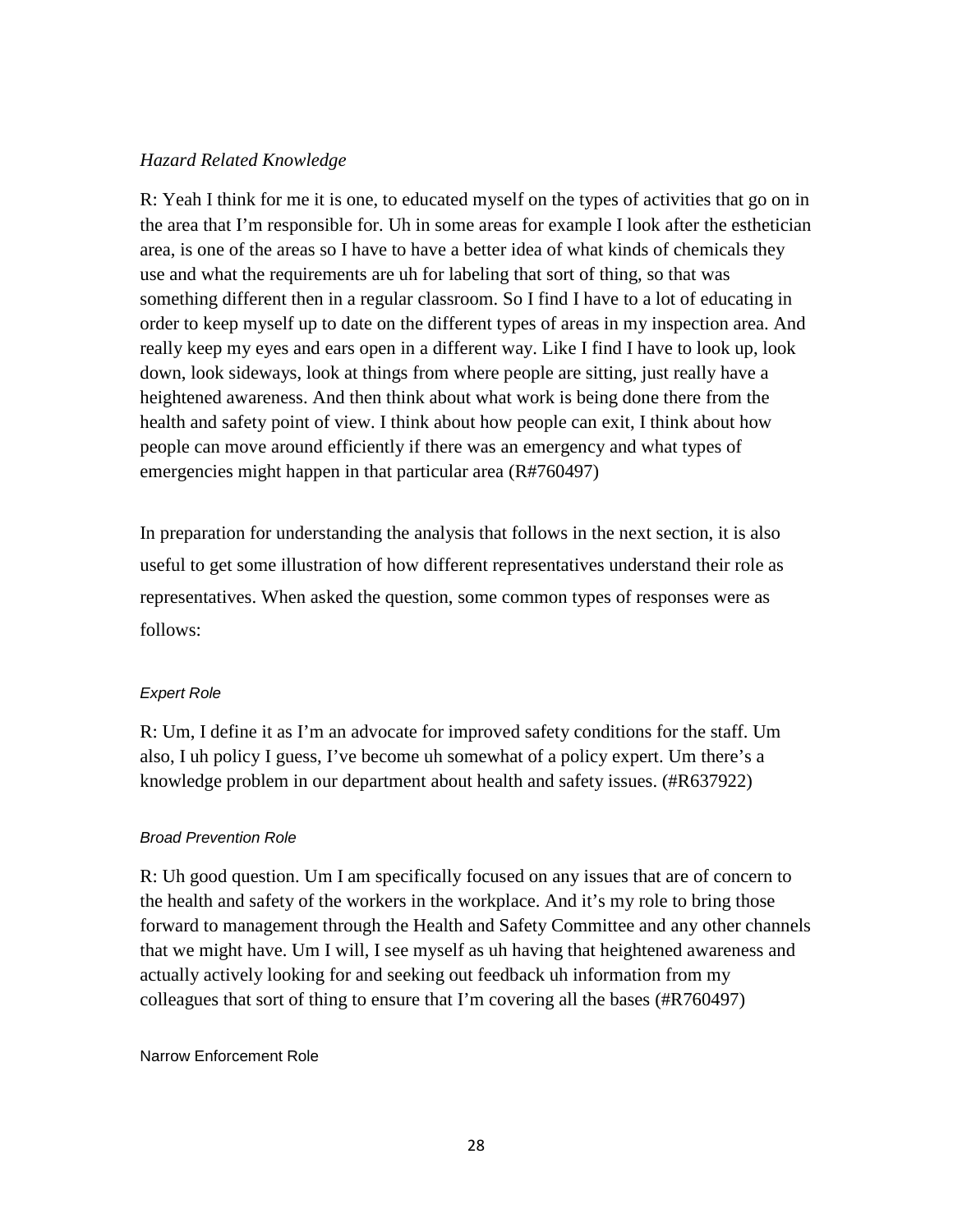R: Um I would define my role as um a enforcement tool. My job is to enforce the legislation of the land, pretty much, in regards to health and safety in the plant. And um educate um because it's constantly educating our members so between the enforcement and education that pretty much sums up what we do. (R#1109768)

#### Resolving Worker Complaints/Concerns with management

R: Um just um bring any health and safety concerns forward to the management and sit down with them and um represent the worker that's brought that concern forth and get a resolve (R#1394909)

# *Prevention not Dispute Resolution*

I think what I told them uh I'm just trying to recall now that uh because I sat them all down uh we had morning coffee there one time and I explained to them what their role on the committee was and it was um they were there to represent the workers and were not there to uh, like in accident investigations, we're not there to point blame. We're there to uh to look at ways we can prevent an accident in the future, that's the big difference between uh the health and safety rep and a steward. If there's blame to be assessed you know what that's the job of the steward to represent the workers, we're only there in discussions uh how do we prevent this accident in the future. That's a big point I made to them. (R#1381032)

# *Changing worker behaviour/culture*

Yeah you don't want to bankrupt the company but safety um but you have to make to sure that the place is safe and so whatever they and basically if we get to an agreement a certain process has to be dealt with a certain way and here's the safety procedures we're implementing then the company's done their part to the best of their ability now you have to make the worker use it properly so once step ones done then you got to go to step two and make sure the workers following the policies and procedures. ..You try to make sure that these things are being used. You know so you know you got some older guys you know you got the old culture that dammit I've done it this way for thirty years why do I need this now? You got to get that idea changed. (R#1381470)

# *Protecting Workers*

R: Um yeah um a lot of the associates don't want to report things because they are afraid that they'll be seen as a bad employee, especially new employees. And um we have now implemented a new hire training so within the first two weeks of them being here I have them for five hours. And I teach them on the, I do an ergonomic set up with up them like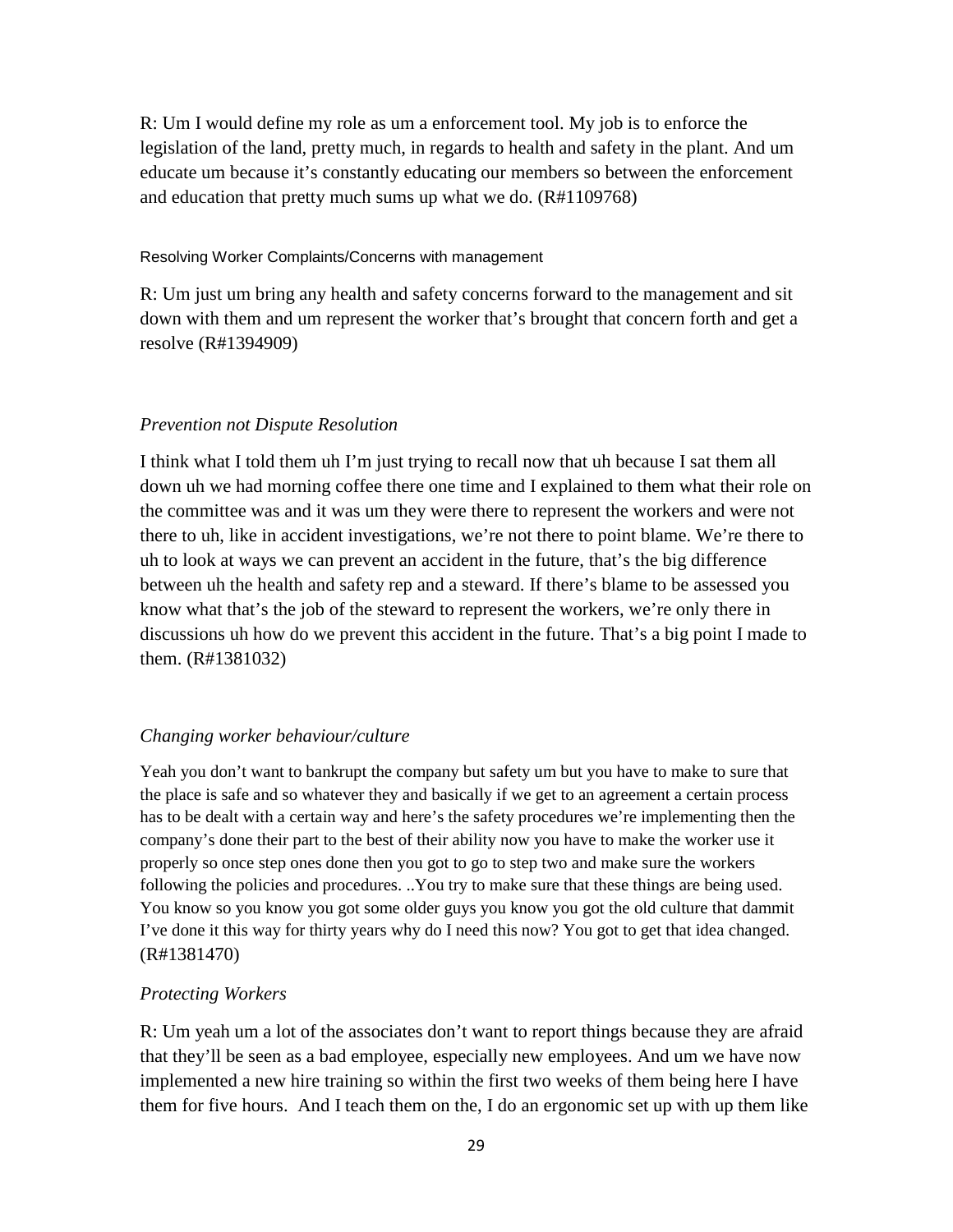all our basic policies and training that they need. And I take them through our reporting and complaint process, and I explain to them it's not a blame game that we want to find out what happened so we can fix it so it doesn't happen again, and it's not used in your reviews or anything else like that. So being able to tell all the new people that are coming in up front has helped. (R#1446615)

And finally, it is also interesting to listen to what representative say about what they need in order to be more effective. The more common type of comments were as follows:

#### *Decision-making Power*

R: You know what, and this is why I wanted to be part of this interview with you okay. We're not there yet, health and safety representatives do not have the political power and authority to create the change that they want. They're in a very very bad position, they recognize the hazard, they they are often tremendously passionate about trying to make a better workplace but they do not have the decision making power to make that change. So it's a very very difficult place to be in. And my brother who's in management in another organization, you know he rolls his eyes about people talking about health and safety, and he's a very open minded person. Because it's not so much the message it's the messenger and how he's delivering that message. You know people get tired of other people always identifying problems in the workplace but that's the basic premise of Joint Health and Safety Committee members. So if we're going to succeed there has to be something written to empower the Health and Safety Representative more than what they are. You know they had an opportunity with Bill 160 when they changed the Act to address the psychosocial hazards and so on. So I mean that's good, but we're not there yet and in fact pay attention to the other provinces in Canada. And Worksafe BC seems to do very very well and um you know. Alberta and if you look if you pay attention to what's going on in the industry now you never you don't see much health and safety activities opportunities in Ontario but you see an awful lot of opportunities in BC or Alberta, because I think they're starting to get it. (R#642464)

#### *Better Trained Health and Safety Managers/Supervisors*

R: Well it's set up in the uh in the program and the program's set up saying you know we need to have two uh certified worker members one from the uh one from one department and one from another one from the agricultural side and one from the hospitality side and likewise have two managers. Also I like to see all the members of the committee have level one training so I mean that's a certain expense uh well with that which gets me once again to this concept of you know having a designated health and safety coordinator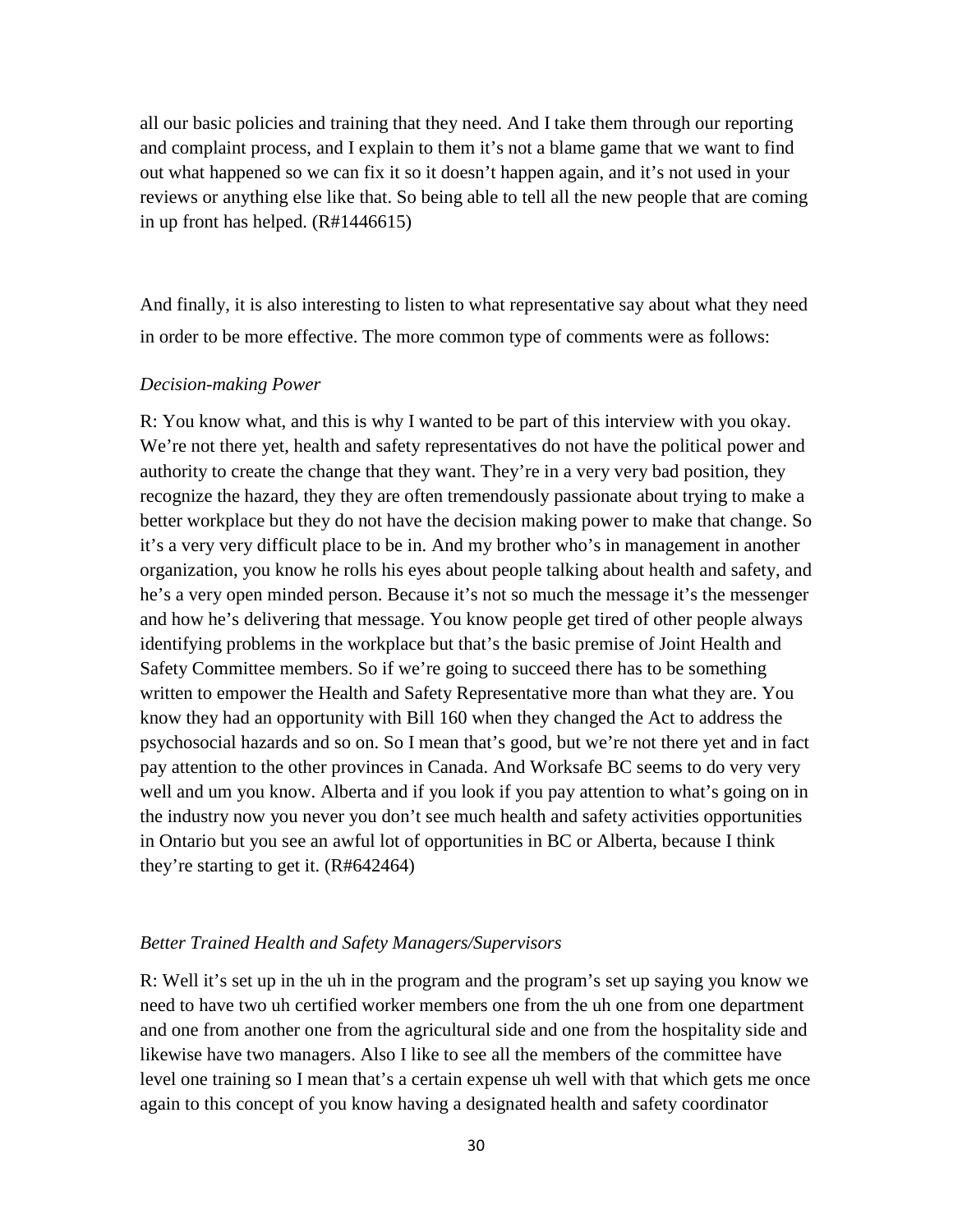because what is that? You know it's written there in the legislation but there's no criteria set forth in legislation that what's the training required to be a health and safety coordinator. Which would be really useful if there's a standard set for uh committee members why isn't there a standard set to have as a health and safety coordinator (R#636737).

#### *Management Transparency/cooperation*

R: Oh I have to use the Act, yes I have to know it, almost like my Bible. It's crazy because you know I don't figure I should have to fight to that extent. It's there, any testing, we do rodent we have rodent traps outside the building um do I have to be present when he checks to see? It wouldn't hurt me to be present but you know again I had to ask to see the results of the guys sends in the report right. I had to ask to see the results, like it's just everything seems to be a fight. Everything, they want to keep everything management wants to keep everything a secret. Alright, instead of being transparent it's like well we don't have to, if we don't show them than there's not going to be a problem. But if there's not a problem, show us.(I: exactly) So and it's like this is all breaking down, like if they're going to be tearing this building down and we're going to there there is going to be black mold all over the place, I'm assuming. And I'm very curious to see, and it's not going to be in the building because there's a fire wall they're taking it to the firewall, but it's going to be in the air (I: yeah for sure) so if it's in the air are all windows being closed with the air conditioners running for that period of time? (R#1034404)

#### *More Paid Time*

R: Yeah because it's it's uh, I mean the, the Act basically speaks on your time, for doing primary functions, which is, and you determine the time. I mean it's uh it's uh like meeting time and inspection time, it takes as long as it takes and usually you have a set time for the meeting, it could be two hours it could be three hours, it could be four hours. Uh prep time is at least one hour, we use, we're supposed to use, use in our committee one and a half, but if we get half an hour we're lucky. With all the other stuff you, you can't just walk into a meeting and be ready for it, like with one hour prep time. You're going to have to do research. You're going to have to spend time to do training um, and lots of it. I mean I've spent, in the past seven years five or six hours in training, probably more because I've been doing WSIB training. (R#292023)

[I. Is there anything that you feel would make your job much easier and much more effective?]R: Definitely more time…I find it's hard to schedule with the nature of my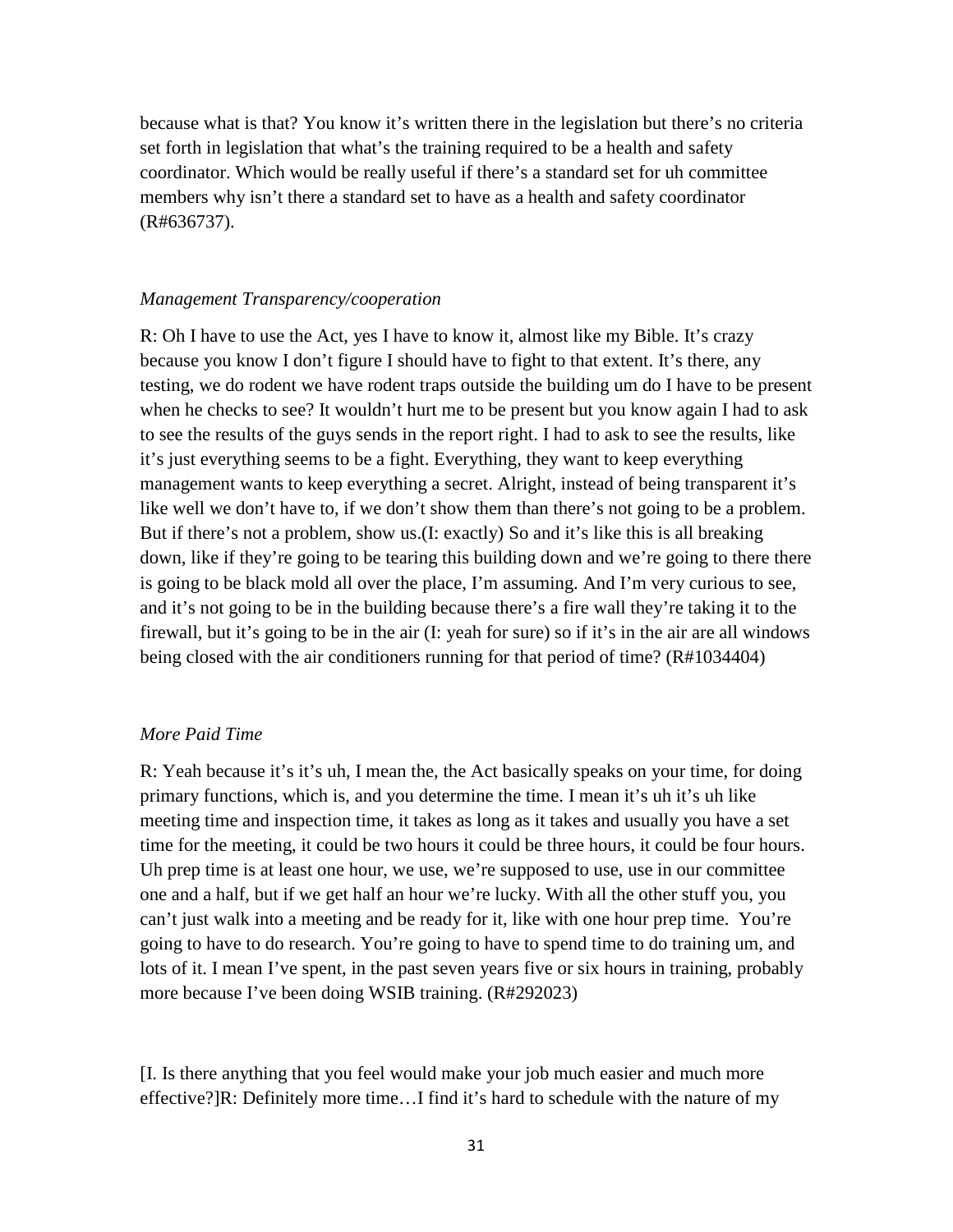full-time job it's really hard to allocate that four hours that I really want to apply to health and safety, doing my assessments. (R#940433)

### **II. Analysis**

In a previous paper (Hall, A., A. Forrest, A. Sears and N. Carlan, "*Making a Difference Knowledge Activism and Worker Representation in Joint OHS Committees"*, *RI/IR, 2006, vol. 61, no 3, p.408-436)*, one of the investigators in this study identified three types or forms of representation among interviewed unionized health and safety representatives, namely: technical-legal representation (TL), politically-active representation (PA), and knowledge activists (KA) ( see Appendix 1 for Chart outlining the details of each form of representation). One of the objectives of this investigation was to attempt to confirm whether or not these categories could be replicated in a larger survey sample of worker health and safety representatives. The previous study was a qualitative investigation based on interviews of 31 union health and safety representatives, whereas this attempt to confirm the categories is based on quantitative questionnaire data collected from both union and non-union worker representatives. While there are some important differences in the groupings identified in this study, a cluster analysis confirmed that representatives can be distinguished into different groups based on the amount of time that representatives devote to certain representative activities or tasks. We then used both the survey and interview data to examine whether these different clusters could be understood within the same typology, whether the different types of representation were related to different kinds of outcomes or impacts, and whether we could identify any factors which help to explain the development of these different forms of representation.

# **A. Cluster Analysis of the Survey: Can Representatives be distinguished by their activities?**

The method used to categorize the respondents to the survey was the SPSS "Two Step Cluster" analysis procedure as available in SPSS version 11.5.0. The variables used to categorize the respondents were based on the responses to the questions about the amount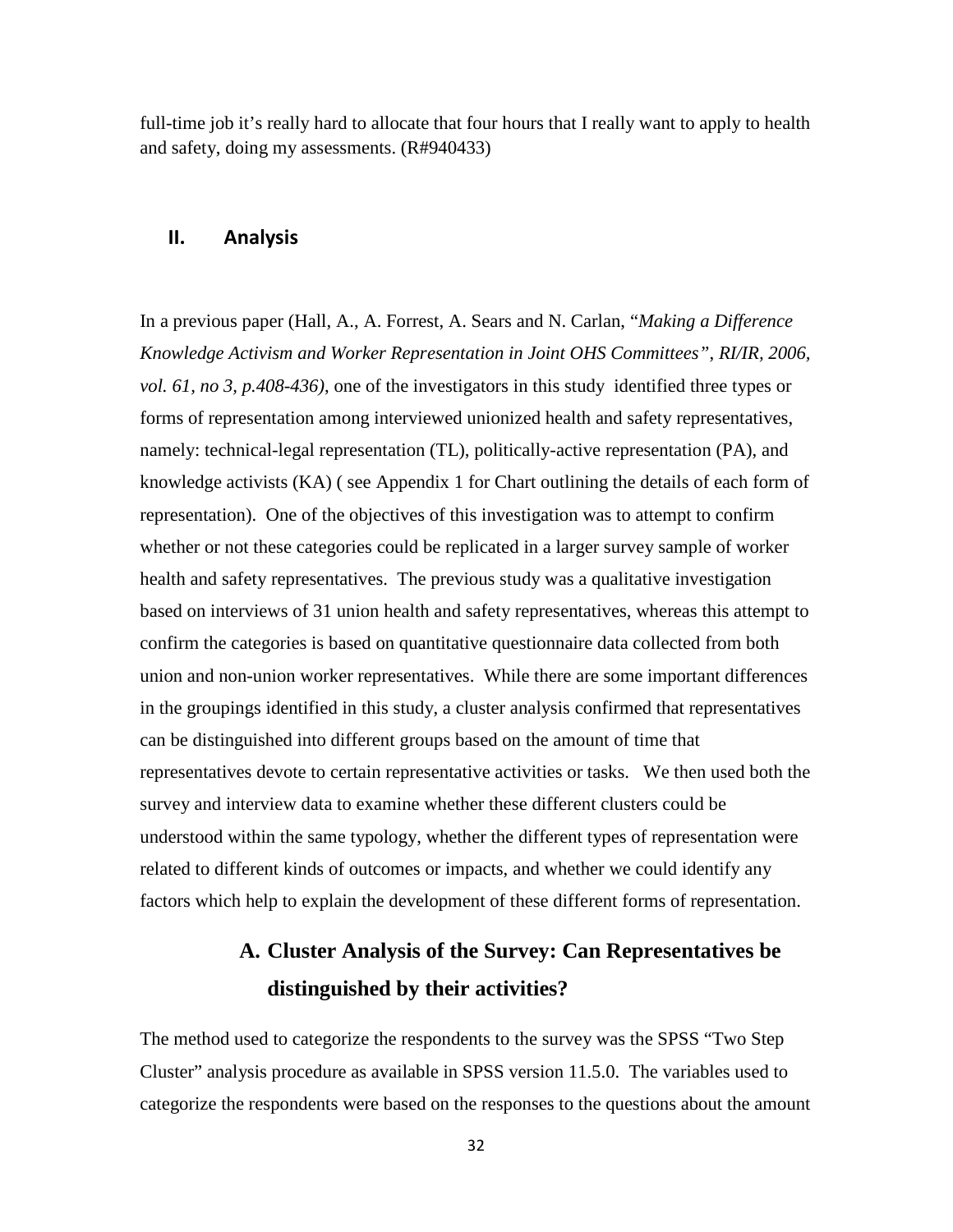of time spent performing eight specific representation tasks. The scale used to quantify the amount of time spent on each task was roughly equivalent to the number of hours per week dedicated to the task. Since the total time available per week to allot to such tasks varied significantly between representatives, it was decided to sum the total time spent and calculate the proportion of time spent rather than the absolute value. This conversion has the effect of standardizing each respondent's task times by representing them as a proportion of the total time spent on Health and Safety activities. Table 8 shows the proportion of total Health  $\&$  Safety activity time spent on various representation tasks :

|                                                                        | Average percentage of |
|------------------------------------------------------------------------|-----------------------|
| <b>Health and Safety representation tasks:</b>                         | time spent on task    |
| attending JH&SC & other H&S meetings                                   | 14.2%                 |
| doing <b>inspection</b> s, investigating accidents and incidents       | 13.2%                 |
| dealing with workers about problems or issues                          | 12.7%                 |
| dealing with <b>managers</b> and supervisors about problems or issues  | 11.1%                 |
| preparing for JH&SC & other H&S meetings                               | 10.2%                 |
| doing your own searches for information through the web or libraries   |                       |
| or by contacting outside help                                          | 10.1%                 |
| reviewing or writing reports                                           | 8.8%                  |
| building and <b>organizing</b> worker support for health and safety    | 7.4%                  |
| getting more training for yourself                                     | 7.4%                  |
| delivering or providing specific health and safety training to workers | 4.2%                  |

**Table 8: Average Proportion of Time Spent on Specific Representation Tasks**

Note: Table 7 represents the averages for only the worker representatives who answered the survey (n=888) subtracting those who did not answer the questions regarding time spent on representation tasks (n=31, leaving 858 respondents for the analysis).

The 10 variables describing the proportion of time respondents spent at the various representation tasks (activities) were then entered into the SPSS Two Step Cluster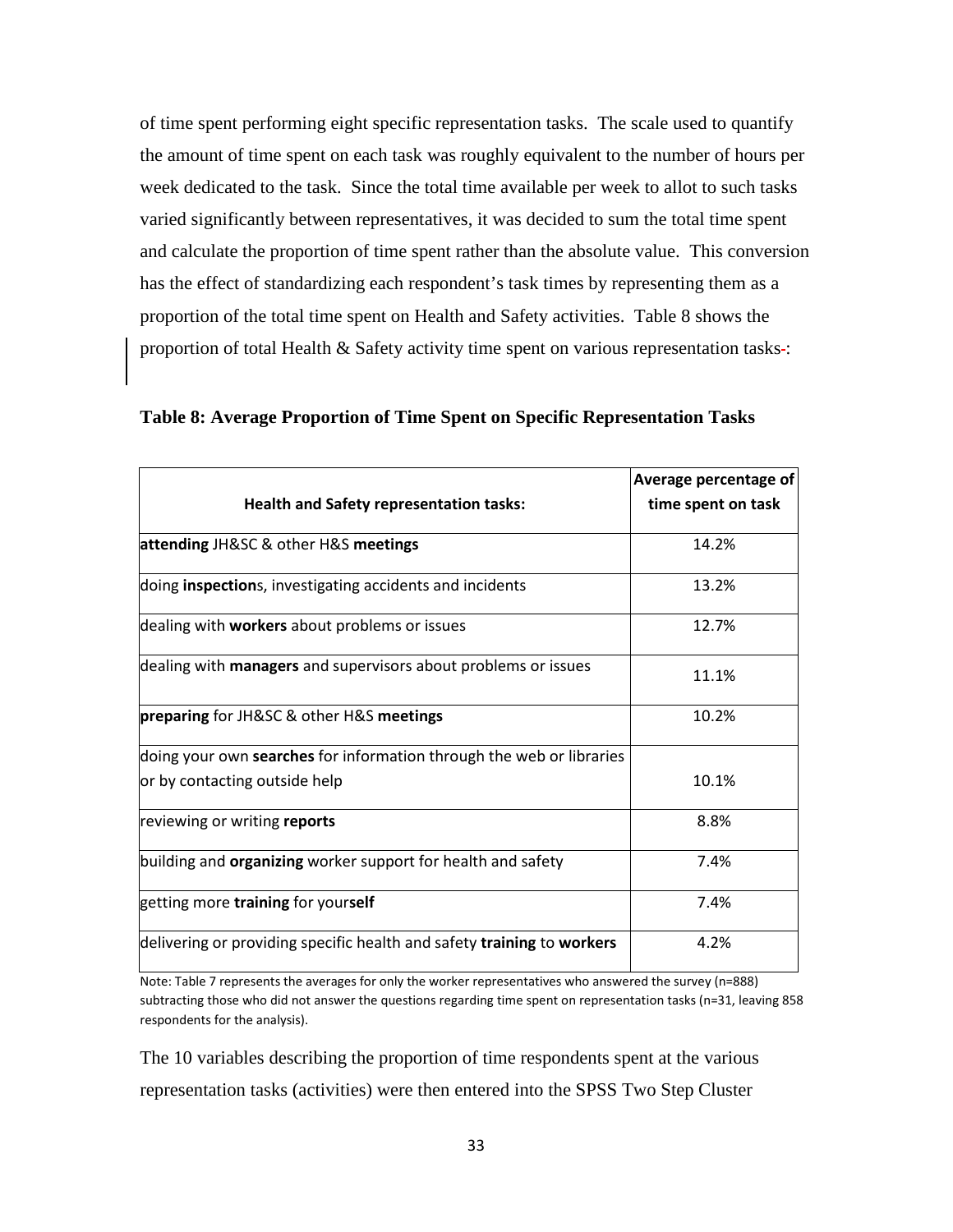procedure as continuous variables. Log-likelihood was selected as the means of calculating the distance in the algorithm. Schwarz's Bayesian Information Criterion (BIC) was specified as the clustering criterion. The maximum branches (per leaf node) was set at 14 and the maximum tree depth (levels) was set at 5 (for a maximum number of 579,195 possible nodes). Three clusters were identified:

|                       |              | $n =$ | % of Combined |
|-----------------------|--------------|-------|---------------|
| <b>Cluster</b>        | 1            | 233   | 27.2%         |
|                       | $\mathbf{2}$ | 156   | 18.2%         |
|                       | 3            | 468   | 54.6%         |
|                       | Combined     | 857   | 100.0%        |
| <b>Excluded Cases</b> |              | 31    |               |
| Total                 |              | 888   |               |

**Table 9: Two Step Cluster Analysis Results**

Note: The relative numbers of respondents and resultant percentages cannot be generalized to populations outside this survey sample since it is not a representative sample of worker health and safety representatives but rather a volunteer sample.

\_\_\_\_\_\_\_\_\_\_\_\_\_\_\_\_\_\_\_\_\_\_\_\_\_\_\_\_\_\_\_\_\_\_\_\_\_\_\_\_\_\_\_\_\_\_\_\_\_\_\_\_\_\_\_\_\_\_\_\_\_\_\_\_\_\_\_\_\_\_\_

Table 10 illustrates the differences in the percentage of time spent on the 10 representation tasks for each of the three clusters which were used to identify the 3 clusters (percentages greater than 10% time spent are bolded). The differences formed the basis of the clustering results.

# **Table 10: Cluster Breakdown of Average Percentage Time at Representation Tasks**

| <b>Health and Safety representation tasks:</b>           | cluster #1 | cluster #2 | cluster #3 |
|----------------------------------------------------------|------------|------------|------------|
| attending JH&SC & other H&S meetings                     | 16.9%      | 20.6%      | 10.7%      |
| doing inspections, investigating accidents and incidents | 18.8%      | 13.4%      | 10.4%      |
| dealing with workers about problems or issues            | 11.2%      | 12.9%      | 13.4%      |
| preparing for JH&SC & other H&S meetings                 | 12.7%      | 10.3%      | 9.0%       |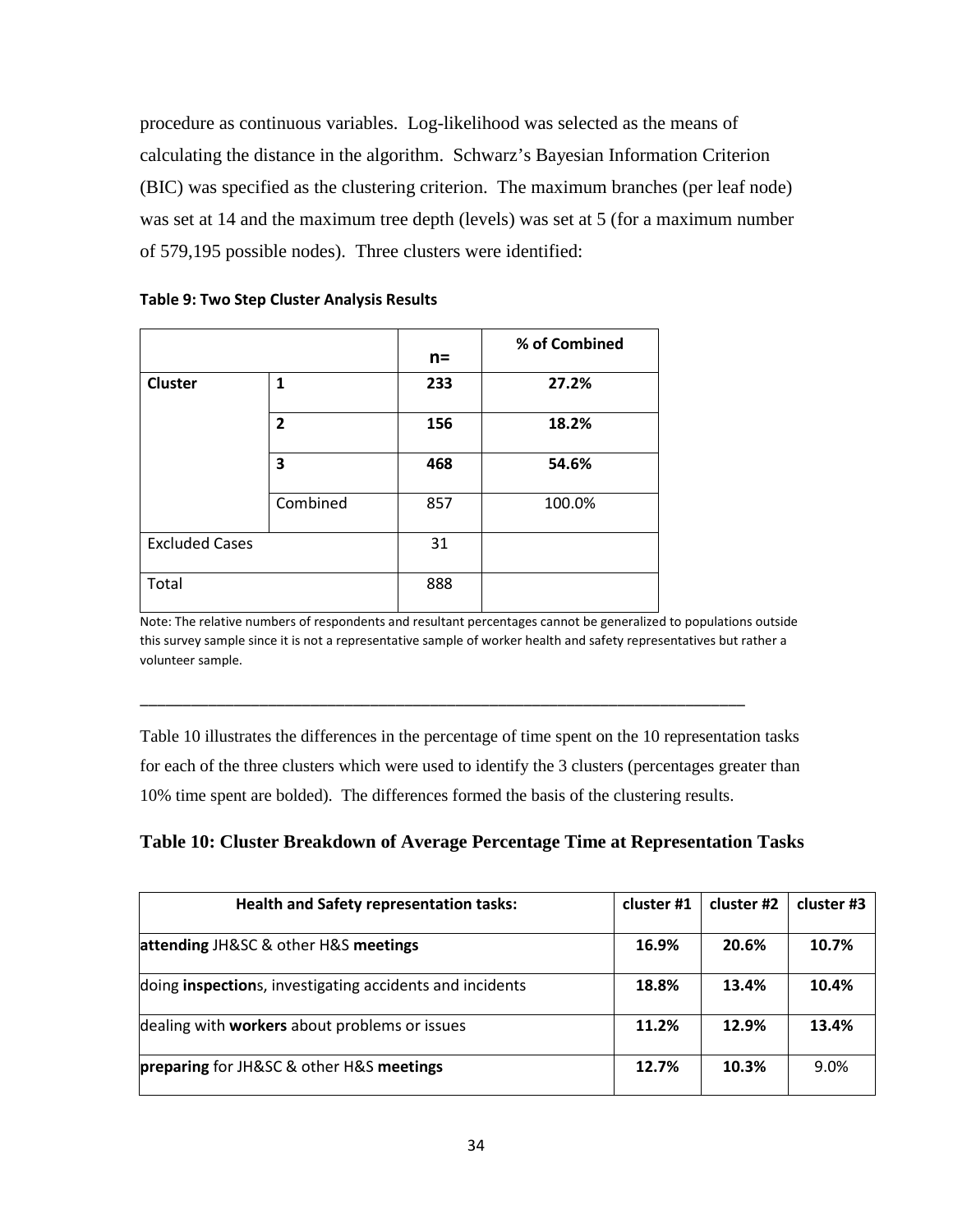| dealing with <b>managers</b> and supervisors about problems or issues                                 | 10.1% | 9.7%  | 12.0% |
|-------------------------------------------------------------------------------------------------------|-------|-------|-------|
| doing your own searches for information through the web or<br>libraries or by contacting outside help | 7.0%  | 9.2%  | 12.0% |
| reviewing or writing reports                                                                          | 12.9% | 1.4%  | 9.3%  |
| getting more training for yourself                                                                    | 6.4%  | 10.0% | 6.9%  |
| building and <b>organizing</b> worker support for health and safety                                   | 2.6%  | 5.1%  | 10.5% |
| delivering or providing specific health and safety training to<br>workers                             | 1.4%  | 4.0%  | 5.7%  |

While Table 10 is based on the comparison of the *proportion* of the total time spent at various activities, Table 11 focuses on the *actual* amount of time dedicated to each activity. It was considered that the threshold for spending a meaningful amount of time at any particular activity would be spending one or more hours per week doing that particular task. Table 11 lists the percentage of respondents who reported spending at least one hour per month at the various activities.

# **Table 11: Percentage of Respondents Who Report Spending 1 or More Hours per Week on Specified Activities**

| <b>Health and Safety representation tasks:</b>                                                        | cluster #1 | cluster #2 | cluster #3 |
|-------------------------------------------------------------------------------------------------------|------------|------------|------------|
| dealing with workers about problems or issues                                                         | 27.6%      | 30.4%      | 59.7%      |
| dealing with <b>managers</b> and supervisors about problems or issues                                 | 20.5%      | 23.7%      | 53.8%      |
| doing your own searches for information through the web or<br>libraries or by contacting outside help | 11.4%      | 18.0%      | 50.5%      |
| doing <b>inspection</b> s, investigating accidents and incidents                                      | 29.4%      | 11.7%      | 29.7%      |
| reviewing or writing reports                                                                          | 20.6%      | 6.2%       | 33.2%      |
| building and <b>organizing</b> worker support for health and safety                                   | 4.7%       | 13.4%      | 41.7%      |
| attending JH&SC & other H&S meetings                                                                  | 16.4%      | 12.2%      | 25.2%      |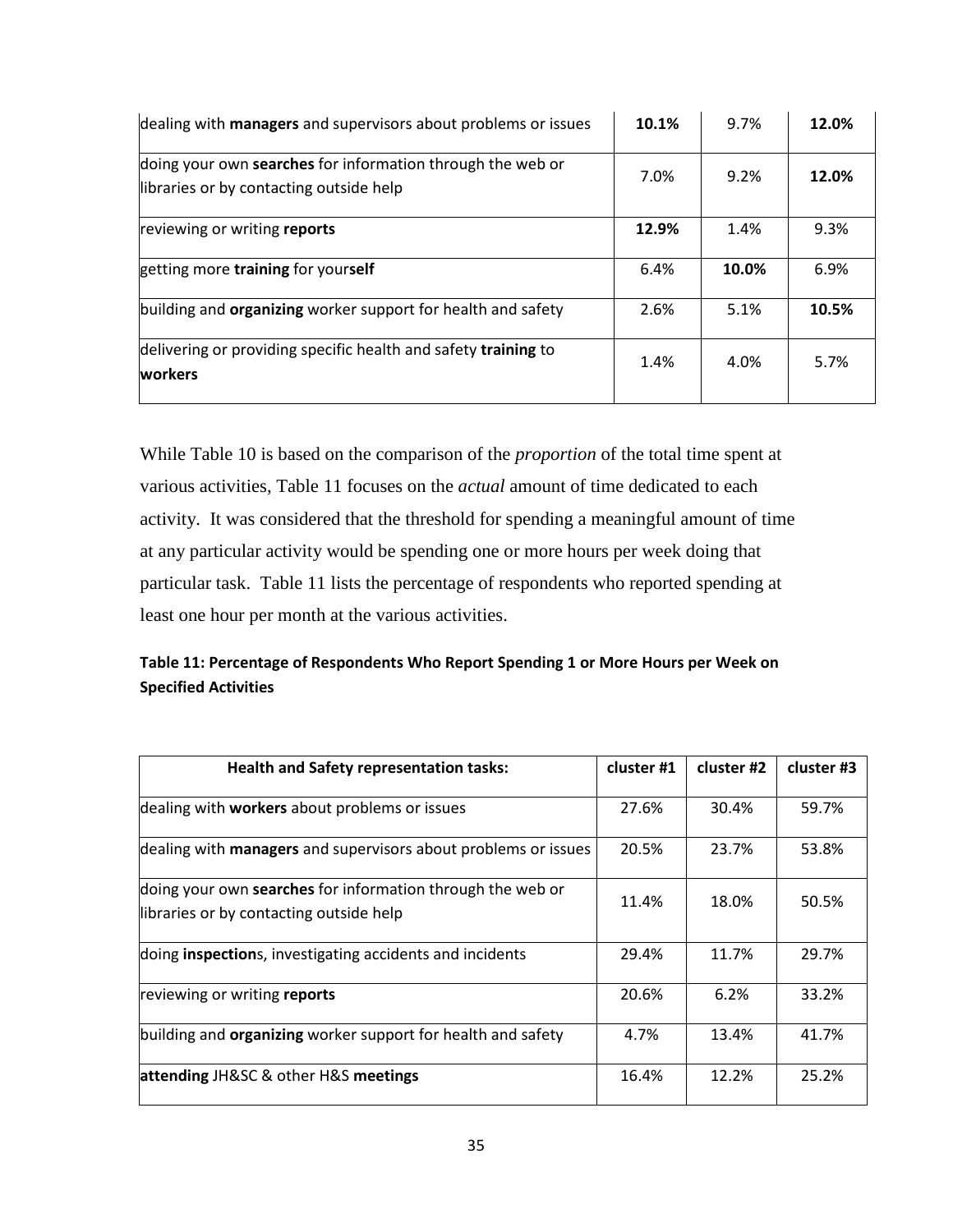| preparing for JH&SC & other H&S meetings                                         | 12.8% | 13.5% | 22.5% |
|----------------------------------------------------------------------------------|-------|-------|-------|
| getting more training for yourself                                               | 3.4%  | 10.4% | 15.8% |
| delivering or providing specific health and safety training to<br><b>workers</b> | 0.5%  | 8.7%  | 18.3% |

As the analysis demonstrates, the three clusters differed in the amount of total time that they spent on health and safety representation overall and, most importantly, on the relative amount of time that they spent on each activity. Cluster 1, representing 27% of the sample, spent less time overall than the other two groups and, proportionately, more of their time on doing inspections, writing reports, and preparing for joint committee meetings as compared to the other two groups. Cluster 2, representing 18% of the total number of representatives surveyed, was similar to Cluster 1 in the sense that they too spent proportionately much of their time preparing for meetings but, where they differ from Cluster 1 (and Cluster 3) most noticeably, is the greater amount of time they spend proportionately in meetings and in getting training or education for themselves while, at the same time, relatively little time spent doing inspections and reports. Cluster 3, which represents the largest proportion of the representatives in the survey (55%), was much more distinctive and uniform than the other two groups, spending proportionately much less time on meetings, preparations for meetings, and inspections, and much more time proportionately on addressing worker complaints, interacting with managers outside of meetings, doing independent research, and organizing and building worker support. However, in absolute terms, there is also a clear difference between Cluster 3 and the other two clusters in all of the categories which are statistically significant, with greater proportions of their respondents spending more than 1 hour per week organizing workers, doing information searches, training workers, dealing with workers and management, attending and preparing for meetings. In other words, along with distributing their time differently in many areas, Cluster 3 representatives tended to devote more total time to each specific activity, indicating that they were more active in general. At the same time, it noteworthy that Cluster 1 had the lowest percentage of respondents spending more than an hour per week on virtually every activity with the exception of inspections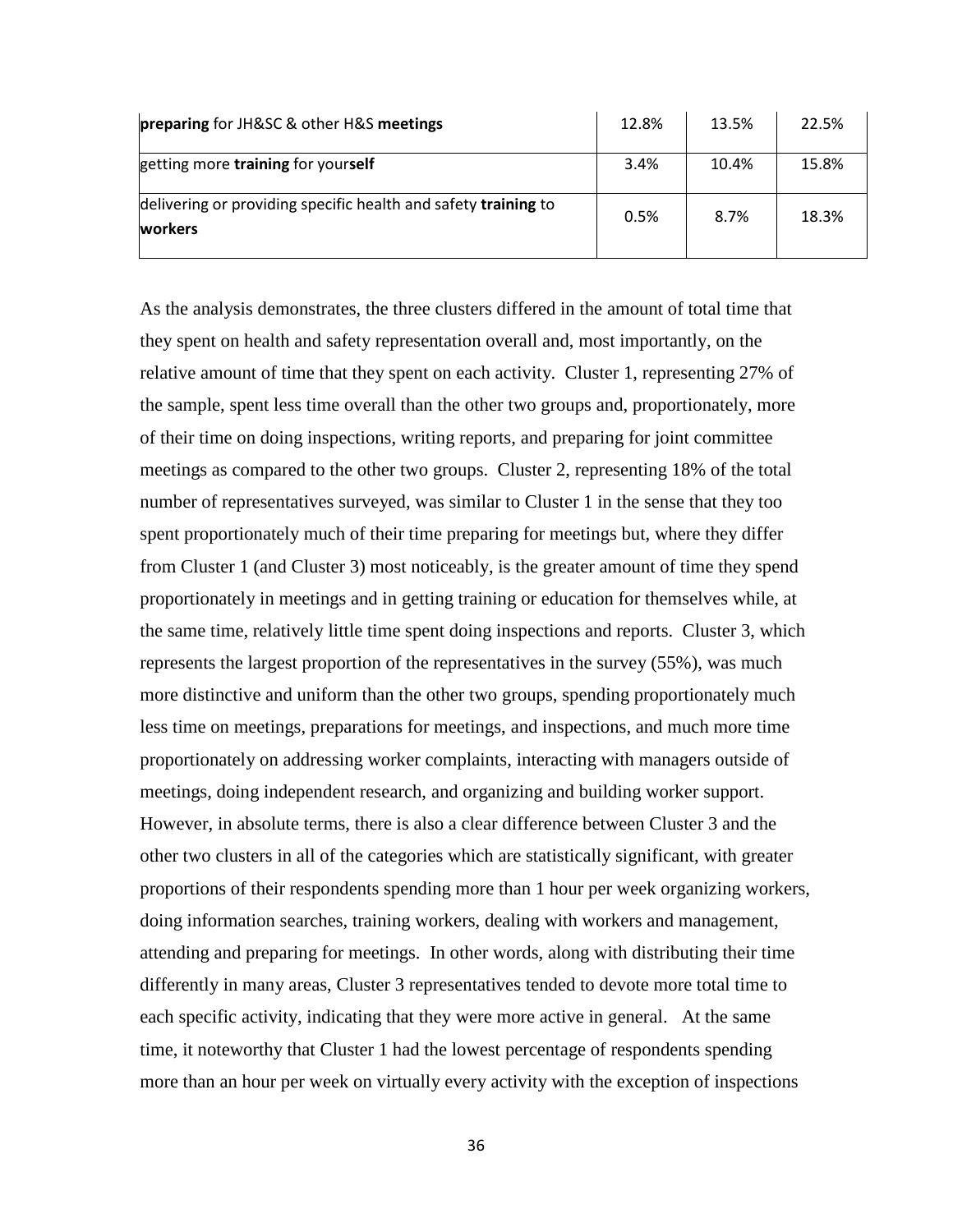which was essentially the same as Cluster 1. Cluster 2 respondents were generally in between Cluster 1 and 3 for most tasks (except for the proportions of respondents spending more than 1 hour per week doing inspections/investigations and reviewing/writing reports – for which it was the lowest of the three clusters).

# **B. Interpretive Analysis: Do these different Clusters reflect distinct orientations to the role and practice of worker representation?**

As noted previously, when we began this research, we had a model based on a previous study done by one of our team members in 2006 which differentiated types of worker representation<sup>[2](#page-36-0)</sup>. In that research, which was grounded in a relatively small number of interviews with worker representatives in auto part plants  $(N=36)$ , three types of representation were identified. One was called 'knowledge activism' because the representatives actively and consciously collected and used scientific, legal and experience based knowledge to persuade and pressure employers to address not only **traditional** issues such as housekeeping or personal protection equipment, but also, **complex** ones such as ventilation systems, engineering and work process changes. The second type of representation was called 'political activism' because the representative approached the role somewhat like the traditional adversarial steward model, where the central task was seen as aggressively advocating on the workers' behalf in response to complaints. More often than not, this was done outside the joint committee and, in contrast to the knowledge activist, without the reliance on knowledge and research to make the case. The representatives' power to affect change tended to revolve around their ability to mobilize the workers. The third type of representation was characterized as 'technical-legal' representation where the central emphasis of the representative was to insure that the letter of the law and regulations were obeyed, using the joint committee and inspection reports as the sole or core means through which internal responsibility was

l

<span id="page-36-0"></span> $<sup>2</sup>$  Hall et al, "Making a Difference: Knowledge Activism and Worker Representation in Joint OHS</sup> Committees," 2006 61:3 *Industrial Relations* 408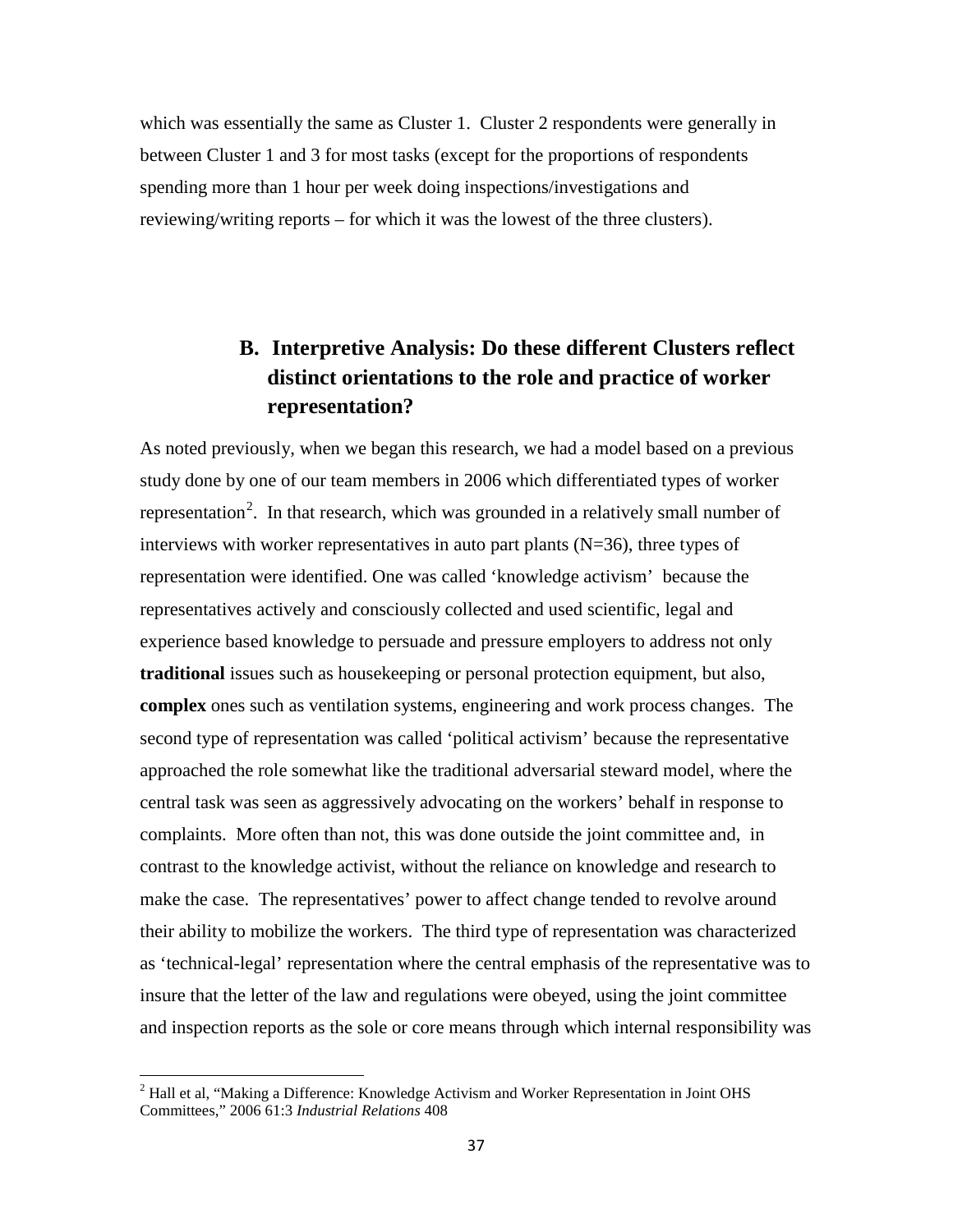exercised. These representatives relied on the law, regulations, procedures and policies as their central tools in achieving change.

While we recognized that in practice most representatives were somewhere in between these three ideal types and, that the workplace context was important in shaping the form of representation (i.e. it was not just a feature of the representative as an individual), a key objective in this study was to determine whether similar forms could be identified and differentiated using a much a larger sample of representatives across a variety of different workplaces. We wanted to do this because our previous research suggested that these three approaches had different impacts, with the knowledge activist having the greatest and widest impact. In this section of the report, we use both the survey and the qualitative interview data to isolate some key differences between representatives in their conceptions of their roles and the practices and strategies which define their orientations. We'll look at differences in impact in the subsequent section.

Although the three clusters identified in the survey do not perfectly match the three types that we had in mind, there are some important consistencies which serve to reinforce our original argument that representatives can be distinguished by their practices and orientations. Both the configuration of activities revealed in the cluster analysis and the qualitative accounts of their orientation and practices, suggests to us that Cluster 3 is largely consistent with what we called "knowledge activism". One of the first indicators is that these representatives tend to distribute more of their time outside of committee meetings building relationships and trust with managers, organizing and interacting with workers around health and safety issues and doing research in order to make the best possible arguments when they interact with managers in either context. But our data also suggests something that was not entirely evident in the first study - that it is not just the focus on certain areas of activity that distinguish knowledge activist representatives, but also, the balance or distribution across a range of activities. Knowledge activists don't dismiss the importance of committee meetings, inspections or reports as vehicles for getting changes and, they have a keen appreciation of the importance of formal policies, procedures and regulations. However, they also recognize the importance of engaging in other activities so that they can be convincing and effective within the committee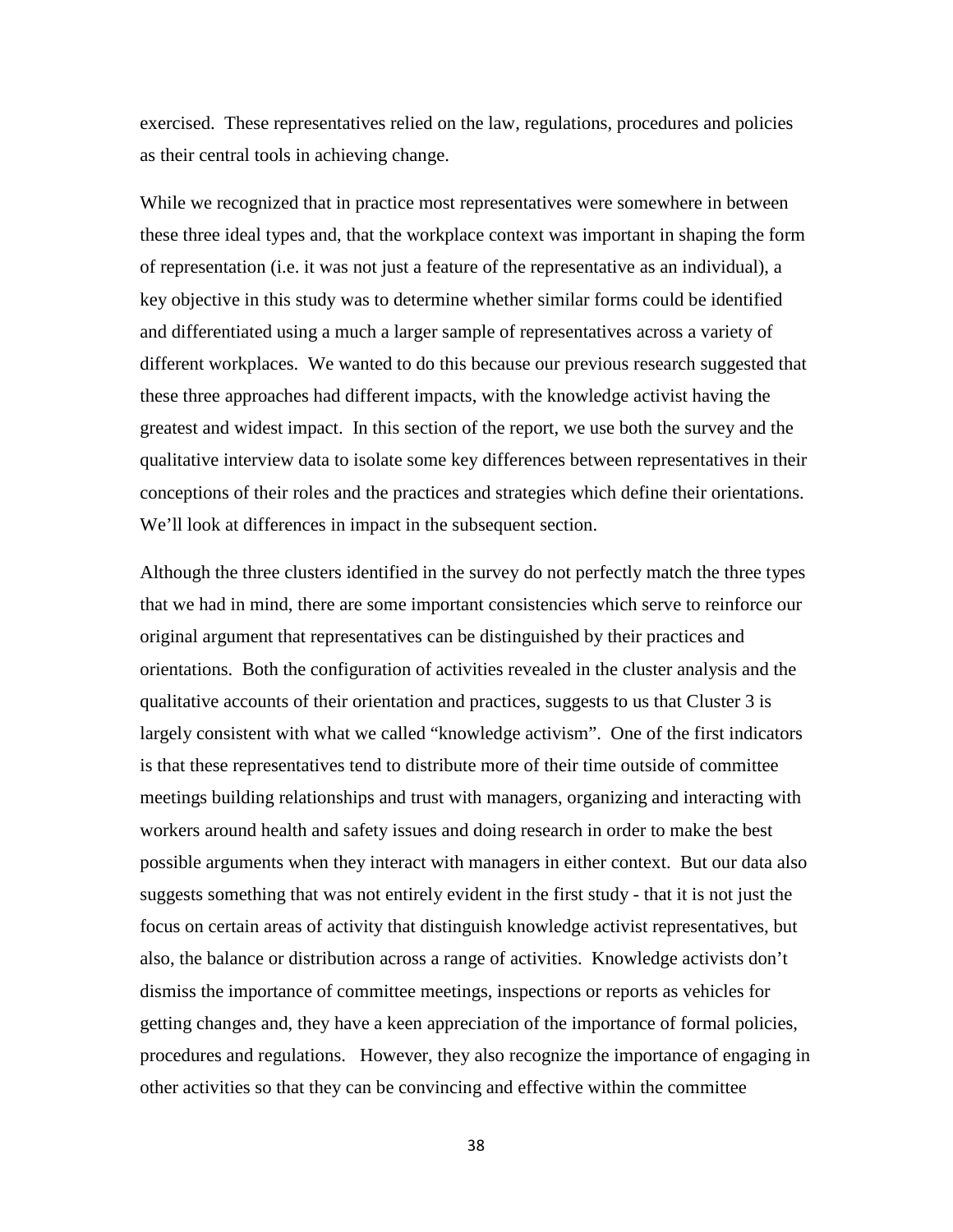contexts. At the same time, and this seems to partly depend on the corporate and workplace context, they also often realize that changes can be or must be achieved outside the committee context. Building relationships within the workplaces (and sometimes with the MOL and other external supports) and building their knowledge are two key elements of their approach which are evident in their activities but also in their description of their activities and approaches:

Knowledge forms the core of how these representatives achieve changes but what is also distinctive is the range of types of knowledge that representatives express and use in their intervention activities– a knowledge of procedures and policies, knowledge of the law, knowledge of the workplace and work processes, scientific, medical and engineering knowledge and, knowledge of the social and political dynamics of the workplace. As one worker representative described it:

You come armed in essence when you're dealing with management so that you have the answers. If you don't have the answers, the other thing is saying "you know what, I need to go away and research this for ten minutes I'll come back." Don't try and fly by the seat of your pants, because that's where you dig yourself a big hole and then, you look foolish with the MOL or with management. The big thing is if you know the policies you can discuss the policies or why we need to do what we do, and how we need to do it a certain way. The other is to persevere. It is thankless because staff aren't sometimes going to like the answer, sometimes management isn't going like the answer or the response. A lot of it is social skills, and education. It's great to go on the courses and learn some of the stuff, but the other thing is sharing that knowledge and teaching your peers as you go along (R#0082)

It is this latter insight which is particularly distinctive in Cluster 3 because knowing how to deal with people and the politics of the work situation are especially important in helping these representatives to be more effective. The same worker representative continued:

It's how you ask and how you sell it. Sometimes I tell people the biggest thing is don't go to management with your problem. Go to management with a concern and then a possible solution. If you have the answer, most people will take the path of least resistance. Or you thought this is what I want the end result to be, so I'm coming up with a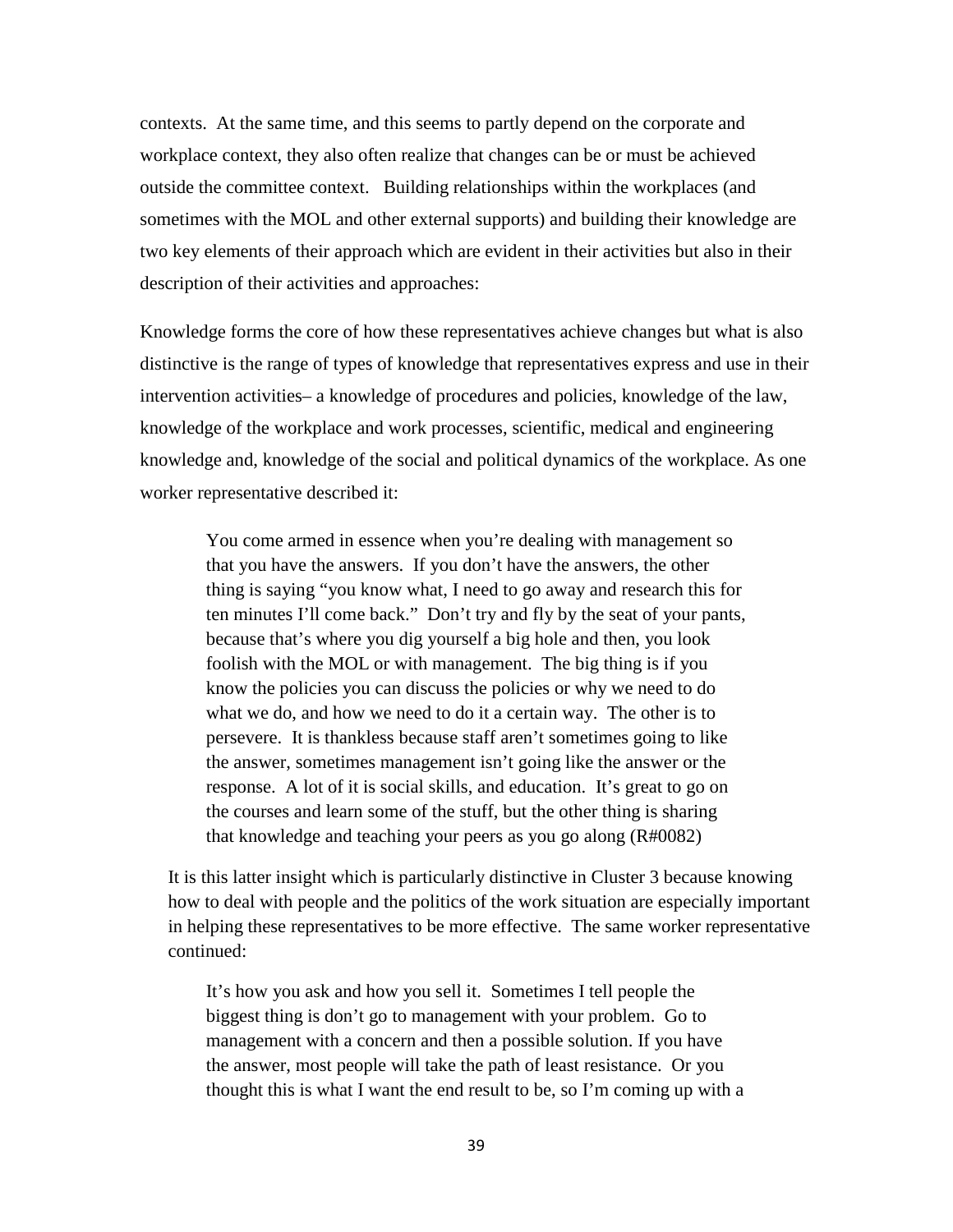solution or a possible solution to the problem. So it's not just a bitch with a problem… I mean you need to understand what, if you're dealing with our management you need to understand your policies, but you need to understand where they're coming from, and what they need. Sometimes it's not them saying no. There is a structure that they have to work within… they have bosses (R#0082).

Other worker representatives told us:

Dealing with people is important. And how you deal with workers, that's really important as well because it doesn't take long for people to turn on you if it looks like you're sounding like a management person or something of that nature. You got to keep your feet on the ground. Don't get yourself above them. I find that as long as I keep my head thinking I'm still a worker I'm fine (R#1077380).

#### and

Well there's like when you say you're giving a person an option, right. Is the colour of this apple red or green? Usually your first suggestion is going to be their first answer. Alright, so there is a bit psychological but it's you more or less bring them through the process to let them finish and complete the idea. And when they complete the idea they believe it's theirs. So you don't go at it directly you kind of sprinkle a couple of seeds here and there and go around a little bit, not directly at it, and let them come up with their own conclusion…Wouldn't be a bad topic to teach is how to (do this), because …the worker reps usually don't get that type of training (R#1081750).

Knowledge activism is also based on the representative's ability to collect and use hazard-related knowledge and information in purposeful or strategic ways. This is where research comes into play, in as much as knowledge activists are more likely to independently seek information which they can use to make their case to management, the ministry of labour and even workers. A worker representative recommended:

> Get your facts right. It's important that when you want to get something done like a change or something of that nature. You got to do a little research and the computers are great, and you got to be able to make a presentation to management about why you want these changes, what the law say what the regulations say and all that kind of stuff. I learned that a long time ago as an instructor through the Workers Health and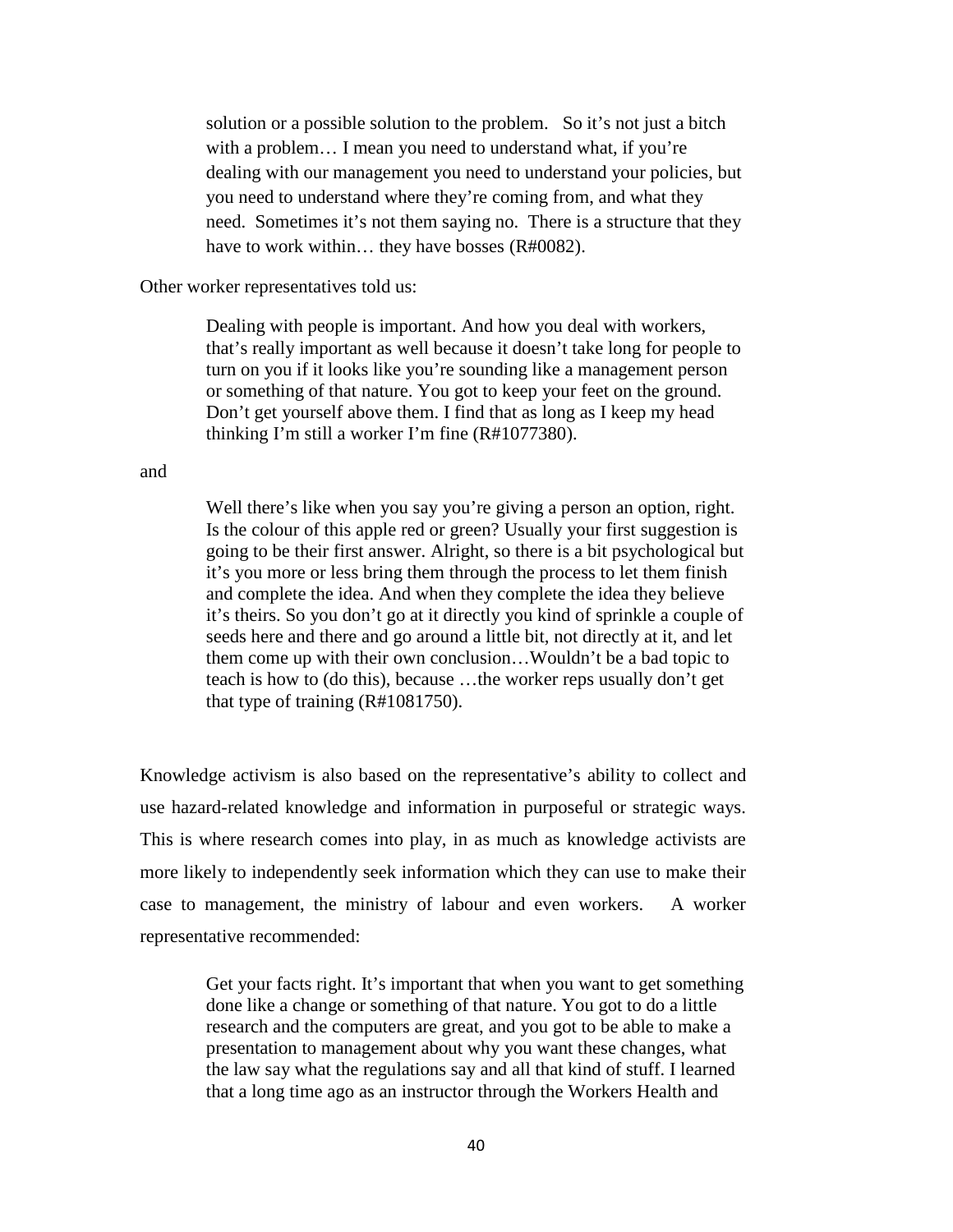Safety Center and you got to be able to prepare yourself and have the facts right. And usually you don't get it all the time, but if the laws backing it up there's not much they can say about it, and that's what I rely on (R#1077380).

It is also distinctive how hard Cluster 3 representatives work to try to find solutions to problems, with the attitude that extremely complex issues have to be addressed even if there are no simple solutions. Here is an example given by one Cluster 3 representative.

WR: Well yeah, because I mean we're like you, you can see where we're using blocker pads that the public doesn't really care for but, it's one of those things that we're using to protect our workers. I mean they're still getting hurt, so we don't know what another avenue is.

I: It's about finding that solution, right? I think what's interesting is that you don't see that as something that's impossible to change, you just don't know how to change it, is that correct? Okay, cause that's my next question actually, are there things that you just think are impossible to change so you don't touch them, you don't consider going after them?

WR: We keep try working at it, but see I'm a machinist by trade, so, like in a machine shop, okay there you guard it this way. I can, I can see a way to put a guard on, to make it safer, but how to deal with an autistic child to protect themselves from themselves and protect our workers. I'm at my wits end on this kind of stuff. (R#0086)

There is also a more proactive and expansive aspect to knowledge activism in that the representatives do not limit their interventions to the narrow technical or legal definitions of safety and health and, indeed, as we shall see in the next section, are more likely to take on larger scale issues and health issues and seek longer term and permanent solutions.

Although accounts from representatives in all three groups describe some of their employers and managers as reacting quite aggressively when they try to press their concerns, including threats of firing and others reprisal actions, knowledge activists are more likely to persist in challenging management. Our evidence suggests that this is at least partly because they feel that their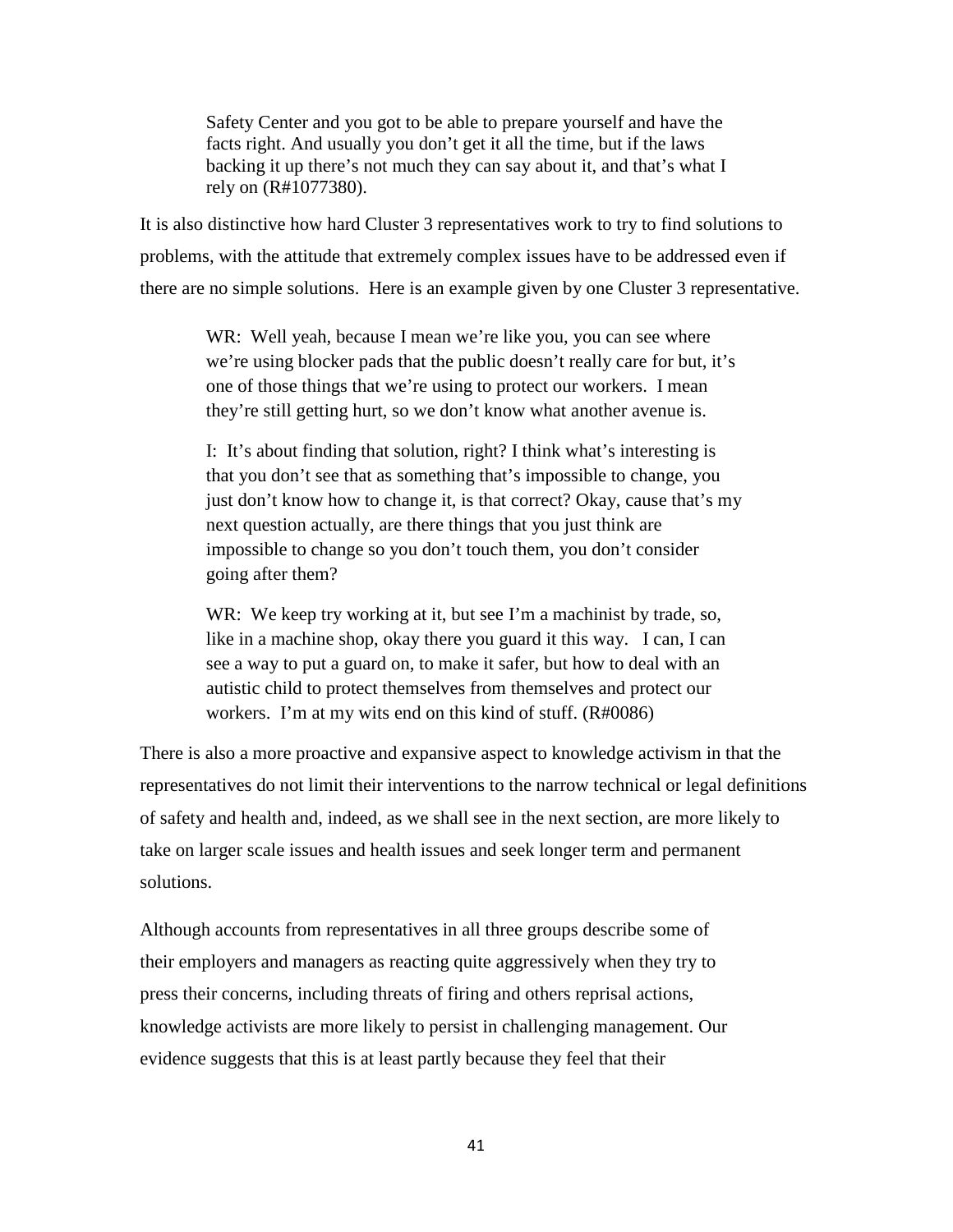knowledge, their union and co-worker support protects them. Here is how it was described to us.

> R: You get accused of threatening the manager. I just tell him I'm not threatening you. I'm telling you what the consequences are if you continue to do this. Well you're threatening me, no I'm not. That will get documented that I was threatening a foreman. Right, so if you get enough of those and somebody gets a bugaboo in their ear and they go aha let's see what we got here. So you got to kind of pick and choose your battles too.

I: Do you think even your job could be at risk?

R: Oh yeah that's how they got the other guy above me.

I: Really?

R. I've been warned that I was on the same path.

I: So how have you avoided it to this point?

R. Make sure you don't step out of line. Make sure everything's covered off. You're making sure you don't give them any opening to say you did this wrong and now we got you. (R#1081750).

How do the other two groups that we identified from the survey data fit into our original framework? To begin with, neither cluster fits the 'Political Activist' profile that we were expecting from our previous research. While some of our interviews suggest aspects of the political activist in as much representatives see the need to put political pressure on managers and their employers by mobilizing workers, their union and the Ministry of Labour, none of the interviewed representatives relied principally on collective worker support to push issues and, in the final analysis, were more properly classified as knowledge activists. It is difficult to know from the current data why this profile was not evident in this study but it is worth noting that the political activist was the smallest group in the previous research (Hall et al. 2006). Moreover, many of the representatives identified in the first round of interviews were no longer representatives or no longer employed when follow-up interviews were done one year later. It may be that direct confrontation based on worker mobilization is simply too difficult to manage, especially given the increased insecurity of employment that most workers are experiencing.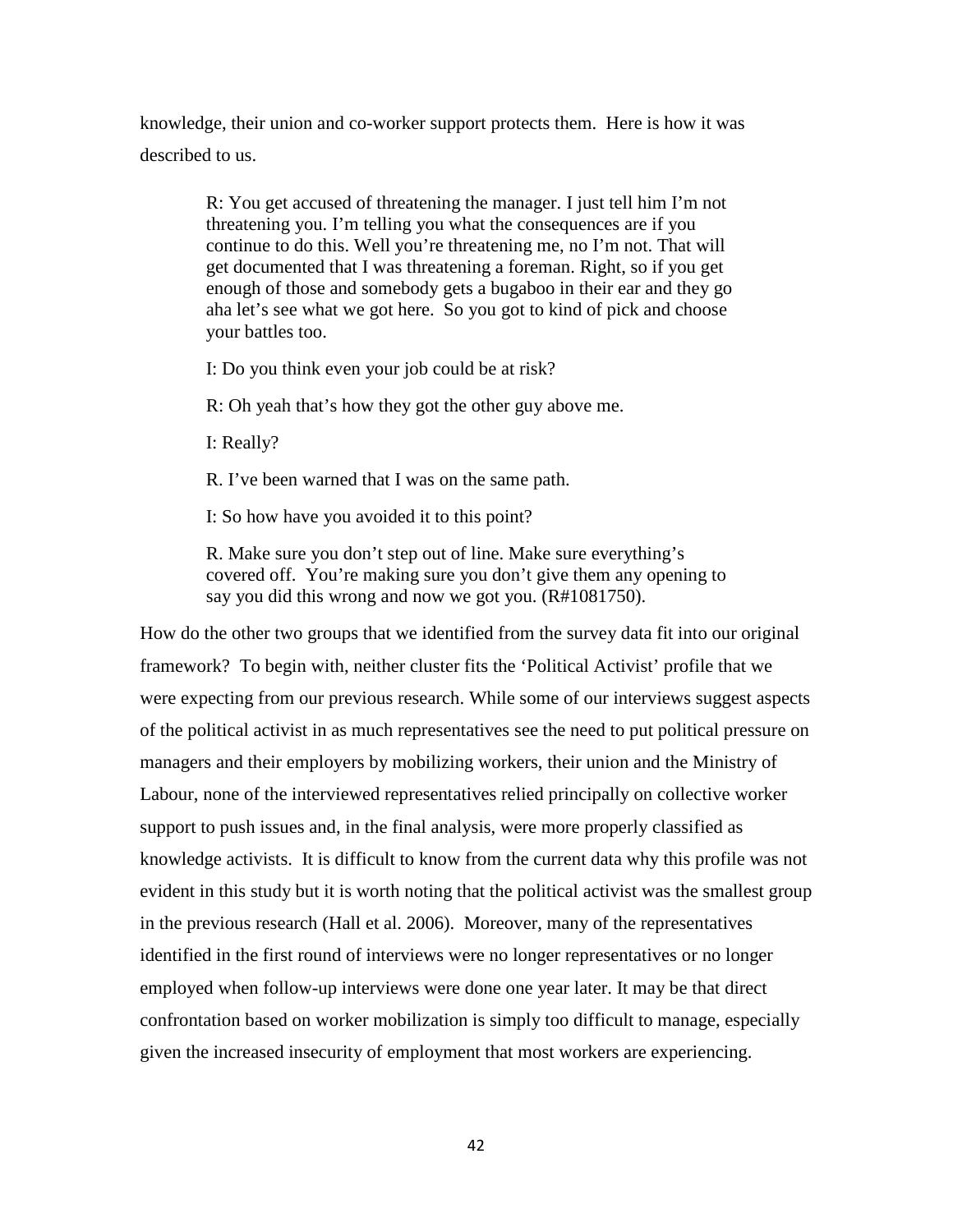If we look exclusively at the survey data in this study, the representatives from Cluster 1 and Cluster 2 seem to exhibit different elements of what we were calling a technical-legal form of representation. Cluster 1 spends proportionately much more of their time on inspections and related to that, on writing reports, while Cluster 2 spends proportionately much more of their time in committee meetings. What these two groups most clearly share is that they are nowhere close to the knowledge activist Cluster 3 in terms of the amount of proportional and absolute time that they devote to research, interacting with managers outside committee meetings, organizing and interacting with workers. In other words, representatives from both groups are tending to rely on committees and inspections as their principle means through which they fulfil their role as representatives. Here is an example from our interviews:

Being on a committee, a joint committee or whatever, is probably the biggest thing, where you would want to spend most of your time doing what you need to do to ensure that the rules are followed, that if there's things going on in the workplace that are not up to snuff you have the opportunity to talk about and make sure they get done (#0252, Cluster 1).

Some of the differences around time spent on inspections vs. meetings between Clusters 1 and 2 may relate to the fact that more of the Cluster1 representatives are co-chairs with more years of experience than the representatives in Cluster 2, since our findings suggest that experienced co-chairs tend to spend more time in inspections than less experienced representatives. What is also interesting is that Cluster 2 representatives are more likely to spend more time on research and on interacting with workers than Cluster 1 representatives. While not close to the activity levels of most knowledge activists, there is still this tendency.

Given that the Cluster 1 representatives are more established longer term representatives, it seems to us that Cluster 1 more clearly reflects an established technical-legal orientation to representation, while Group 2 appears to be more mixed, perhaps in part because they tend to be newer at representation and are less likely to be co-chairs, but also, because some of these representatives exhibit characteristics and practices which fit somewhere between technical-legal representation and knowledge activism.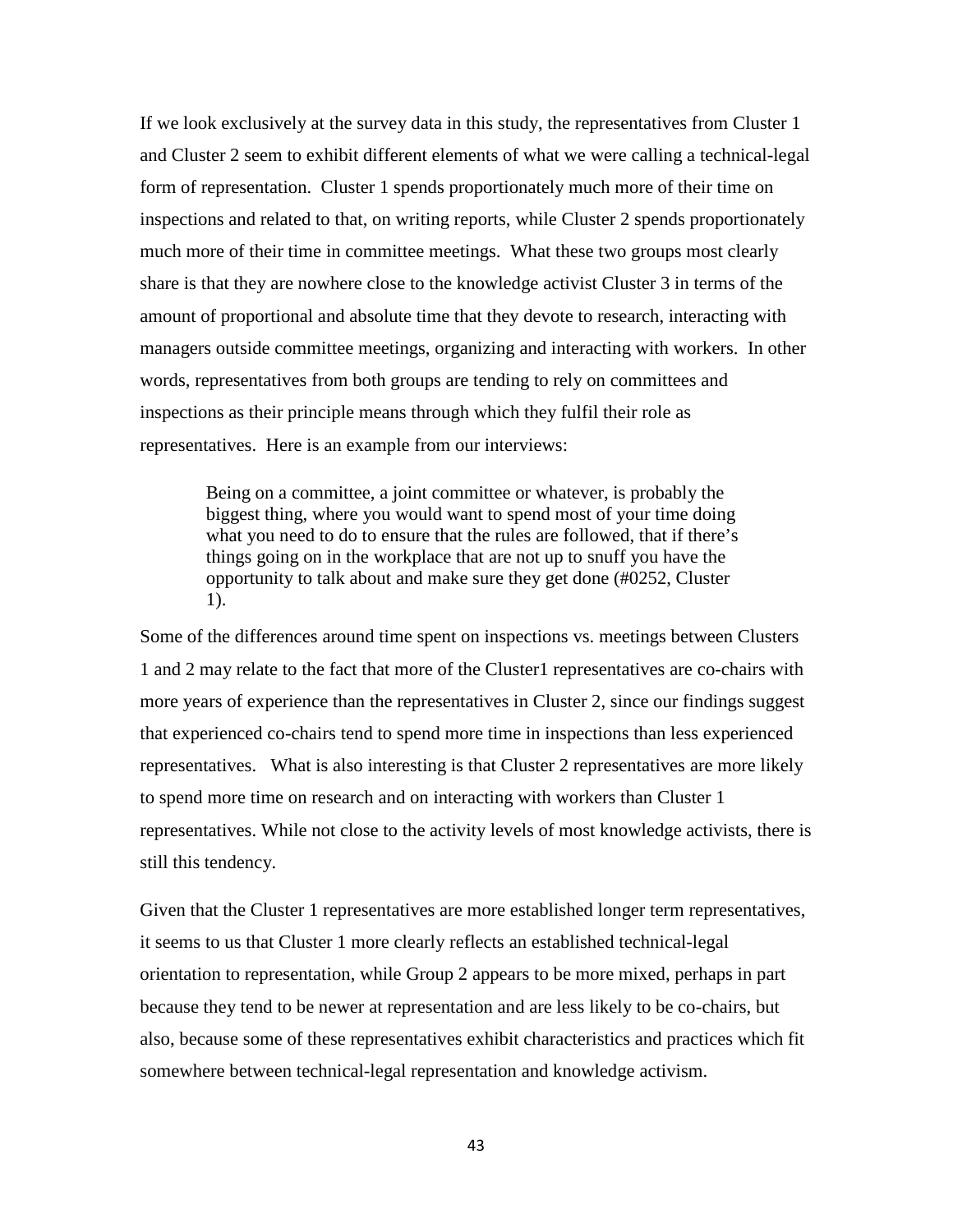The fact that many of the representatives in Cluster 2 are relative newcomers to the role may also help to explain why Cluster 2 devote more time to their own personal health and safety education and training since more of them are just getting their basic level I and II training. The greater tendency of representatives in Cluster 2 to report spending more time on research may also simply reflect their lack of experience and their efforts to get up to speed. A key question in terms of their future development is whether they continue to see education and research as an ongoing requirement for their role as representatives, something that distinguishes the knowledge activists who see training, research and education as an ongoing requirement regardless of how long they have been a representative.

It is quite possible then that some of the Cluster 2 representatives may eventually join the ranks of Cluster 1 over time and become in a sense full-fledged technically-oriented representatives by becoming permanently immersed in the inspection and report writing aspects of the role. Alternatively, it could mean that at least some of the Cluster 2 representatives are possible knowledge activists in training and, with more experience, education and support, will adopt a conscious and strategic use of knowledge as a permanent aspect of their approach. However, since some Cluster 2 representatives are not inexperienced or new to their role, another possible interpretation is that at least some of these representatives reflect what is essentially a middle road between technical representation and knowledge activism.

Our examination of the interviews with Group 2 representatives supports this notion that there is substantial variation within Group 2. Some of the representatives are relatively new and are just developing their orientation and practices. For example, one representative notes that he has only been a representative for two years but sees the need to become more active as he gains confidence and a stronger position on the joint committee. However, it is not just inexperience that is shaping his activity level, it is also his employment context. One of the challenges he has is that his health and safety committee is made up of several different unions and, as the junior person on the committee, it is difficult to assert himself. He is also limited by his current employment position which is temporary and by the group of contract staff that he represents. What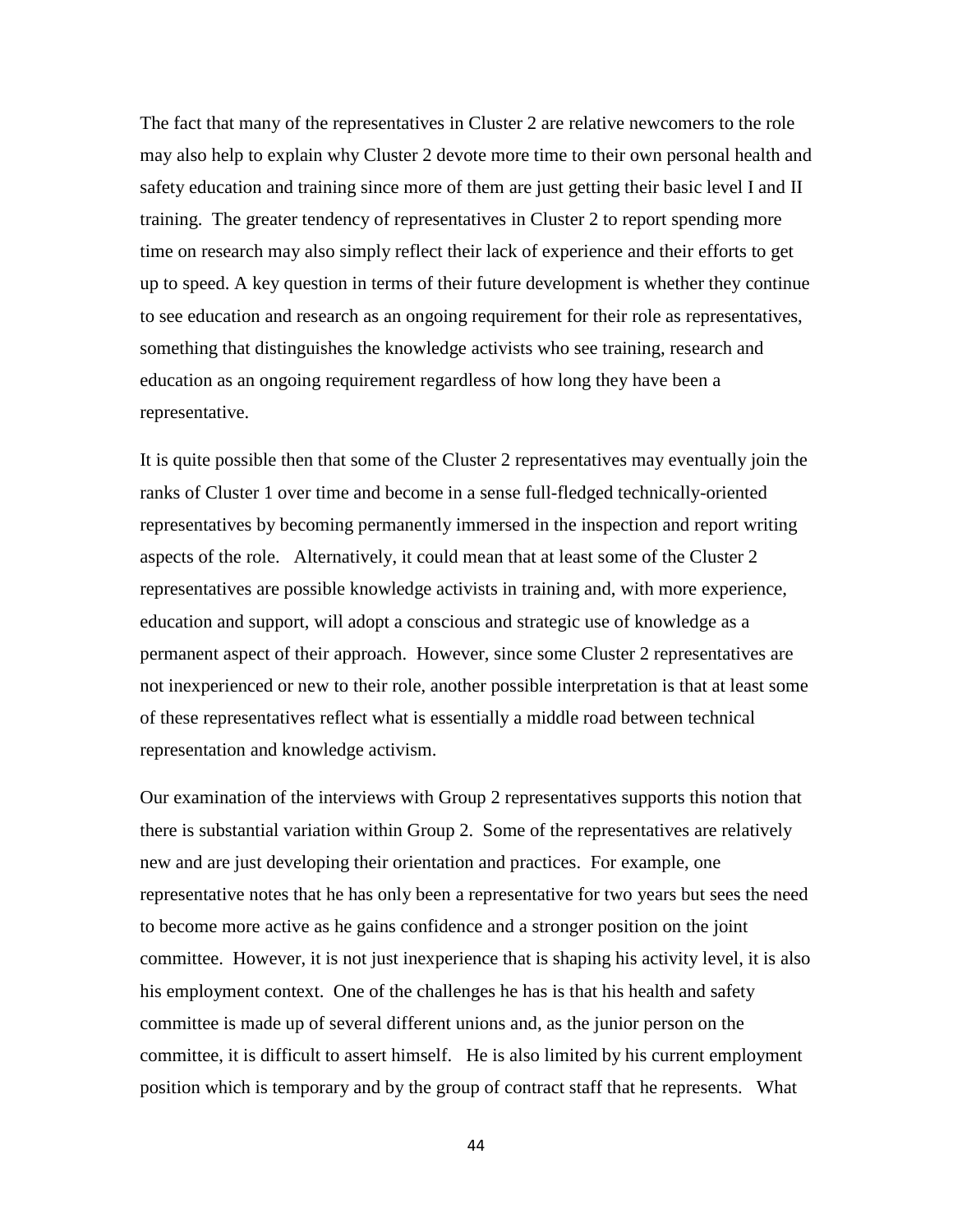may be key to his future development is that he clearly sees the representative position in political rather than technical terms and, is aware of the importance of knowledge in being able to achieve changes but, feels constrained by both his position on the committee and by his employment situation.

Another Group 2 representative is similar with only one year as a representative and cochair. He is spending most of his time on the joint committee which is almost entirely new, including the management but, he clearly sees the need to be more proactive with workers and in doing research, in part because of recent training he received from the Workers' Health and Safety Centre.

 I: Was it the Workers Health and Safety Centre that did level two for you I guess?

> WR: Yes, they came to the mine, but yeah it was Workplace Health and Safety Centre out of [name of city].

I: Okay great and what was your sense of the training?

WR: It was excellent. There was a whole whack of, actually we did it in four and half days, a whack of information over a short period of time. We had a meeting on the last day of it. A real sense of direction for us there. Gave us a real sense there's so much more we can be doing and be proactive (R#0192).

In this representative's case, a key constraint on his activity level was that his workplace was not unionized which meant less protection for paid representation time and less protection in general for him and workers. Still, reflecting an emerging knowledge activist orientation, he believed that with the more strategic use of information, he could have a greater impact.

WR. Well yeah I have as far as the committee, the last place I worked at I was an alternate so I worked a little bit on the committee but as you know with unionized places you negotiate things into your joint health and safety committee. So yeah there's a bit of a difference there. I know they have a lot more clout the unionized atmosphere than they do in non, so…

I: So in your sense that difference in clout, how does that affect you? What does it mean for you in terms of what you can do?

WR: I yeah I think so, yeah for sure for sure.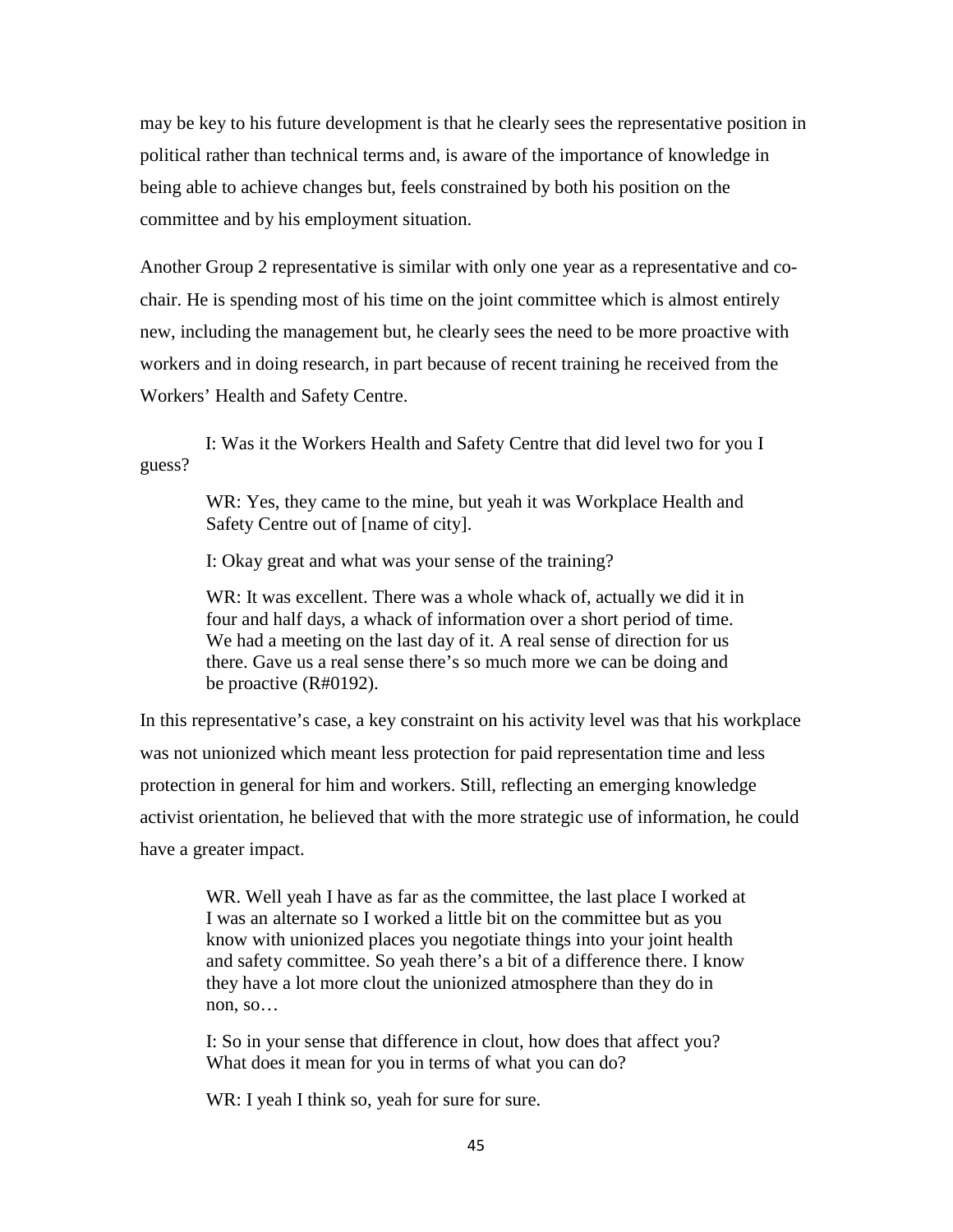I: Does that mean you're a little more cautious in terms of whether (R: absolutely) or how fast you can push things?

WR: Well that's well put. I find I tread lightly in certain issues there and certain things. I wouldn't say tread lightly but maneuver slightly different (R#0192).

As he reported, this included an emerging effort to build a relationship with the Ministry of Labour, the local occupational health clinic (OHCOW) and the workers.

Other representatives in Cluster 2 reflect on what may be a more permanent approach that they've developed over time, one which fits somewhere in between the technical and knowledge activist approach. One of these representatives, similar to the knowledge activists, reports that he spends more time interacting with workers and managers in an ongoing informal way and in meeting with his management counterpart (in lieu of committee meetings) but, unlike knowledge activists, very little time on research insisting that he is able to deal with most things that come up with little or no resistance from management. The employment situation may have been an important factor in as much as this was a small workplace with only ten workers. In this context, most of the issues were what he called minor ones. Significantly, he characterized his relationship with management in very positive terms in explaining his relative lack of activity in inspections and research.

I: Well, it just sounds to me like you do most of your job by building rapport with workers?

WR: Yes I do. I told you it's only a small group. There's only like 10 of us there right? So that makes a big difference. If I was in a factory of a hundred or 200 people, now you're running into major problems because, you got 200 people coming to you with different kinds of problems. (laughs) I've been doing this, for what? Five years now. So I guess I've got five more to go before I retire (laughs). That's about it really. Everything is going pretty good I must say (R#363).

As another Cluster 2 representative put it when asked whether he has a strategy for presenting issues to management:

> WR: We don't need a strategy. When we do our inspections we come up with a recommendation and we send an inspection form to the supervisors involved in the areas we inspected with the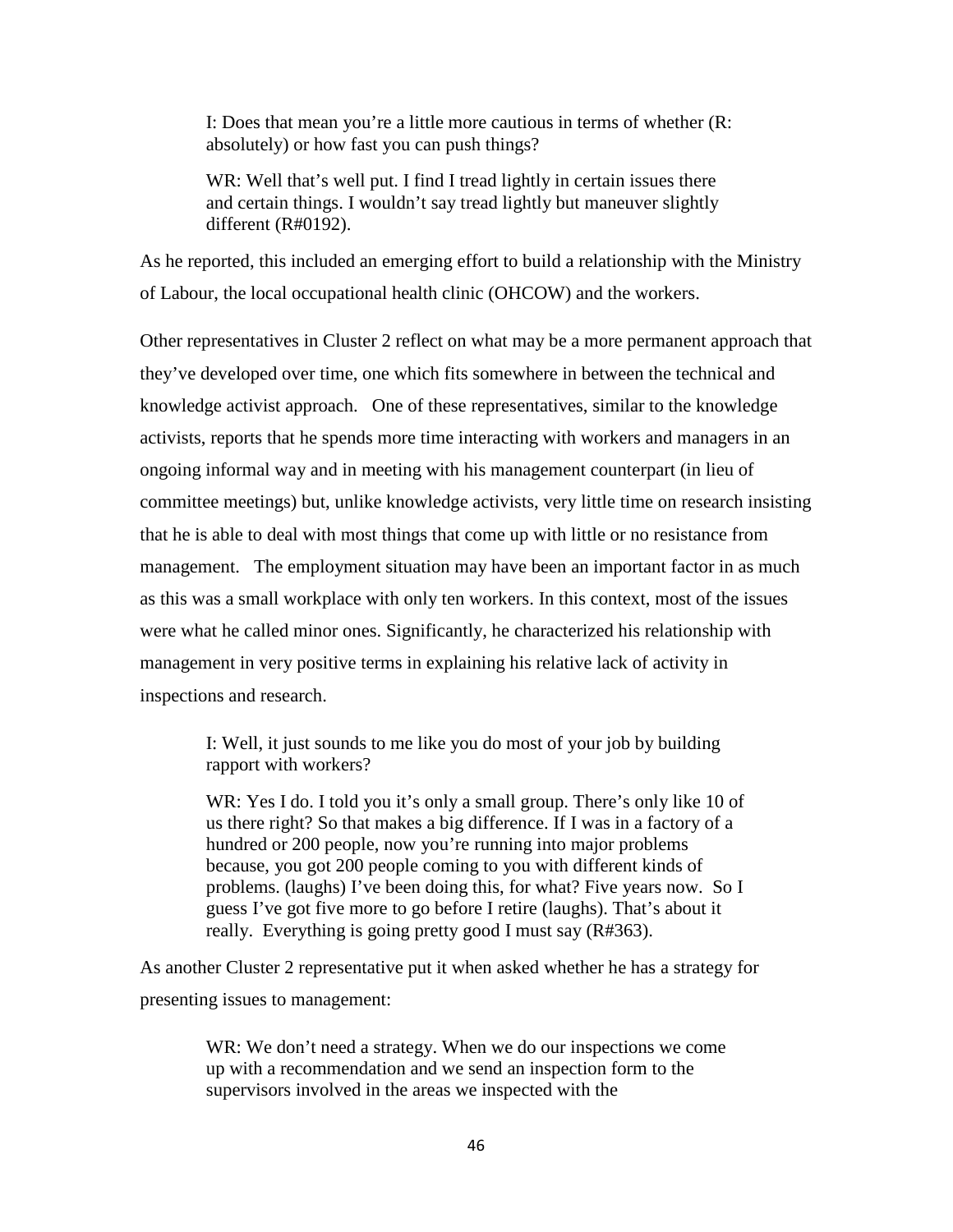recommendation and say, this is the hazard we found here's what we recommend what you do about it, please respond. And they have twenty-ones days to respond and this is all legislated in the Occupation Health and Safety Act.(R#0133)

The perception of a very cooperative management can be quite critical in explaining the kinds of activities and the overall amount of time that representatives spend on their representation. From their perspective, they don't need to do research or strategize because things are going extremely well without any conflict. Indeed, some were quite puzzled by our question about how they strategize in political terms.

I: Could you give me a more specific idea how you go about the process of preparing and presenting a case for change. You say that generally speaking everybody's on the same page so it's not a big concern and problem for you, but are there certain things you think though are pretty essential in order to at least fulfill the requirements or expectations of the committee in terms of a legitimate claim or concern.

R: When I talk about consensus it's on within the committee, there's four of us on the committee, and there's *never* any discord, I would use that word, within the members of the committee because the four of us have different experiences and knowledge and expertise. If there's a situation in the lab then we all understand that that one member that is the lab technician would know more than I would about it and if she says I think that we need to recommend this and here's why, well chances are I'm going to say yeah that makes sense to me you know what you're talking about let's recommend that.

I: Right. Do you have pre meetings with other worker reps before you meet with management?

R: No, I'm not quite sure what you're looking for or what you think we do but we only normally have the one meeting a month and that's with the committee.

I: Well some worker representative as a matter of course meet to discuss issues among the workers and then come up with sort of a common presentation. Now obviously that tends to be in a workplace where it may be a bit more challenging to get management to buy into what you're saying.

R: Yeah, we don't have that challenge. Management's bought into health and safety already (R#0133)

Whether things are as positive and as smooth as this representative thinks is an important question but, we also have to recognize again that management's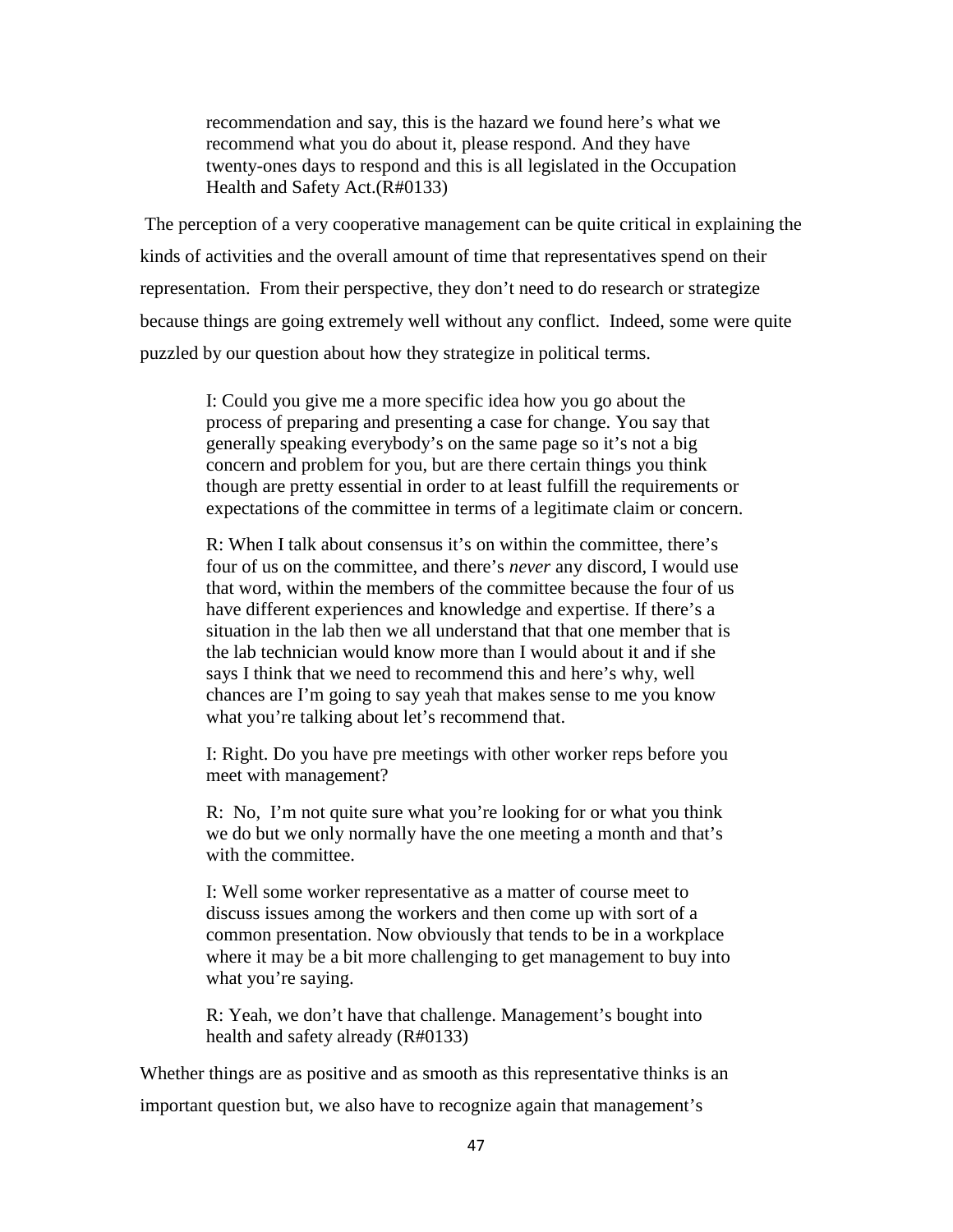approach to health and safety is likely a significant factor in shaping the practices of representatives and their overall activity levels. Certainly, knowledge activists are less likely to perceive their management in this very positive way. Some will express the view that management is responsive and often cooperative and, they will make clear distinctions between better and worse safety management. Critically, however, they tend to see their practices and their strategies as making vital contributions to change and, often, as shaping management's continued responsiveness. In other words, the knowledge activists tend to understand that power and interests are always at play in health and safety practice in a workplace, even when management is relatively committed to health and safety. Here is how one Group 3 representative put it,

> You have to follow the money, because the power is usually where the money is, so. (I: indeed) it's not always at the table that is there with you. So if it you find out, usually I'd like to find out is how much jack the people I'm dealing with have and if there is somebody in the room that has a lot of clout I will certainly seek them and try to give everything to them and find out who they have to get the answers for and anything I can do to make those answers come to him a little quicker, I'll help them with it. But it's following where the money goes after that I think is the key (R#1126879).

The results from the interviews have also forced us to think a little differently about why representatives in Clusters 1 and 2 may take a more limited formal approach to their representation. Our theory when we began this research was that these representatives would tend to see their role in less political terms. As long as the employer was abiding by the basic requirements of the law in terms of procedures for committees and inspections and, was correcting at least some of the basic housekeeping or maintenance problems revealed in inspections, the question of power and the perceived need to strategize about the politics of change would not arise. Some representatives in Cluster 1 and 2 tend to reflect this tendency and so, we expected based on the previous Hall et al. (2006) study, that they would be satisfied as long as the basic housekeeping matters and personal protective equipment were maintained. However, our interview data in this study suggests that even when employers are following the strict letter of the law in terms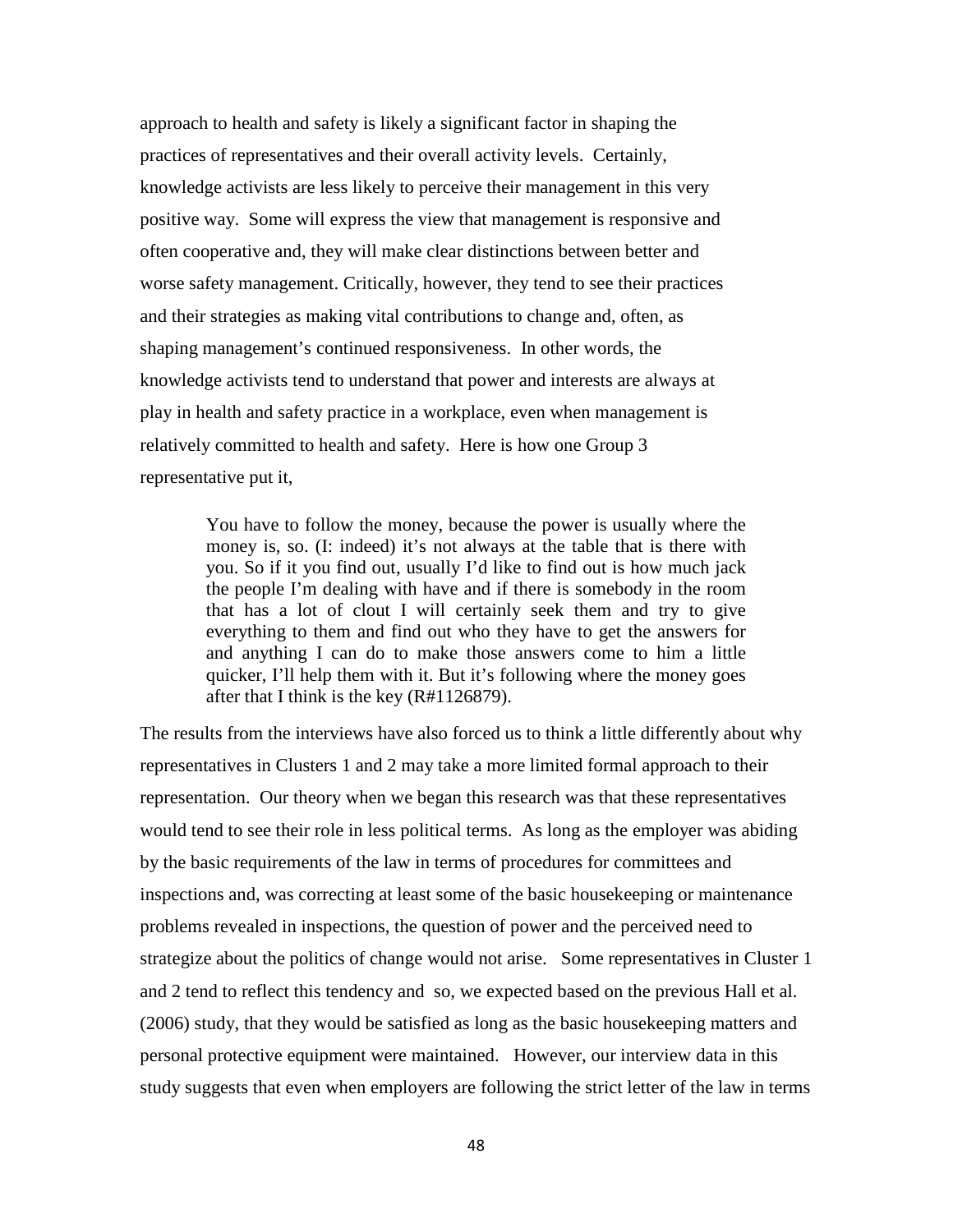of committees and inspections, representatives in Clusters 1 and 2 can still be quite aware of the limitations of these formal processes and quite critical of the employer's actual commitment to health and safety. Here is one example from an exchange with a Cluster 2 representative:

WR: I don't personally don't feel that way. I don't think they [management] do. There might be some who will but on majority I feel like they, they don't really care. Or perceive they don't, I'm not saying they don't care but it's perceived that way.

I: So it's not a big priority for them?

WR: Yeah.

I: Are they actually hostile when health and safety is raised?

WR: No, not hostile, no.

I: Are they resistant to efforts to try to improve things?

WR: They'll just sweet talk around it.

I: And do they delay, do you feel that they intentionally delay or try to limit the process as much as they can - you know give lots of excuses, that kind of thing?

WR: Yeah. (R#1079353)

Many of the interviewed representatives in Clusters 1 and 2 were very aware of their lack of power. In the final analysis, then, what mainly distinguished representatives in Group 1 and, at least some in Group 2, from the Group 3 knowledge activist representatives is that the former two groups had no strategy regarding how to overcome their sense of powerlessness. In one context described below, which was non-union, it was quite clear that the representative and his fellow representatives were fearful of the potential employment consequences if he pushed health and safety issues, even a critical one such as the discovery of asbestos.

We're kind of struggling with what we should do with it [asbestos in a building], where we should go with it, should we bring it to management and tell them this is an issue we need it rectified? It's one of those things where you know you want to bring it up [but] we'll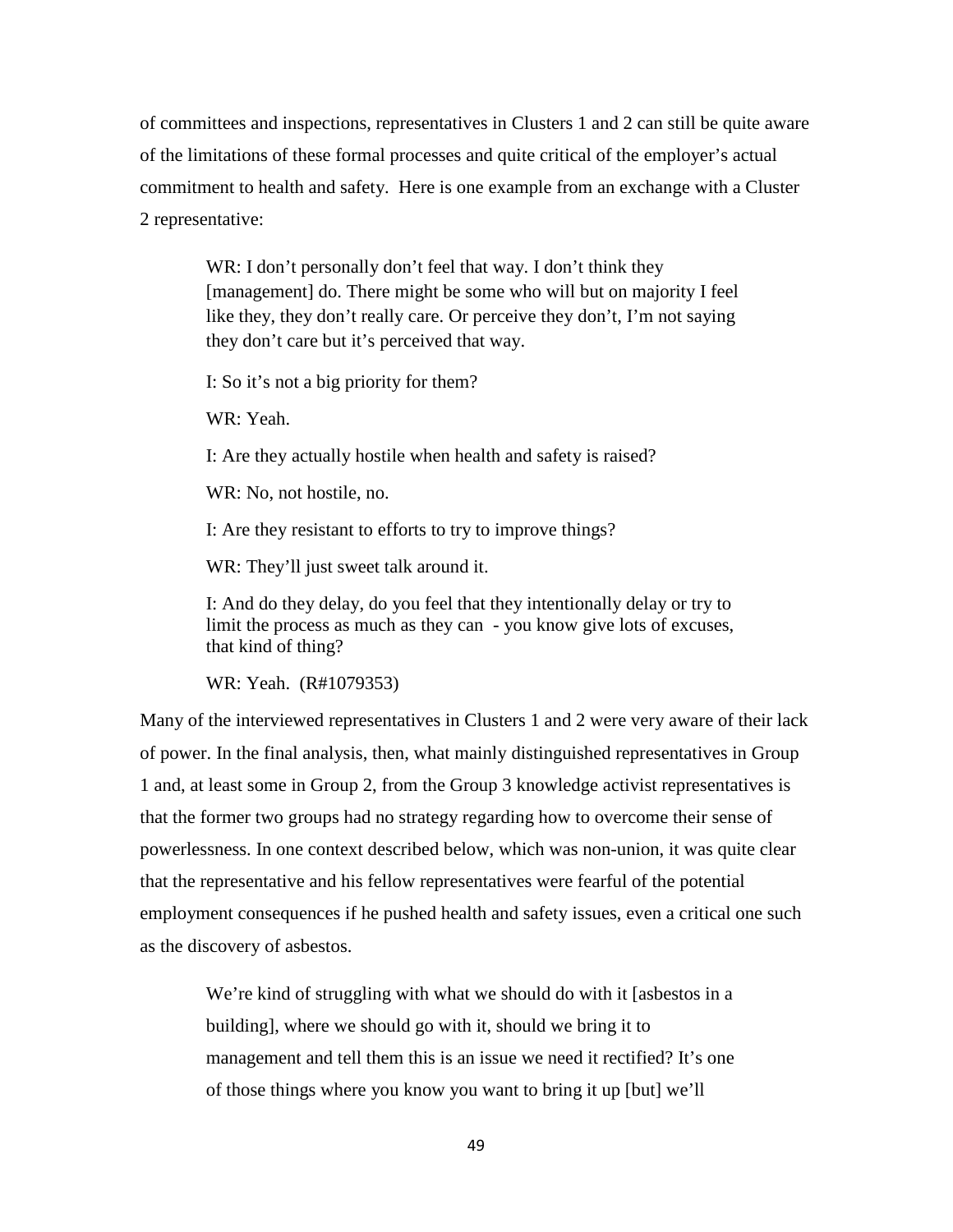worry what happens when we bring it up. I mean what's going to happen to the person who brings it up you know. That's one of the problems we're having is, with the way things are and obviously money being tight everywhere that could be a major issue that could cost a lot of money to fix and it's like do we you know want to rattle that chain (R#0408).

In other cases, it was the worker representatives' lack of understanding about how to overcome management delay tactics and lip service to health and safety. These representatives realized that their inspection and committee activities were often ineffective but they were unable to figure out how to move things forward. It is impossible to know with our data whether the strategic use of knowledge and information would have made the difference in these particular work contexts.

As this analysis suggests, there are important distinctions to make between what different representatives think they should be doing, what they feel they can do given the limitations of their workplace and employment situation, and what, in the final analysis, they actually do to address particular issues and circumstances. At the same time, the results as a whole suggest that more effective representation practices are not confined to certain kinds of workplaces or employment contexts. Although there are some variations related to the workplace context which will examined more directly in a later analysis, knowledge activists can be found in small and large workplaces, union and non-union workplaces, a range of industries such manufacturing, mining, construction, healthcare and education, construction and offices, in workplaces with cooperative and uncooperative managers, and in secure and insecure employment situations. There are different challenges in these various contexts, as well as some differences in impact but, certain effective common practices and orientations can emerge across the broad spectrum of work situations. The evidence suggests that worker representatives develop these orientations, skills, knowledge and practices over time and experience and, at least as expressed by several knowledge activists, through effective formal education and training programs such as those offered by the Workers Health and Safety Centre and technical expertise from Occupational Health Clinics for Ontario Workers (OHCOW).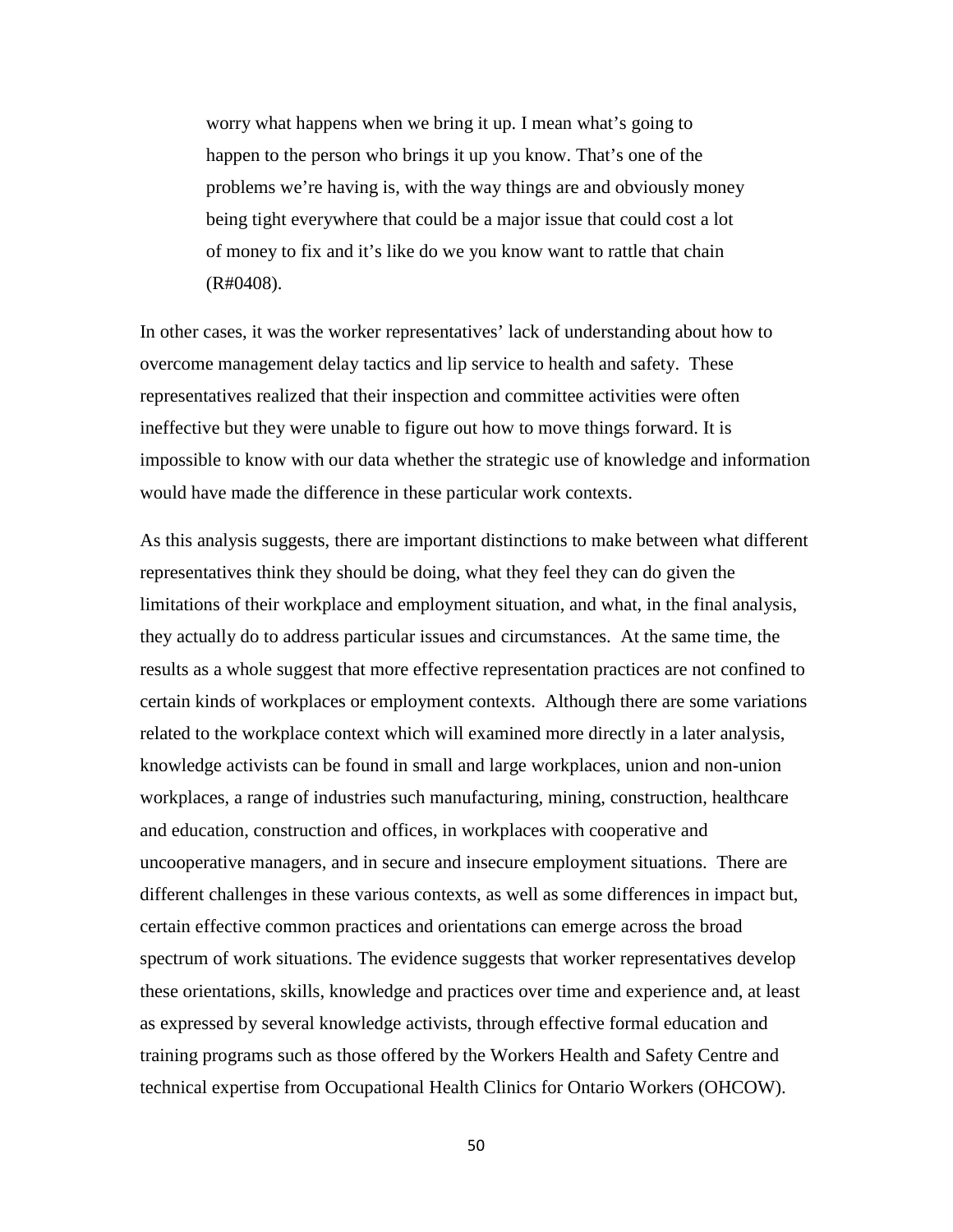# **C. Do These Different Orientations Yield Different Outcomes in Working Conditions?**

One of the major questions the study was attempting to answer was whether different types of representation would be more or less effective in producing successes in improving the workplace environment. One key issue is whether representatives would differ in the kinds of issues and problems that they would try to address. Accordingly, questions were asked about how frequently attempts were made to make 11 types of workplace improvements (e.g. housekeeping, substituting/replacing hazardous substances/processes/machinery, ergonomic changes, harassment/violence policies, etc.) and how they rated the success of their attempts. Some of these issues were intended to distinguishable by their complexity and potential cost, with house-keeping and personal protective equipment being the easiest and least complex form of intervention to the more complex and challenging involving designing of the engineering aspects of ventilation or work processes.

Table 12 provides the percentage of respondents from each cluster who attempted at least one intervention in each issue area:

| interventions                                                                                              | cluster #1 | cluster #2 | cluster #3 |
|------------------------------------------------------------------------------------------------------------|------------|------------|------------|
| make improvements in basic <b>housekeeping</b>                                                             | 76.2%      | 65.1%      | 87.1%      |
| have management purchase new personal safety <b>equipment</b> or<br>replaced old/worn safety equipment     | 60.5%      | 60.1%      | 80.7%      |
| <b>replace</b> or retire unsafe tool or piece of machinery, equipment,<br>lor furniture                    | 62.1%      | 54.8%      | 76.9%      |
| expansion or redesign of a specific work space/ <b>work station</b> to<br>address health and safety issues | 55.6%      | 53.8%      | 78.1%      |

## **Table 12: Percentage of Respondents Who Attempted Interventions**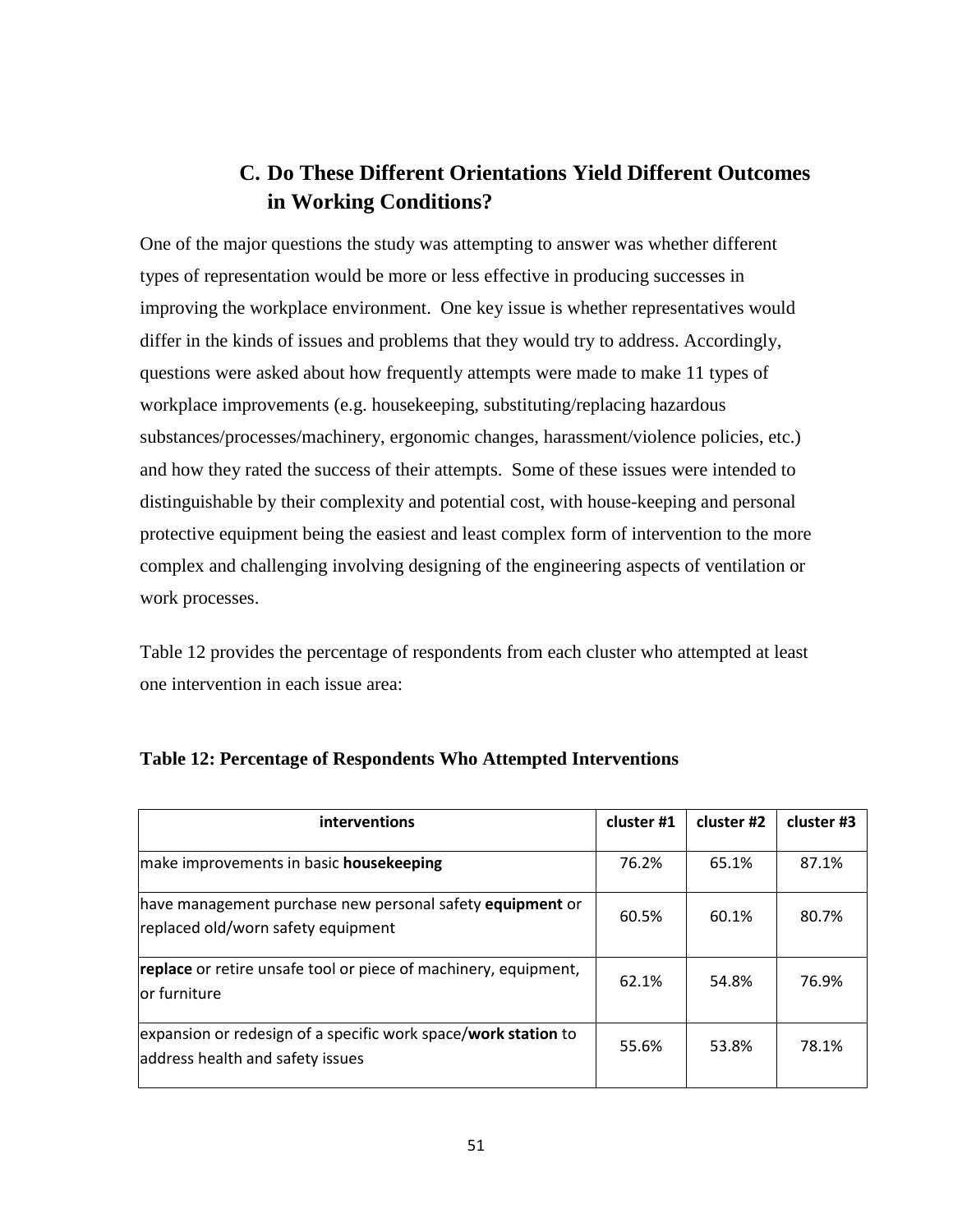| significant reorganization of a work process or method on health<br>and safety grounds                                                          | 57.0% | 46.2% | 78.4% |
|-------------------------------------------------------------------------------------------------------------------------------------------------|-------|-------|-------|
| the delivery of a new training program for workers                                                                                              | 51.8% | 49.7% | 76.8% |
| make changes to minimize or prevent violence in your workplace                                                                                  | 52.4% | 52.8% | 71.3% |
| make changes to minimize or prevent harassment in your<br>workplace                                                                             | 52.7% | 50.3% | 72.1% |
| other types of significant changes                                                                                                              | 52.5% | 41.4% | 78.1% |
| substitute an important product, practice or chemical used in<br>the workplace that you believed was hazardous                                  | 50.0% | 43.2% | 67.3% |
| introduction or major modification of an air quality or<br>ventilation system                                                                   | 42.9% | 38.4% | 59.8% |
| change the number of employees in order to address workload<br>or safety issues including resisting management cuts to the<br>number of workers | 35.5% | 27.4% | 54.9% |

Consistently, across all 11 types of workplace interventions, respondents from cluster 3, the knowledge activists, reported a higher percentage of respondents reporting attempting interventions (all statistically significant). Cluster 1, the technically oriented representatives, had statistically significantly lower percentages of respondents who attempted substitutions, process changes, housekeeping and "other" interventions. As in other things, and reflecting perhaps the earlier interpretation that representatives in this group were either new or more restricted by their management, Cluster 2 was between the other two clusters in attempt frequencies for all the categories of interventions.

Questions were also asked about the degree of success experience with the intervention attempts. Average impact score were calculated for each area of change for each cluster. For four of the interventions (see Table 13), there was no statistically significant difference between the three clusters in their average impact scores (violence  $\&$ harassment prevention, improvements to workstations and air quality interventions). Generally, cluster #3 respondents reported the highest average impact scores with statistically significantly higher average scores for making recommendations about PPE,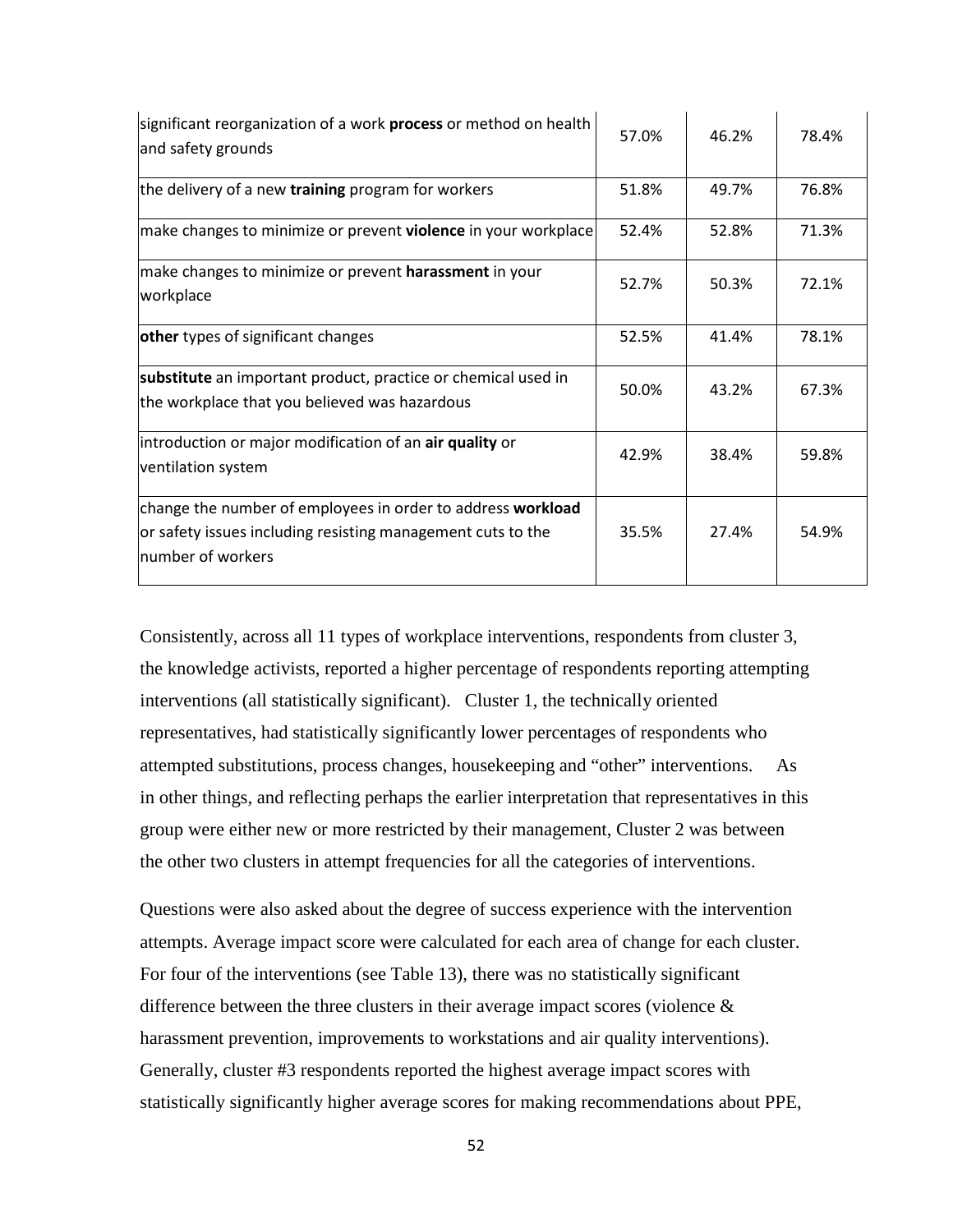replacing unsafe equipment/tools, housekeeping improvements, making substitutions, and reorganizing work processes. Cluster #1 respondents had significantly lower average impact scores for workload interventions.

| impact scores                                                           | cluster #1 | cluster #2 | cluster #3 |
|-------------------------------------------------------------------------|------------|------------|------------|
| have management purchase new personal safety equipment or               |            |            |            |
| replaced old/worn safety equipment                                      | 10.9       | 10.6       | 12.8       |
| make improvements in basic <b>housekeeping</b>                          | 10.4       | 10.4       | 11.7       |
| replace or retire unsafe tool or piece of machinery, equipment,         |            |            |            |
| or furniture                                                            | 9.3        | 9.5        | 11.3       |
| the delivery of a new training program for workers                      | 7.8        | 8.8        | 9.6        |
| other types of significant changes                                      | 8.4        | 7.3        | 9.9        |
| make changes to minimize or prevent <b>violence</b> in your workplace   | 7.7        | 8.3        | 8.8        |
| substitute an important product, practice or chemical used in           |            |            |            |
| the workplace that you believed was hazardous                           | 7.9        | 7.0        | 9.1        |
| expansion or redesign of a specific work space/work station to          |            |            |            |
| address health and safety issues                                        | 7.5        | 7.1        | 8.6        |
| significant reorganization of a work <b>process</b> or method on health |            |            |            |
| and safety grounds                                                      | 7.0        | 6.8        | 9.1        |
| make changes to minimize or prevent harassment in your                  |            |            |            |
| workplace                                                               | 7.2        | 7.1        | 8.3        |
| change the number of employees in order to address workload             |            |            |            |
| or safety issues including resisting management cuts to the             |            |            |            |
| number of workers                                                       | 5.8        | 7.2        | 7.6        |
| introduction or major modification of an air quality or ventilation     |            |            |            |
| system                                                                  | 6.7        | 6.2        | 6.4        |

## **Table 13: Average Impact Score**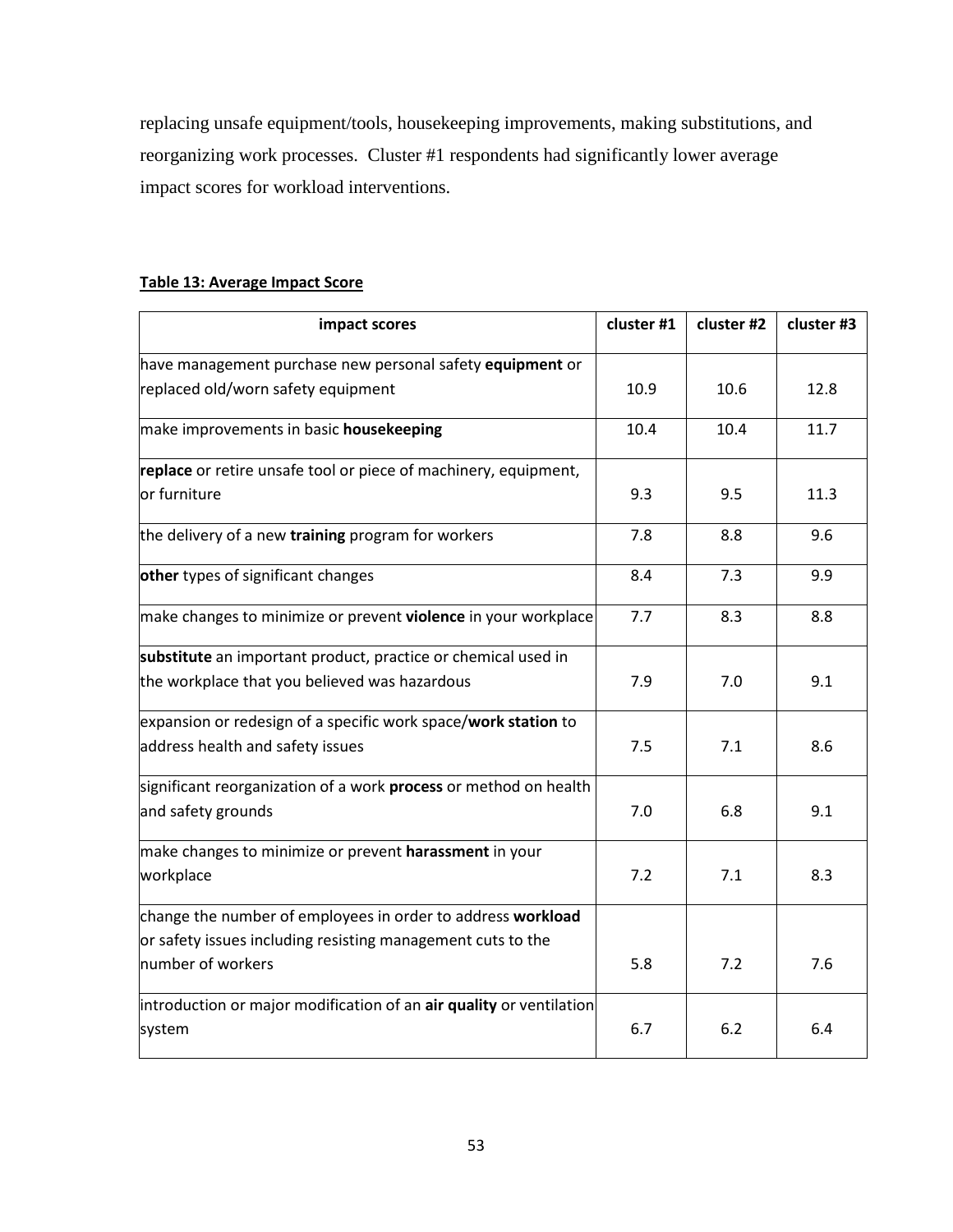As noted earlier, the survey also asked respondents to rate management's responsiveness to health and safety in the workplace, and the overall safety of the workplace and to rate health conditions in the workplace. Respondents also rated their impact on improving overall safety and health conditions in the workplace. Tables 14 and 15 contrast these appraisals by cluster:

## **Table 14: Appraisals\* of Management Responsiveness and Workplace Safety and Health**

|                                         | cluster #1 | cluster #2 | cluster #3 |
|-----------------------------------------|------------|------------|------------|
| Rating management responsiveness to H&S | 2.2        | 2.3        | 2.3        |
| Overall, how safe is your workplace?    | 1.9        | 2.1        | 2.3        |
| Overall, how healthy is your workplace? | 2.1        | 2.3        | 2.5        |

\* lower numbers are better

### **Table 15: Impact\*\* on Workplace Safety and Health**

|                                                          | cluster #1 | cluster #2 | cluster #3 |
|----------------------------------------------------------|------------|------------|------------|
| What impact have you had on improving safety?            | 2.3        | 2.2        | 2.6        |
| What impact have you had on improving health conditions? | 2.1        | 2.0        | 2.3        |

\*\* higher numbers are better

The difference between the clusters in rating management's responsiveness to H&S was not statistically significantly different. Interestingly, however, cluster 3 respondents had a significantly more pessimistic appraisal of both the safety and healthiness of their respective workplaces, suggesting perhaps that they had higher expectations or standards. At the same time, however, cluster 3's appraisals of their impact on both health and safety were statistically significantly higher on average which is consistent with their specific impact assessments (Table 13).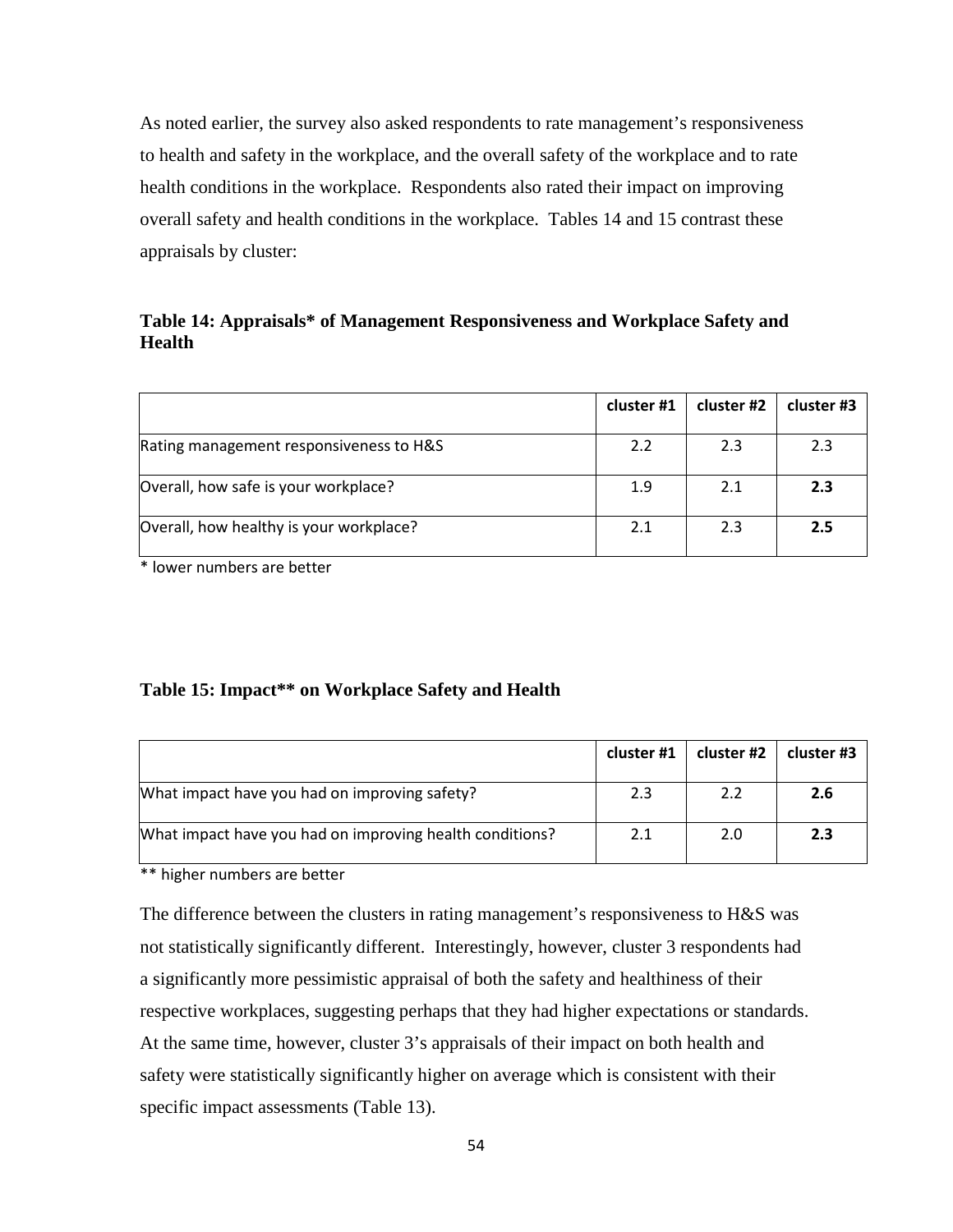# **D. Are these differences in practices and impacts related to characteristics of the employment context, with particular reference to unionization, job security and management orientation to health and safety?**

If knowledge activists, cluster 3, are more likely to attempt a full range of changes *and* are more successful in those efforts, then a key final question is whether we can identify the factors that shape or explain these different approaches. As noted earlier, we did get some basic demographic information about the workplace (*firm size, industry, unionization, job security, perceived management responsiveness to health and safety, perceived health and safety conditions)* and the worker representatives and joint committees (*length of representatives employment and length of tenure as a representative and/or co-chair, size of committee, amount of paid representation time, whether elected or appointed, gender)*. As such, the main question in this section is whether any of these variables help to explain differences between the clusters and differences more generally in terms of impact. A more detailed analysis of our qualitative data is still in process as part of this effort but, at the point, we rely largely on the quantitative data.

The analysis of the cluster distributions (see Table 16) shows that as compared to the other two groups, Cluster 3 representatives are significantly more likely to be elected to their position, have been with their employer longer, and tend to be *more* concerned about employment security than representatives in the other groups. They are more likely to be co-chairs than just representatives, and are more likely to be longer serving representatives or co-chairs than the representatives in the other two groups. Cluster 3 have more paid time to perform their duties, while also tending to spend more unpaid time on health and safety. Cluster 2 representatives are less likely to have a joint committee and, where there is a joint committee, they are more likely to be in smaller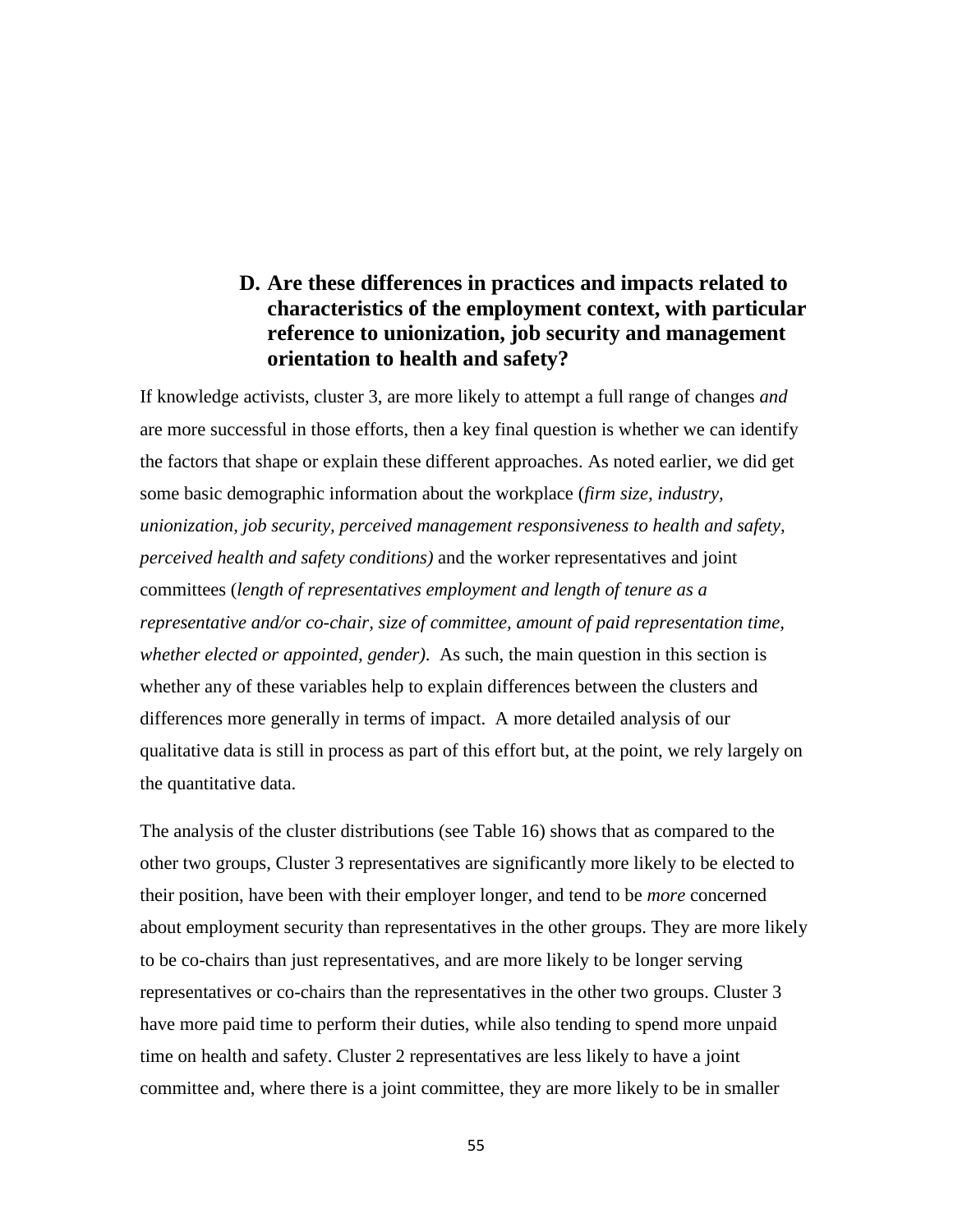committees with fewer management and worker representatives. They also tend to be less experienced with 65% reporting less than 3 years' experience as a representative.

|                                                           | cluster #1 | cluster #2 | cluster #3 |  |
|-----------------------------------------------------------|------------|------------|------------|--|
| member of a union                                         | 87.1%      | 85.3%      | 91.4%      |  |
| average number of workers                                 | 606        | 733        | 720        |  |
| level of concern regarding layoffs (lower more concern)   | 2.7        | 2.6        | 2.4        |  |
| more than 10% temporary workers                           | 35.0%      | 38.3%      | 39.1%      |  |
| more than 50% temporary workers                           | 6.2%       | 8.7%       | 7.2%       |  |
| average years with current employer                       | 8.5        | 9.0        | 10.1       |  |
| elected by workers                                        | 37.8%      | 36.4%      | 45.7%      |  |
| appointed by union                                        | 39.9%      | 36.4%      | 40.4%      |  |
| member of a JH&SC                                         | 97.4%      | 79.5%      | 92.9%      |  |
| worker/union co-chair                                     | 34.2%      | 28.0%      | 45.7%      |  |
| worker/union rep                                          | 65.8%      | 72.0%      | 52.5%      |  |
| more than 3 yrs of JH&SC experience                       | 48.9%      | 35.6%      | 58.4%      |  |
| more than 3 yrs experience as JH&SC Co-chair              | 32.6%      | 23.0%      | 50.4%      |  |
| average number of worker representatives on the JH&SC     | 5.5        | 4.7        | 5.3        |  |
| average number of management representatives on the JH&SC | 4.0        | 3.3        | 3.9        |  |
| more than 5 paid hrs per week working on H&S              | 14.9%      | 10.4%      | 27.9%      |  |
| more than 20 paid hrs per week working on H&S             | 7.2%       | 6.9%       | 12.5%      |  |
| more than 5 unpaid hrs per week working on H&S            | 12.8%      | 5.8%       | 23.8%      |  |
| female                                                    | 46.3%      | 44.1%      | 40.5%      |  |
| filled out survey online                                  | 68.2%      | 57.7%      | 62.0%      |  |

## **Table 16: Demographics by Cluster**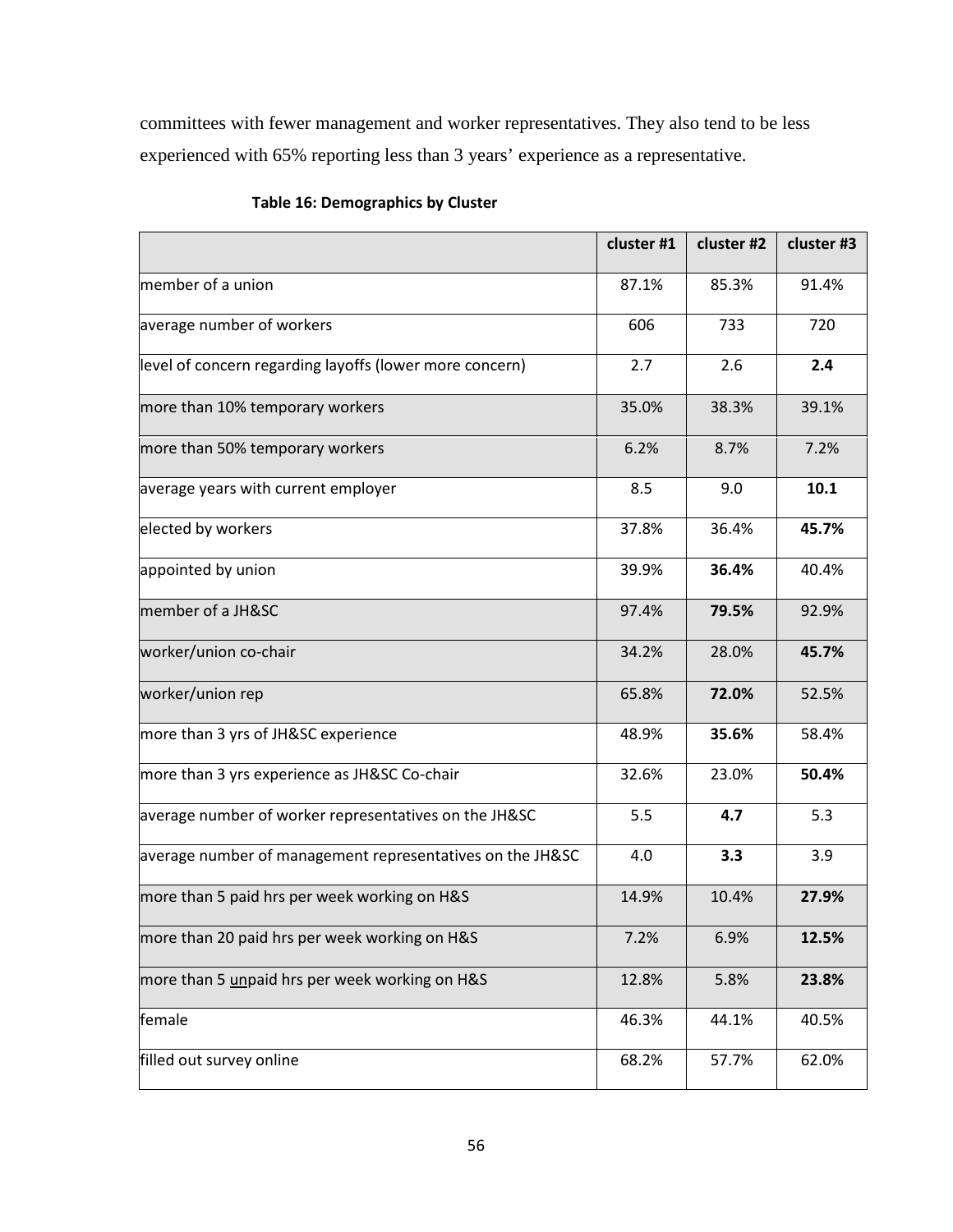While the proportion of unionized respondents in cluster 3 was slightly higher than the other two clusters, the difference was not statistically significant  $(p<0.0167$  with the Bonferroni correction applied for multiple (3) comparisons). The size of the workforce was also not a significant factor distinguishing the clusters, and there were no significant gender differences by gender.

As Table 17 indicates, Cluster 1 had the highest percentage of respondents from the healthcare, education and the utilities sectors and the lowest in the social service sector, manufacturing, construction, and transportation sectors from the social service sector. Cluster 2 had the highest proportions of respondents from the transportation and food/restaurant sectors, while Cluster 3 had a significantly higher proportion of respondents from the manufacturing, construction and security sectors.

|                              | cluster #1 | cluster #2 | cluster #3 |
|------------------------------|------------|------------|------------|
| healthcare                   | 21.5%      | 18.3%      | 15.2%      |
| education                    | 21.5%      | 18.3%      | 12.0%      |
| social service               | 10.5%      | 16.3%      | 16.1%      |
| manufacturing                | 9.6%       | 11.8%      | 16.5%      |
| utilities                    | 10.1%      | 4.6%       | 7.6%       |
| retail                       | 6.1%       | 6.5%       | 5.2%       |
| transportation               | 4.4%       | 7.2%       | 6.3%       |
| mining                       | 4.8%       | 4.6%       | 4.1%       |
| security/police/correctional | 3.1%       | 3.3%       | 5.7%       |
| construction                 | 1.3%       | 2.0%       | 3.9%       |
| food or restaurant           | 2.6%       | 3.3%       | 1.1%       |
| accommodation/tourism        | 1.8%       | 0.7%       | 1.5%       |

|  |  | Table 17: Cluster Breakdown by Economic Sector |
|--|--|------------------------------------------------|
|--|--|------------------------------------------------|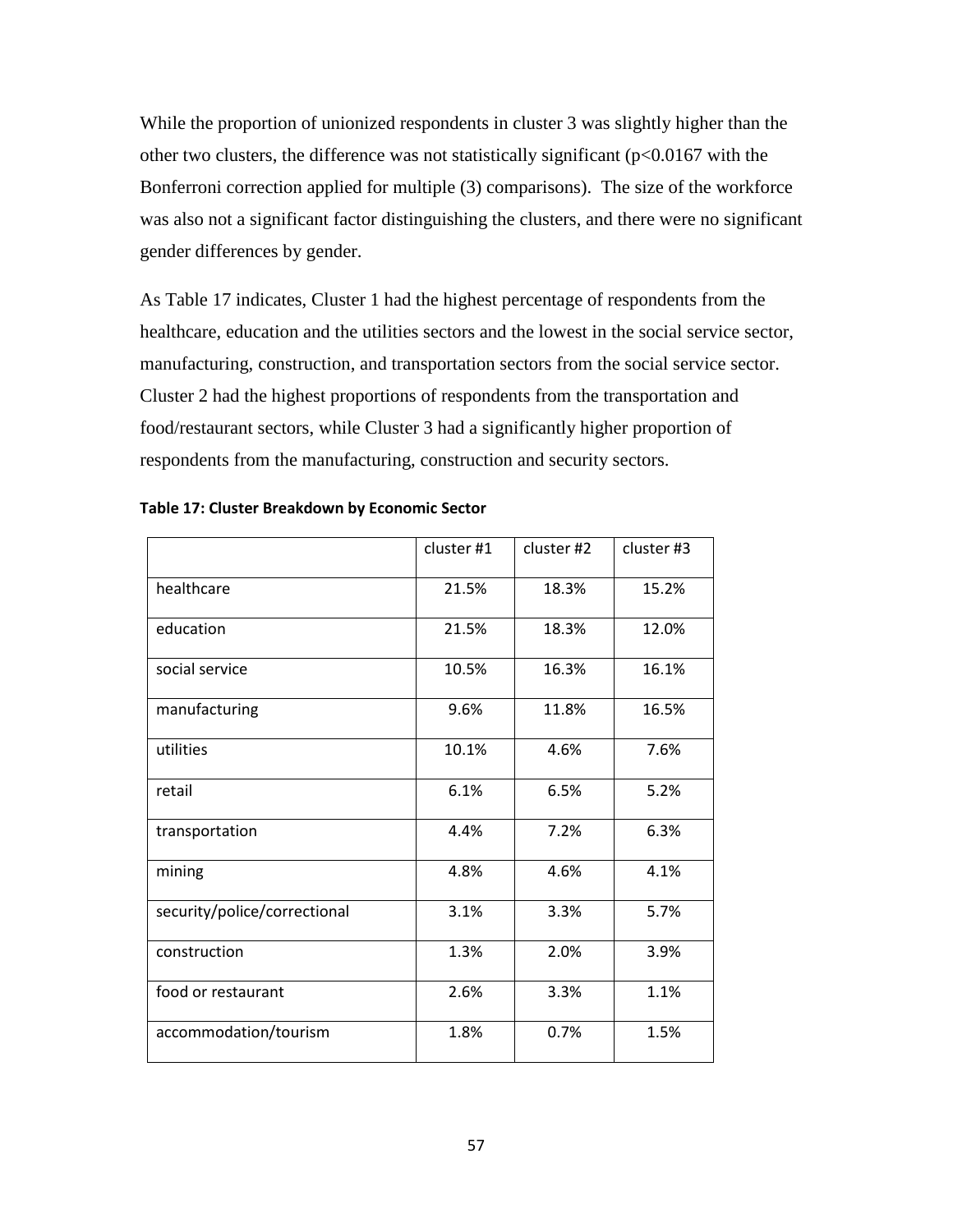#### *Multiple Regression Analyses*

To determine which of these factors predict to cluster membership, we also conducted a multi-nomial logistic regression using all the variables examined above. We used SPSS 11.5 Multinomial Logistic Regression procedure to identify a set of predictor variables that would classify respondents into the three clusters. Since the time spent on H&S activities was used in the original cluster analysis, these variables could not be included in the model. The variables used were:

ONLINE: 1 = filled survey out online, 2 = survey not filled out online

UNION:  $1 = yes$ ;  $2 = no$ 

NUMEMP = number people working in your workplace

LAYOFF = level of concern about layoff (0 = extremely concerned … 4 = not concerned at all)

NUMTEMPS = percentage of temporary workers  $(0 =$  less than  $10\%$  ...  $10 = 100\%)$ 

TENURE = length of time with current employer (in years)

ELECTED:  $1$  = elected by workers;  $2$  = appointed by union;  $3$  = appointed by employer;  $4$  = other

JHSCCURR = currently a member of JH&SC:  $0 = yes$ ;  $1 = no$ 

POSITION: [1 = mgmt. co-chair; 2 = mgmt. rep]; 3 = worker/union co-chair; 4 = worker/union rep; 5 = other

JHSCEXP = time spent on JH&SC

COCHAIRX = time spent as co-chair of JH&SC

NUMWORKE = number of worker reps on JH&SC

NUMMGMT = number of mgmt. reps on JH&SC

PAIDTIME = amount of paid time per week spent on H&S activities

UNPAIDTI = amount of unpaid time per week spent on H&S activities

MANAGE = rating of management responsiveness:  $1 =$  always respond positively ...  $5 =$  never respond positively

 $GENDER: 0 = female; 1 = male$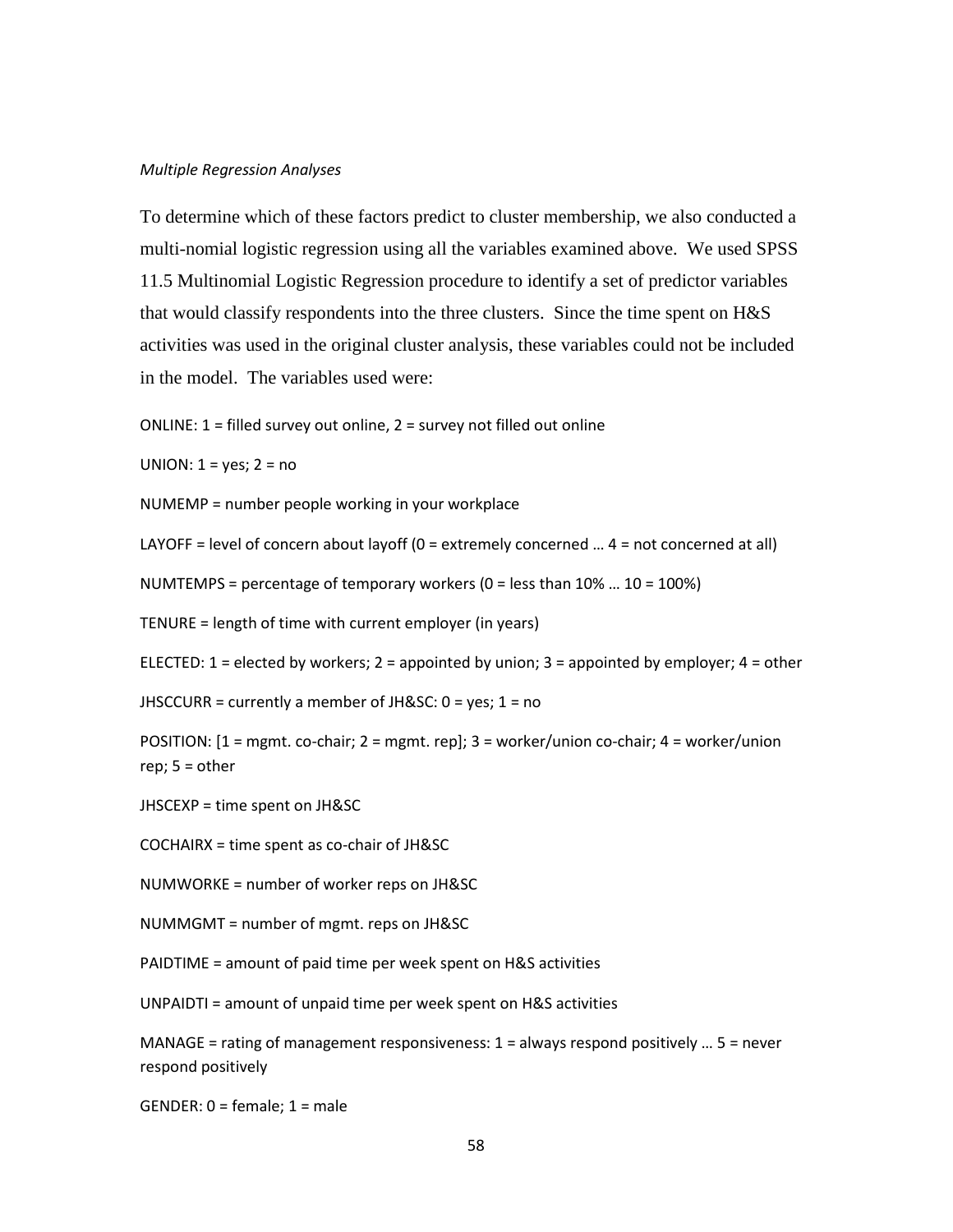We used backward stepwise selection which involved removing those variables whose chi-square statistic of the difference in -2 log-likelihoods between the final model and a reduced model had a p-value of more than 0.05. Using group 3 as the reference group, the statistically significant variables which determined cluster membership were (Table 18):

|                               | в          | <b>Std. Error</b> | Wald    | df | Sig.        | Exp(B)                 |                       | 95% Confidence<br>Interval for Exp(B) |
|-------------------------------|------------|-------------------|---------|----|-------------|------------------------|-----------------------|---------------------------------------|
| Group 1 - compared to Group 3 |            |                   |         |    |             | (Odds<br><b>Ratio)</b> | Lower<br><b>Bound</b> | Upper<br><b>Bound</b>                 |
| Intercept                     | $-0.73184$ | 0.24702           | 8.77737 | 1  | 0.003049915 |                        |                       |                                       |
| <b>ONLINE</b>                 | 0.48696    | 0.18579           | 6.86986 |    | 0.008766139 | 1.63                   | 1.13                  | 2.34                                  |
| <b>ELECTED</b>                | 0.2016     | 0.08878           | 5.15571 | 1  | 0.023170034 | 1.22                   | 1.03                  | 1.46                                  |
| <b>JHSCCURR</b>               | $-2.00136$ | 1.04804           | 3.64667 | 1  | 0.056181287 | 0.14                   | 0.02                  | 1.05                                  |
| <b>COCHAIRX</b>               | $-0.11635$ | 0.04321           | 7.25096 |    | 0.007086324 | 0.89                   | 0.82                  | 0.97                                  |
| <b>PAIDTIME</b>               | $-0.2218$  | 0.0733            | 9.15548 | 1  | 0.002479746 | 0.80                   | 0.69                  | 0.92                                  |
| <b>UNPAIDTI</b>               | $-0.36913$ | 0.1279            | 8.32951 | 1  | 0.003900615 | 0.69                   | 0.54                  | 0.89                                  |
| Group 2 - compared to Group 3 |            |                   |         |    |             |                        |                       |                                       |
| Intercept                     | $-0.8129$  | 0.29141           | 7.78169 | 1  | 0.005277828 |                        |                       |                                       |
| <b>ONLINE</b>                 | 0.29477    | 0.22752           | 1.6786  | 1  | 0.195110759 | 1.34                   | 0.86                  | 2.10                                  |
| <b>ELECTED</b>                | 0.17917    | 0.10439           | 2.94606 |    | 0.086086969 | 1.20                   | 0.97                  | 1.47                                  |
| <b>JHSCCURR</b>               | 0.91735    | 0.43958           | 4.35511 | 1  | 0.036898178 | 2.50                   | 1.06                  | 5.92                                  |
| <b>COCHAIRX</b>               | $-0.22105$ | 0.06226           | 12.608  | 1  | 0.000384096 | 0.80                   | 0.71                  | 0.91                                  |
| <b>PAIDTIME</b>               | $-0.50993$ | 0.12402           | 16.9072 | 1  | 0.000039253 | 0.60                   | 0.47                  | 0.77                                  |
| <b>UNPAIDTI</b>               | $-0.53959$ | 0.19032           | 8.03802 |    | 0.004580569 | 0.58                   | 0.40                  | 0.85                                  |

#### **Table 18: Regression Predictors of Clusters**

Unfortunately because of the nature of logistic regression (estimating the odds of being placed into one of two groups as compared to being placed in the reference group), the strict interpretation is somewhat unwieldy due to the fact that statements need to be constructed in a double negative format.

\_\_\_\_\_\_\_\_\_\_\_\_\_\_\_\_\_\_\_\_\_\_\_\_\_\_\_\_\_\_\_\_\_\_\_\_\_\_\_\_\_\_\_\_\_\_\_\_\_\_\_\_\_\_\_\_\_\_\_\_\_\_\_\_\_\_\_\_\_\_\_\_\_\_\_\_\_

However, stated in a more colloquial manner, the final model shows that for participants to have been classified into Cluster 3 as Knowledge activists, they are: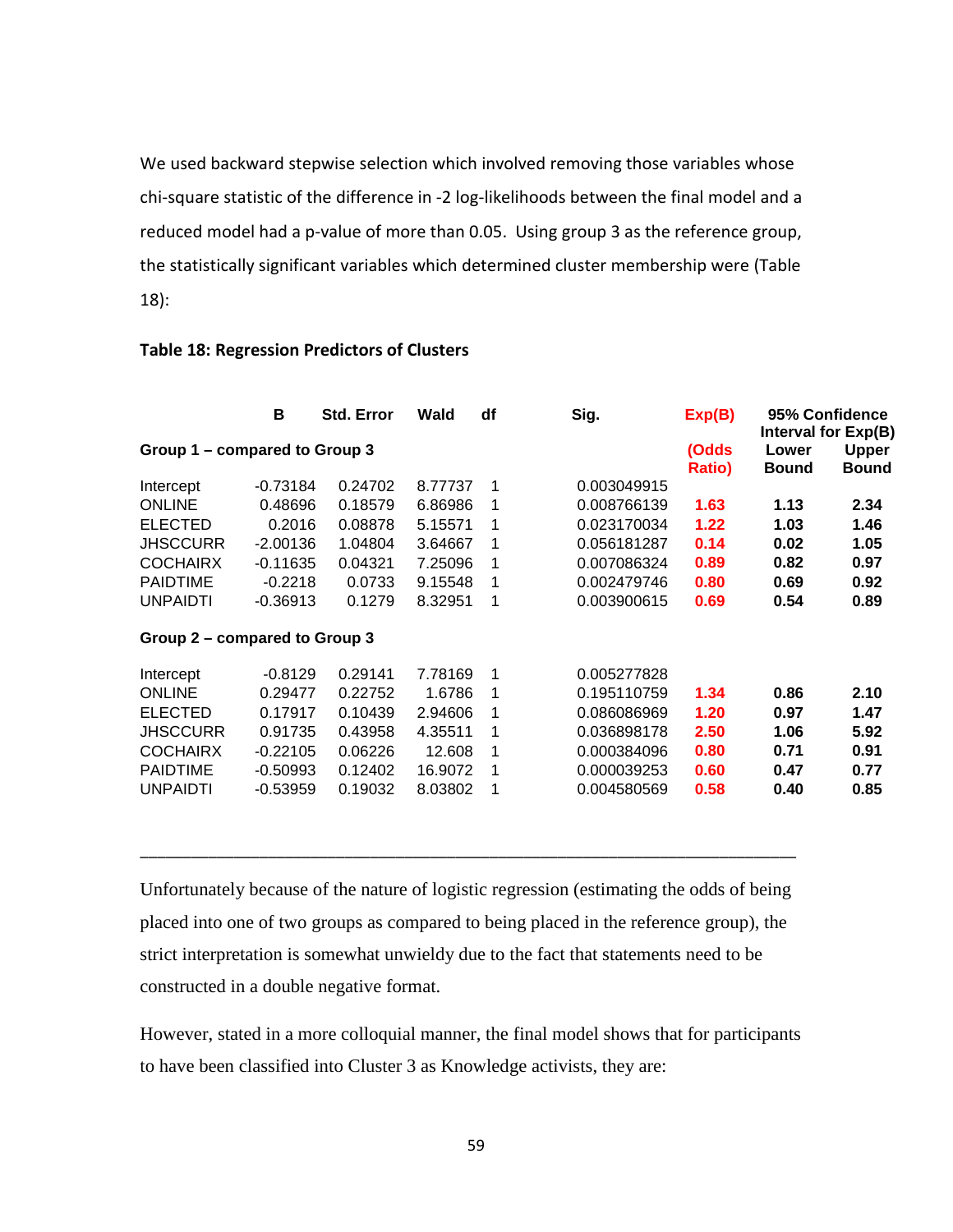- less likely to have filled out the questionnaire online
- somewhat more likely to have been elected as opposed to appointed
- somewhat more likely to have been currently a member of the JH&SC
- more likely to have spent a longer period of time as the co-chair of the JH&SC
- more likely to spend more hours/week (paid and unpaid) doing H&S work

Interestingly, as we shall see below, most of these variables are also associated with the multiple linear regression results for predicting which variables were associated with higher overall impact scores (impact scores being the cross product of attempts at workplace intervention and the rating of the success of those attempts).

The greater likelihood that Cluster 3 representatives completed the hard copy version may reflect the earlier observation that Cluster 1 representatives were spending very little time on self-training or education relative to the other two groups since the hard copy completion took place within the context of training programs. The amount of paid and unpaid time was also a significant predictor of Cluster 3 membership with Cluster 3 spending significantly more time than Clusters 1 or 2. This is consistent with the argument that knowledge activists are more active overall than the other clusters of representatives but, since paid time is often a function of either collective agreement protections and/or management acceptance of the worker role in health and safety, this may also reflect differences in power and labour-management relations. On the other hand, neither unionization nor management responsiveness were significant variables in the regression equation. Although overall experience as a representative was not a predictor of cluster membership, which is somewhat surprising given the differences that were evident in Table 16 (see also discussion below), the amount of experience as a cochair was a predictor; that is, knowledge activists tended to be co-chairs with more experience on average than the co-chairs in Clusters 1 and 2. As we'll see later, when we look at regression models that predict to success, without reference to cluster membership, both overall experience and the position of co-chair are significant independent predictors of impact. Since more of the Cluster 3 representatives tend to be co-chairs, this may be why the relationship is expressed somewhat differently in the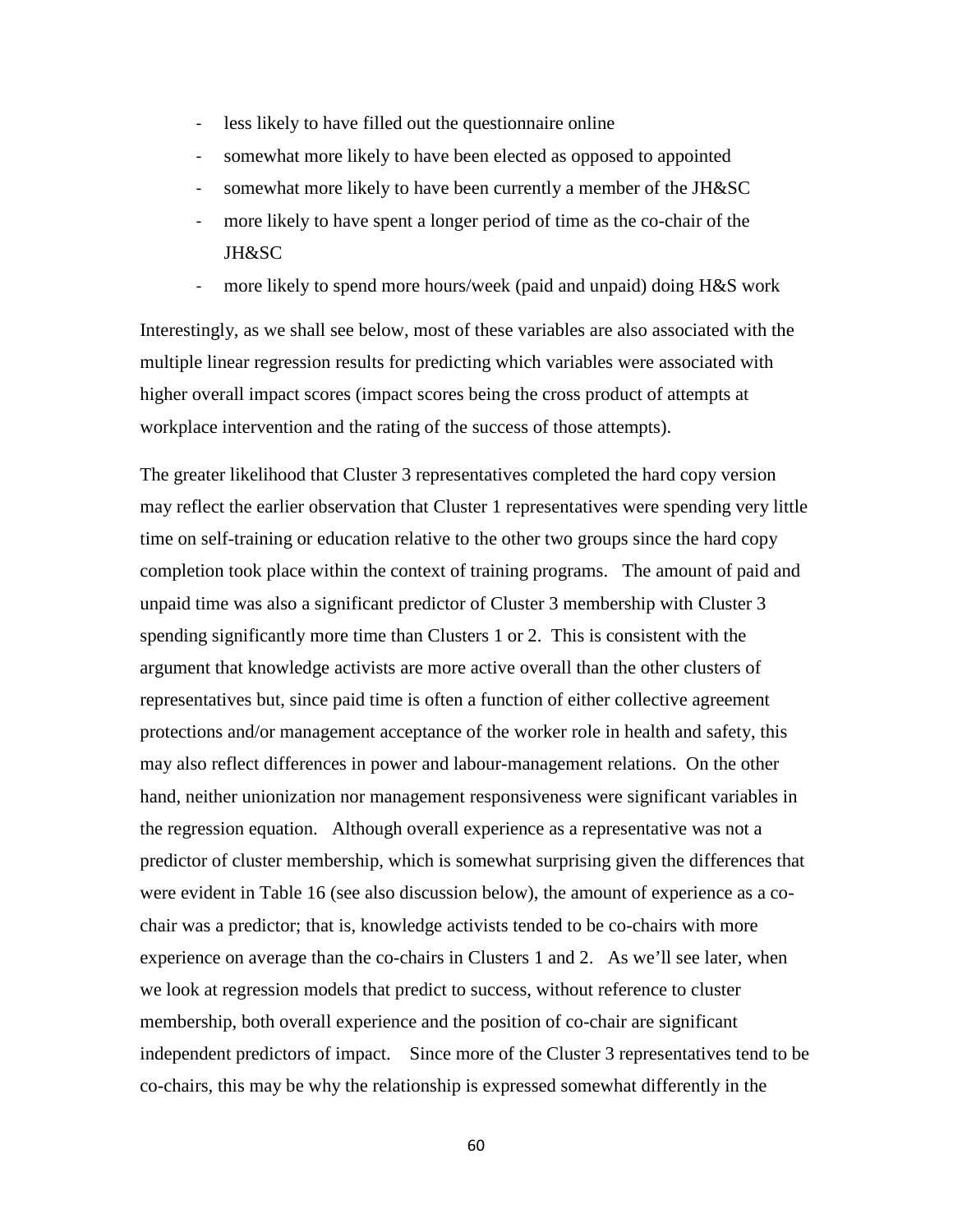cluster equation but, in combination, the findings suggest that experience and time in the role is important (see below for more discussion on this point).

However, having a joint committee was also a distinguishing factor in predicting membership with Cluster 3, while Cluster 2 were somewhat less likely. This speaks again to context which may help to explain why cluster representatives fit somewhere in between the two other clusters. Without a committee, representatives maybe less able to engage in the full range of activities and exert less ongoing influence given the lack of a clear structure.

Being an elected representative was also a good predictor of being in cluster 3. It is difficult to know what to make of this difference in part because we did not ask representative specifically about their views on being appointed or elected. Some representatives did comment that being elected was important in establishing their relationship with the workers, and their independence from management and the union leadership. There is some evidence from the previous Hall et al (2006) study that technically oriented representatives tend to feel that they are less subject to union politics and popularity contests when they are not subject to elections and, therefore, are more able to take stands on issues (Hall et al, 2006) but, just as clearly, representatives who are appointed have to answer to the people who appoint them (i.e. the local leadership) rather than the workers. Again, this is an issue which will warrant addition in further analysis of the qualitative data.

In an effort to get a better understanding of the factors which predict outcomes, we conducted a further analysis of the survey data using multi-level linear regression nested by economic sectors as well as using the activity variables as predictors. We used the Mixed Model Analysis (linear) procedure in SPSS 11.5 using backward stepwise elimination of variables whose fixed effects estimates were not statistically significant  $(p<0.05)$ . We performed factor analysis (not shown) on the impact scores related to the 12 types of interventions and found that they all factored together except for interventions related to prevent violence and harassment. Given this observation we decided to create a single variable summing all the impact scores of all the interventions. The method used to apportion the variance between the individual and group (economic sectors) level of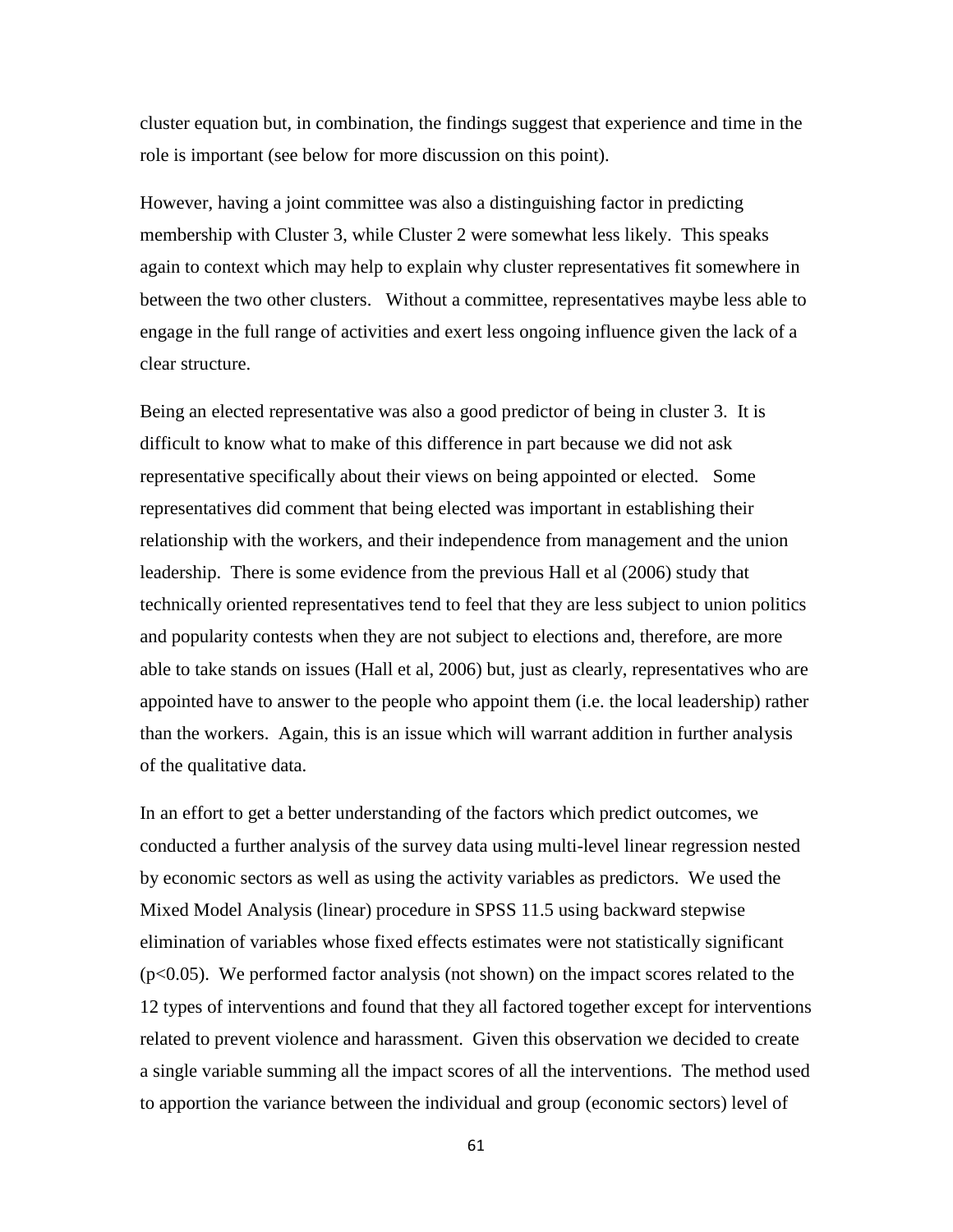analysis are described in Snijders, T. and Bosker, R. (1999). The model tested and the results are as follows in Table 18 was as follows:

#### **Table 18: Predicting Success**

 $Impact = Demographic Variables (15) + Activity Variables (10) + Management$ Responsiveness (1)

Sum  $\text{Imp.}^* = 27.2450$  3.3917\* Length of Time on Joint Committee 1.4310\* Amount of Time Devoted to Training Workers 5.9413\* Amount of Paid Time Devoted to Representation 2.3082\* Representative is the co-chair -5.2992\* Management Responsiveness to Health and Safety Significant B Weights  $+$  Impact = R squared (within economic sectors) = 38% R squared (between economic sectors) =  $61\%$ 

\*Note: Impact was calculated as the sum of all twelve impact variables (success if attempted)

\_\_\_\_\_\_\_\_\_\_\_\_\_\_\_\_\_\_\_\_\_\_\_\_\_\_\_\_\_\_\_\_\_\_\_\_\_\_\_\_\_\_\_\_\_\_\_\_\_\_\_\_\_\_\_\_\_\_\_\_\_\_\_\_

As this regression analysis shows, a key predictor here is the amount of experience that the representatives have in the committee context, suggesting that representatives get better at what they do over time, likely due to a combination of accumulated experience, relationship-building, and skill and knowledge. As suggested in the discussion of knowledge activism, skill and knowledge cover not only basic technical and legal knowledge but also social and political insights and social and communication skills which can be critical in helping representatives to work out issues with workers, supervisors and managers. It is also evident from the accounts of many cluster 3 representatives that persistence is a key hallmark, suggesting it often takes a long term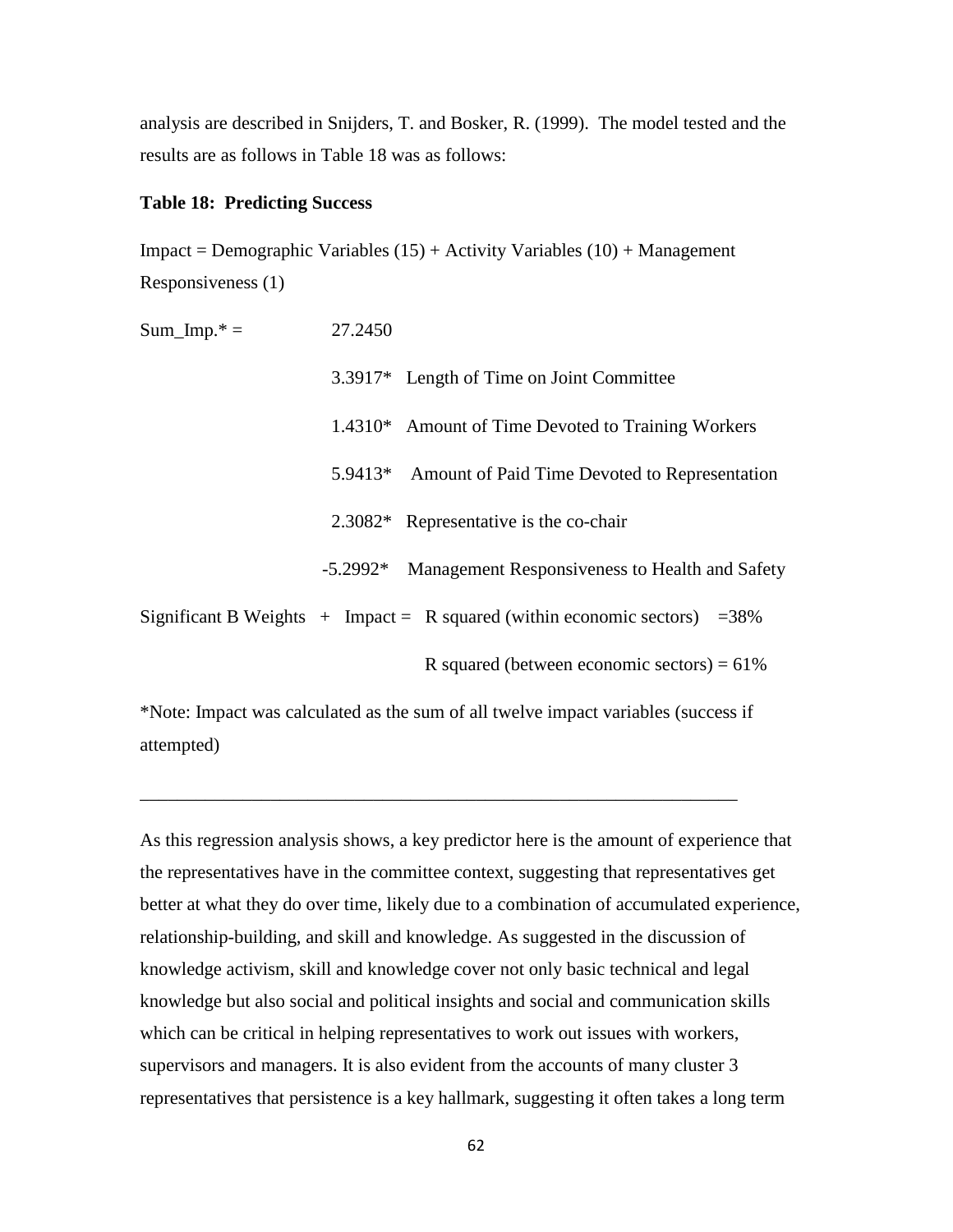approach to develop a reputation, to develop trust and to melt even the hardest management hearts. Here is one example:

> Yeah. Now we do, okay. It took a long time for us to get there but we did. We just kept going, we never gave up and we kept on pushing and pushing. For example we never used to have at our shift meetings any safety information being brought up. The whole thing what we're trying to say is everyday safety should be on your mind, and finally got them convinced that this would work, and it does work. You just have to be going around with them all the time, making them think about it. Safety is an issue safety we have to deal with (R#1077380)

Two important questions that we need to consider for further research with respect to the role of experience are what contributes to whether representatives stay long enough in their position to develop their skills and knowledge and, what is the role of various support and training in helping representatives to develop. It may also be the case that longevity is partly a function of a knowledge activist orientation, in the sense that representatives stay with it because they are more effective and successful.

Related to the length of time on the committee but, still showing independent effects on impact, is the role of the co-chair. Representatives are much more likely to report success if they are the co-chairs. There may be a number of factors operating here but this nay indicate that co-chairs have greater influence given their position to successfully initiate change efforts than representatives without those positions. Although we did not ask any direct questions on this point, we need to direct our future qualitative analysis towards determining whether co-chairs tend to see themselves as having more power or influence than representatives.

Similar to the regression analysis on the clusters, a key factor predicting higher impact was the amount of *paid* time that representatives had to devote to health and safety. Representatives were able to achieve more when they had more time to dedicate to health and safety. This was reflected clearly in a number of interviews where time was raised as a critical issue either enabling or constraining their capacities to affect change. Here is one example from our interviews:

I: Are there any things that you think would be helpful to make your job easier or more effective?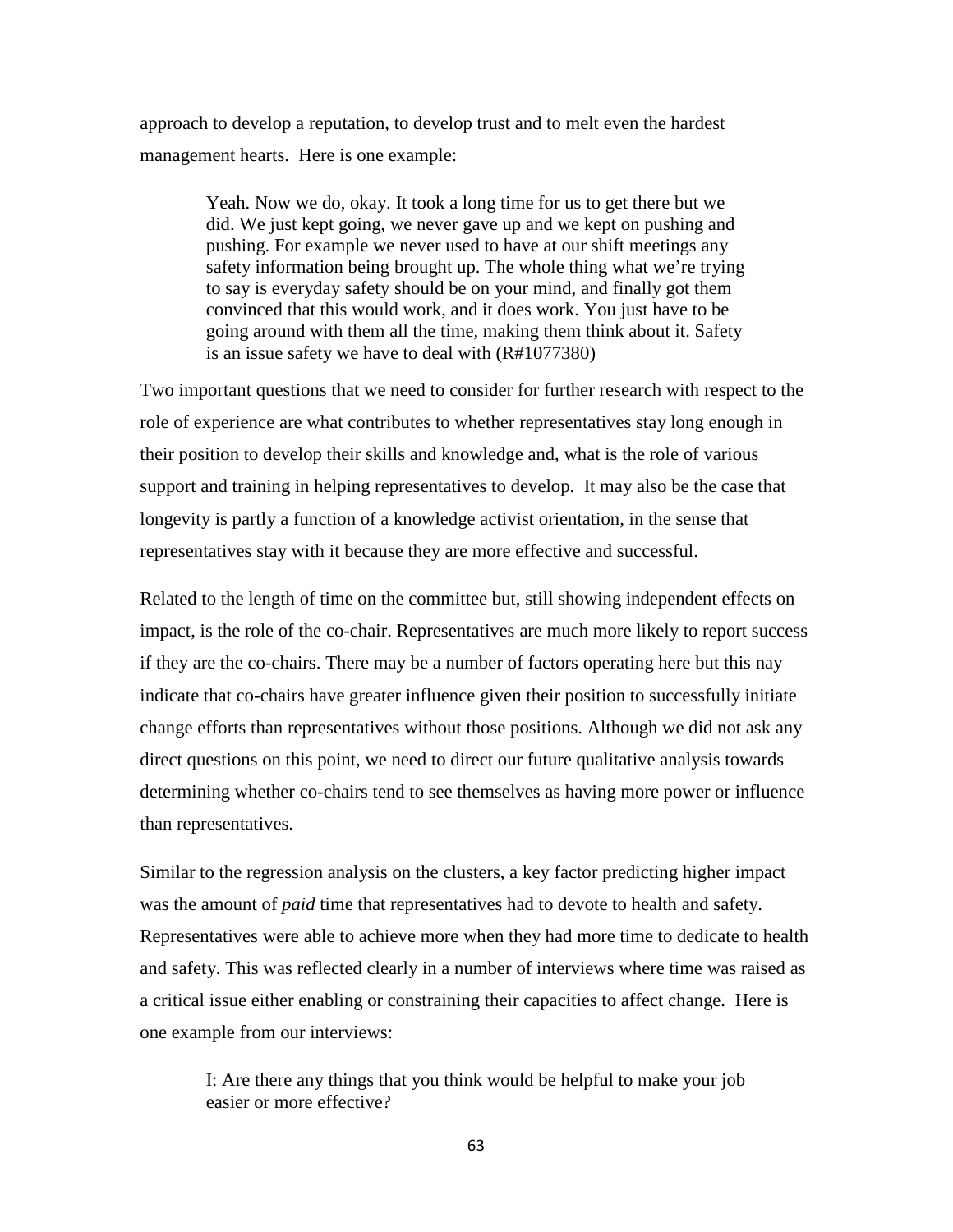WR: More paid time to work on joint health and safety business.

I: And if you had that more paid time what would you do with it?

WR: I would do more reading of things relevant to my industry, that's the first thing I would do. I'm presented with article that are pertinent to the mining industry, I've got one on my desk right now I would love to read it I can't find the time to do it.

I: And I guess that means you don't have much time to actually do research either?

R: No, no. Next to none… Also, we scramble just to keep the file cabinet current. Make sure the last minutes are printed put up on the five bulletin boards around the building and have copies put in the filing cabinet, scrambling to get that done. I would like more time. I would personally like a full day a month for joint health and safety (R#0313).

However, again, this factor may reflect more than just the amount of time itself. The availability of more paid time results from possible influences, including the strength of the collective bargaining agreement and the quality of the labour-management relationship around health and safety.

While we have no clear data on the collective agreement issue, another significant predictor of success does speak to the question of the employer's commitment to health and safety. Representatives are significantly less likely to report a positive impact on conditions if they also see management as uncooperative and uncommitted to health and safety. What this statistical relationship does not tell us is whether the management commitment was a function of the representatives' efforts or something that came from the employer end but, accounts from our interviews suggest that both influences are often operative, frequently in different proportions. It is clear from representatives' accounts that some employers and managers come in with particular attitudes from the outset which make it easier or harder on the representatives, while other accounts suggest a process of relationship and reputation building in which the representative alters the way in which the employer or managers respond to health and safety. As these two worker representatives describe,

R. I find we've recently had a change in our human resource department. I find it very interesting our new director of human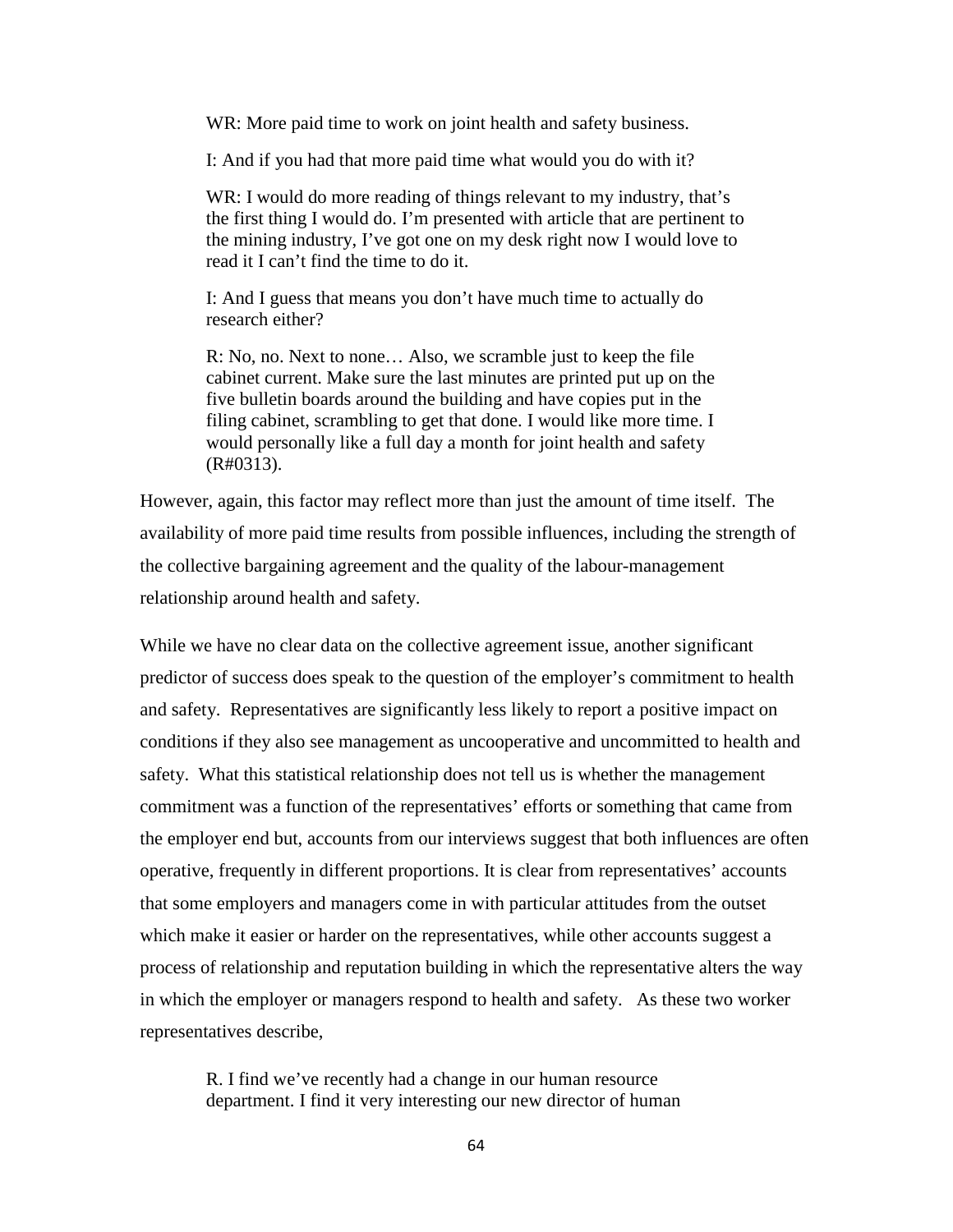resources has a very thorough knowledge of health and safety and her background is very intense in health and safety and she believes strongly you can tell how strongly she believes in about health and welfare of the staff. And there are some who in the HR department that are not as receptive to the ideas that she has and actually I find that management currently in our human resource department are actually somewhat conflicted. For instance I recently brought up in our joint health and safety meeting about stress, how I felt that stress was absolutely a health and safety issue especially in the works that we do. And that basically they the director said that they were absolutely believing that stress was a health and safety issue, but yet another HR member of health and safety said it was not at all a health and safety issue (R#1109768).

R: Oh big time. Because you know like it's like sugar and vinegar. It's like if you're good with these guys to work with them a little bit they'll sometimes back you up on issues and kind of help you and because I've seen it the other way. If you treat these guys the wrong way, like otherwise get on their case or whatever, it's not a good sight (R#1077380).

However, many representatives report that management orientation is often out of their control, subject to sudden shifts as different employers take over and managers are rotated in and out. This can often mean that representatives have to 'start from scratch' in building a new relationship with these managers.

The interviews suggest that the financial and employment contexts may also critical to whether employer and management attitudes and commitments remain as solid as they once were and whether representatives are able to wield the same influence through persuasion and evidence, particularly as situations shift or change where the employer begins to report more and more cost and competitive pressures or, where the labour market moves decidedly to the employer's advantage. This happens in slightly different ways in public and private sector workplaces but, the thrust is very similar in as much as employers become less and less willing to incur even the most minimal costs for health and safety.

I. Are there times when management concern about cost savings conflicts with worker health and safety in your workplace? Like are they concerned about what it would cost to make the workplace safer? And does that become a barrier or to what extent is it a barrier?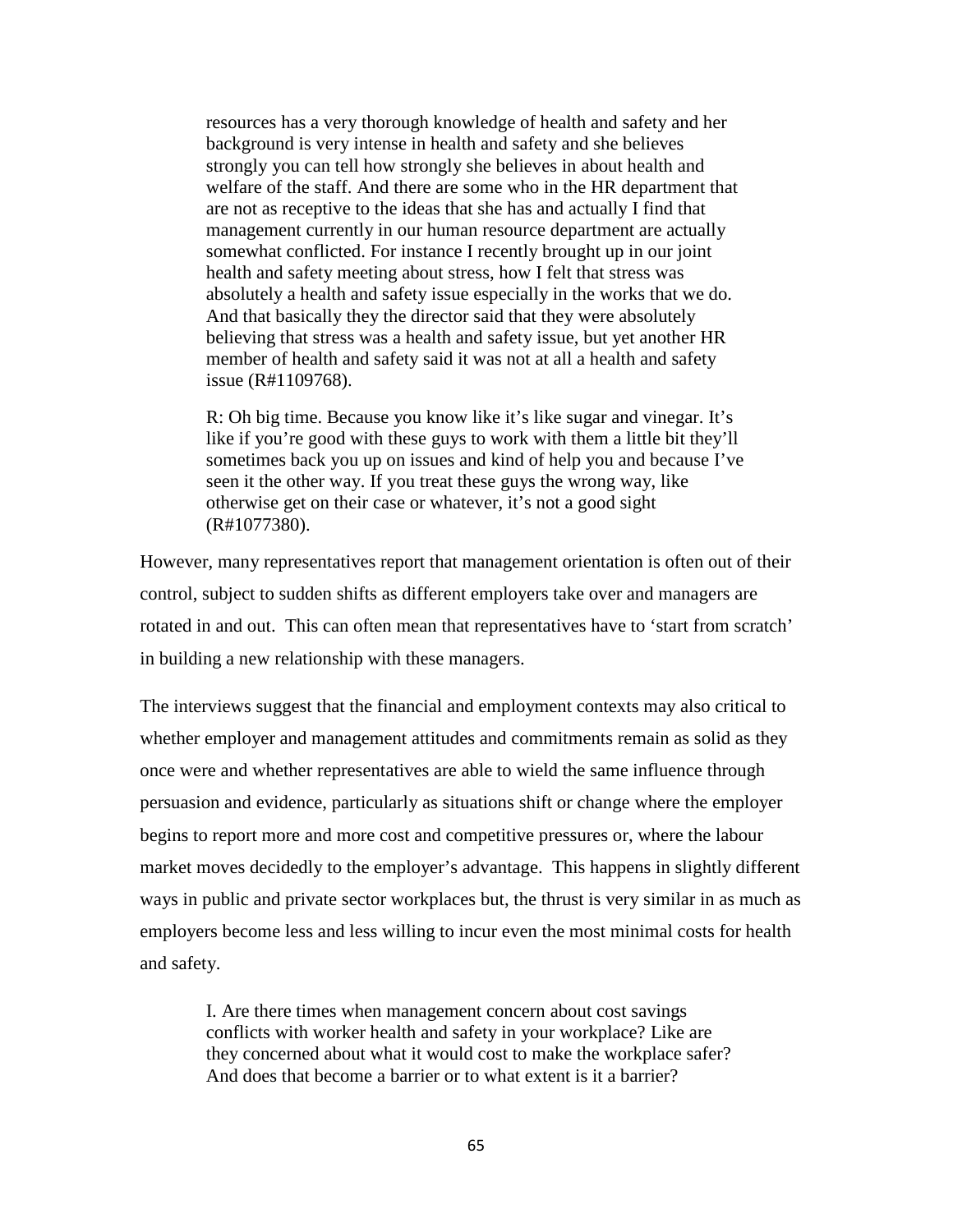WR: Of course, in this day and age you'd be silly to say anything else. No, it's definitely a barrier (R#103404).

Another key predictor of success is the amount of time that representatives spend in training and educating other workers and representatives. This may speak to the higher level of commitment that some representatives have to education or it may reflect the learning that these representatives gain through their efforts to educate other workers. This point was raised several times from representatives in the interviews. Here is one example from an exchange between a worker representative (WR) and the interviewer (I).

WR: Take as much training as you can. (I: Okay) Because I mean even though I'm an instructor for the worker's health and safety centre and I do a lot of training for our union through them. I'm still learning. I've been on health and safety 8 years now.

I: Okay, so always be willing to learn more?

WR. Yes (R#0086).

It is interesting to note that, in particular, representatives who were worker centre instructors sometimes claimed that they learned quite a bit from listening to workers when they were instructing, both in terms of what to do and what not to do to get management cooperation.

## **Conclusions: Limitations, Dissemination and Implications for Occupational Health and Safety**

The findings from this study support the argument that there are different forms of representation which yield different levels of intervention and success in terms of improvements in health and safety conditions. In particular, what we've identified is further evidence that what Hall et al. (2006) identified as "knowledge activism" represents an identifiable form of representation which seems to have a number of common features and strengths leading to greater activity levels and impacts. On the positive side, one of the implications is that even within relatively challenging work and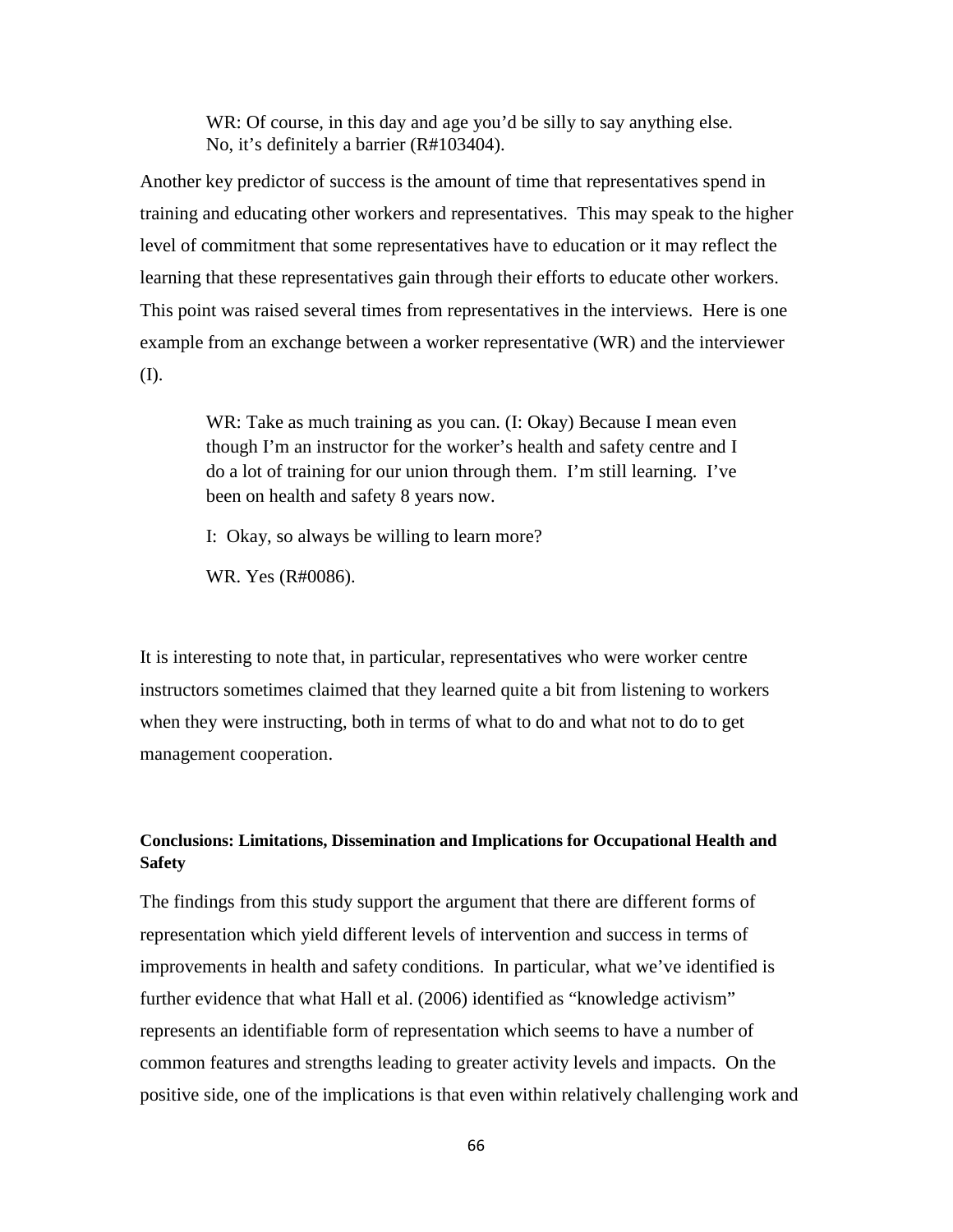employment situations, workers can achieve effective representation if they employ certain strategies and mobilize certain knowledge resources. The research also demonstrates that there are numerous challenges to achieving effective representation which go well beyond simple knowledge of technical and legal aspects of health and safety. It is also clear in many of the accounts from successful representatives that their efforts require substantial dedication and quite frequently sacrifice in terms of energy, time and stress. At the same time, the findings show that there are many representatives who are relatively inactive and less than impactful. It is impossible to say with this data what proportion of representatives are stronger or weaker but, it is quite likely that the more successful active representatives were over-represented in this study given the selfselection process and the challenges of reaching representatives.

Still, one of the strengths of this study relative to the Hall et al. (2006) research on forms of representation is that a large cross section of representatives was examined in a wide range of different industries, workplaces, and workplace sizes demonstrating that these different forms of representation and their impacts are similarly operative in many different kinds of workplaces. This is important in as much as it suggests that a generalized approach to representative education and training can yield benefits across the spectrum of work situations. Our plan to develop a Guide for Representatives will be based on this idea that the same basic principles and conditions apply to representatives across a broad spectrum of contexts.

On the other hand, the failure to reach a larger number of non-unionized representatives, and, more than likely, the most precarious employment locations, raises a question about the applicability of knowledge activism to these contexts. It may be somewhat comforting to note that our data suggests that job security, whether measured in terms of unionization, use of temporary employment or prospects for layoffs or closure, was not a key factor in determining activity level nor success; nor was security effective in predicting under which cluster representatives were operating. However, given that most of the non-unionized workers did not express strong concerns about security and/or did not identify large numbers of temporary workers, we were clearly not successful in reaching workplaces where employment is the most precarious. This limitation is an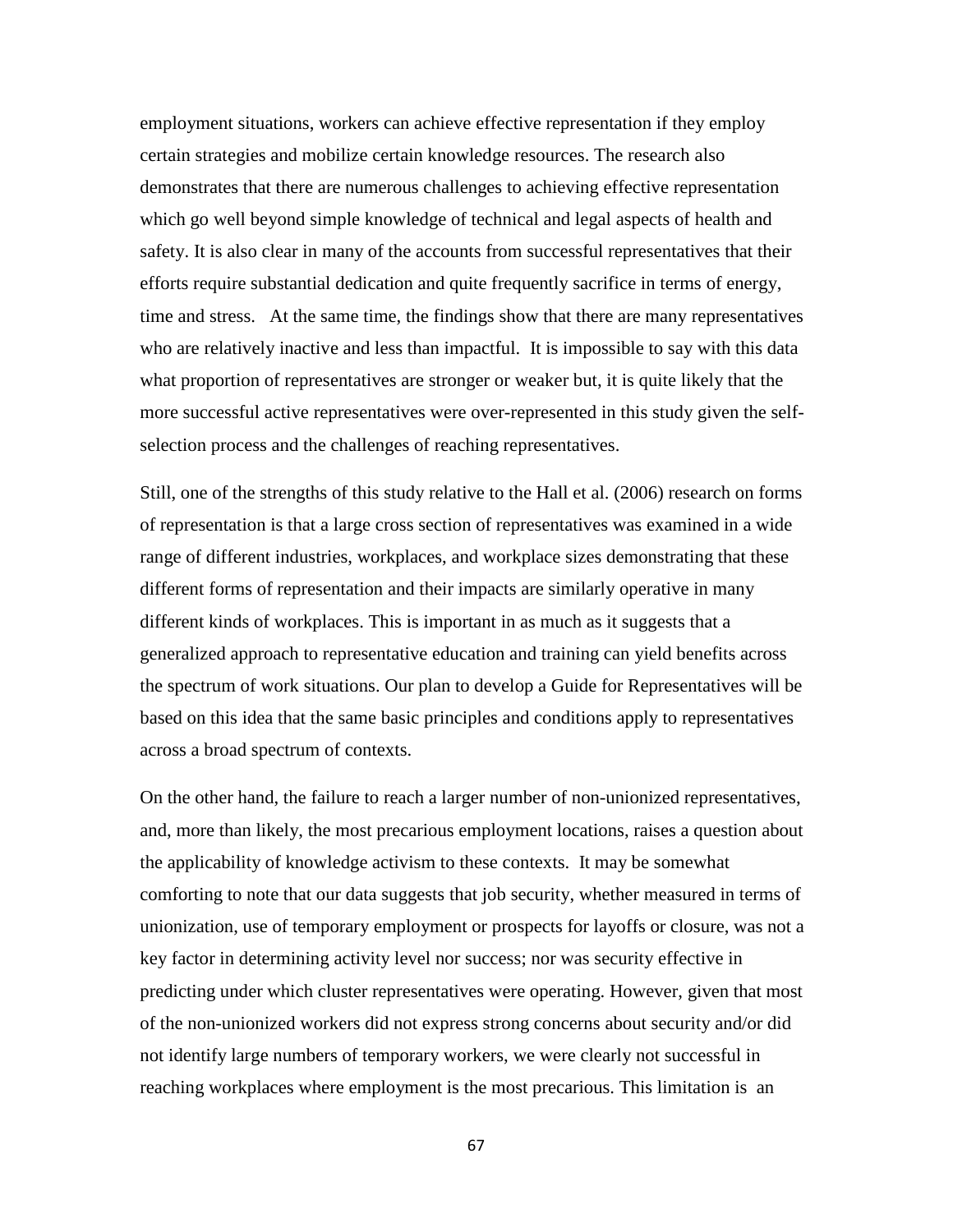important goal for future research but, just as clearly, it will take a much more intensive effort to reach those workplaces than we were able to do within the limits of this project.

Another key limitation of this study is that we rely entirely on the representatives' selfassessment of impact and success. This is largely unavoidable given the limitations of the project funding and our need to have a large sample of representatives across the province, but future research should consider an effort to include a management assessment of impact and/or perhaps a collection of retroactive record based evidence using joint committee minutes and other reports. An ethnographic approach which proactively traces the activities of representatives over time and which includes other more independent measures of impact would be especially helpful in testing our argument that knowledge activism involves a distinct set of strategies, skill set and knowledge, practices and impacts.

Ethnographic research can also be vital to developing our understanding of how these different forms of representation develop. Our data indicates that representatives are more likely to develop a knowledge activist orientation over time but, it is also quite clear that many long term representatives and co-chairs have not developed the same orientation, at least not to the level exhibited by the cluster 3 representatives. We have suggested that our interview data provides some insights into the significance of employment context and, again, we have much more analysis to do here but, it is important to stress that the quantitative variables such as job security, the size of the workplace or management responsiveness to health and safety, were not significant predictors of any particular orientation, nor were they predictive of overall level of success. While industry sector seemed to have some relationship in as much as some of the clusters were more concentrated in some sectors than others, in the final analysis, the economic sectors also did not predict to cluster membership or to success.

While more research is vital, we argue that we now have enough evidence to engage more directly with worker representatives in crafting education and training opportunities which reinforce and strengthen the kinds of skills and knowledge identified in this study as more characteristic of knowledge activism and successful representation. This means, in particular, that along with technical and legal competence, we stress the importance of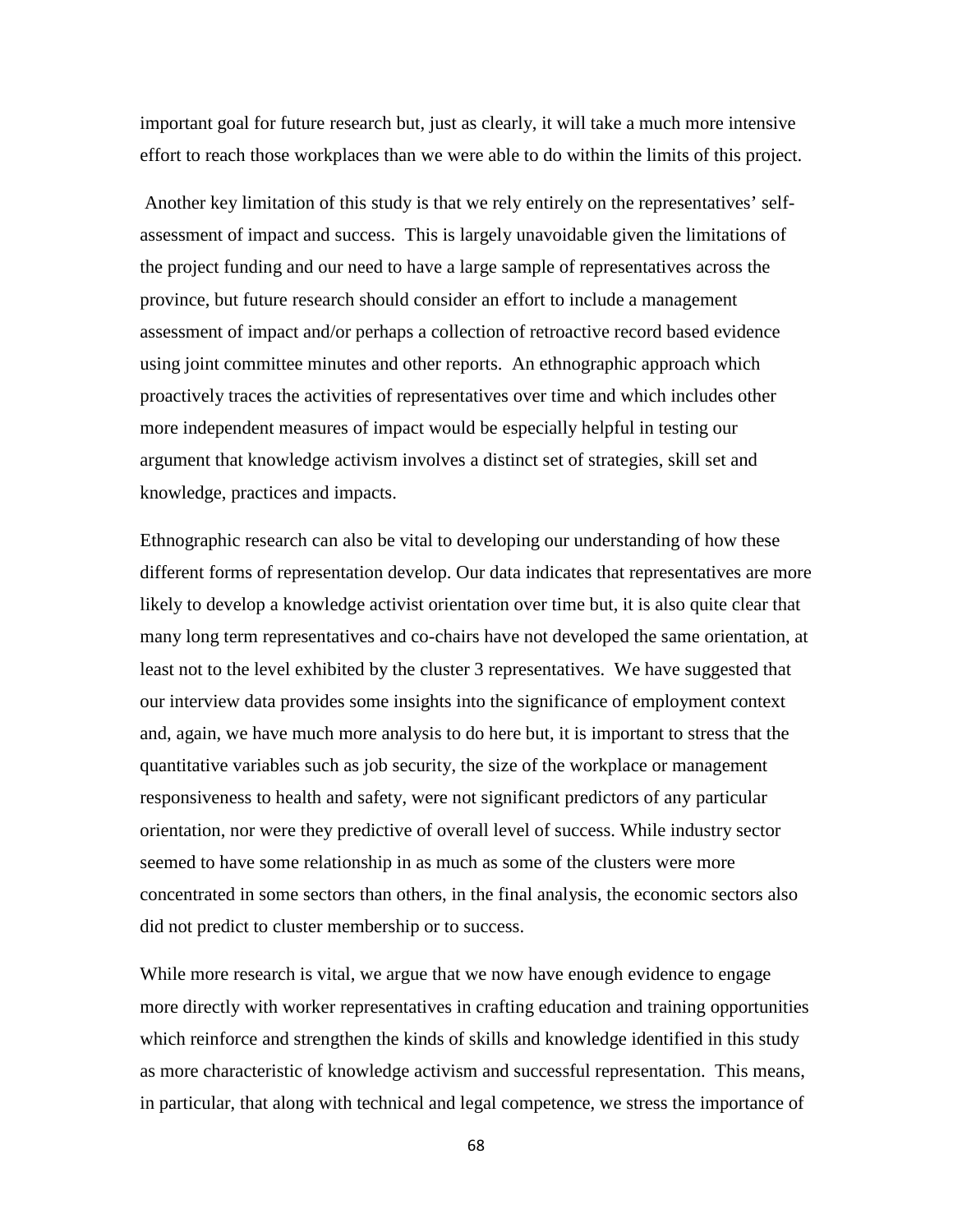research, political, negotiation and social skills, a range of practices which include active research, continuous training, and relationship building and, qualities which include persistence, patience and control.

While we recognize that the more extreme forms of precarity such as migrant labour, temporary agency and short time frame contracts and other critical aspects such as a very hostile management, may undermine a capacity for knowledge activism, we suggest tentatively based on our results that effective knowledge representation can be established in a wide range of workplaces with varying levels of size, types of work, types of issues, security levels and types of management. Our efforts to develop a Guide in the next several months will be informed by this conclusion in as much as we seek to develop, in concert with the representatives in our study, a series of broadly applicable practice principles and recommendations. Once complete, we hope to circulate widely to representatives across the province. LOARC also hopes to use the Guide and the study results to initiate discussions around education and training initiatives with the Workers' Health and Safety Centre and other interested institutions and groups.

Our dissemination plans will begin with the distribution of a detailed report to all participants and all research partners including participating unions and health and safety organizations. As noted, we are currently working on a Guide which will identify a number of guiding principles and best practices for successful representation and problem solving, premised on what we have identified in this study and previous research. We plan to publish a minimum of three journal articles, two of which are in preparation currently. One will focus on the cluster analysis and an elaboration of the findings on knowledge activism as presented in this paper (Section IIA). A second will focus on the qualitative data emphasizing the insights provided by representatives on the challenges and difficulties that they face when trying to achieve changes and the strategies that they use. A third paper will concentrate on our analysis of the factors which influence the different forms of representation, using both our regression analyses (Section IID) and our qualitative data. We plan to publish both in the occupational health and safety literature as well as the more general sociology of health literature.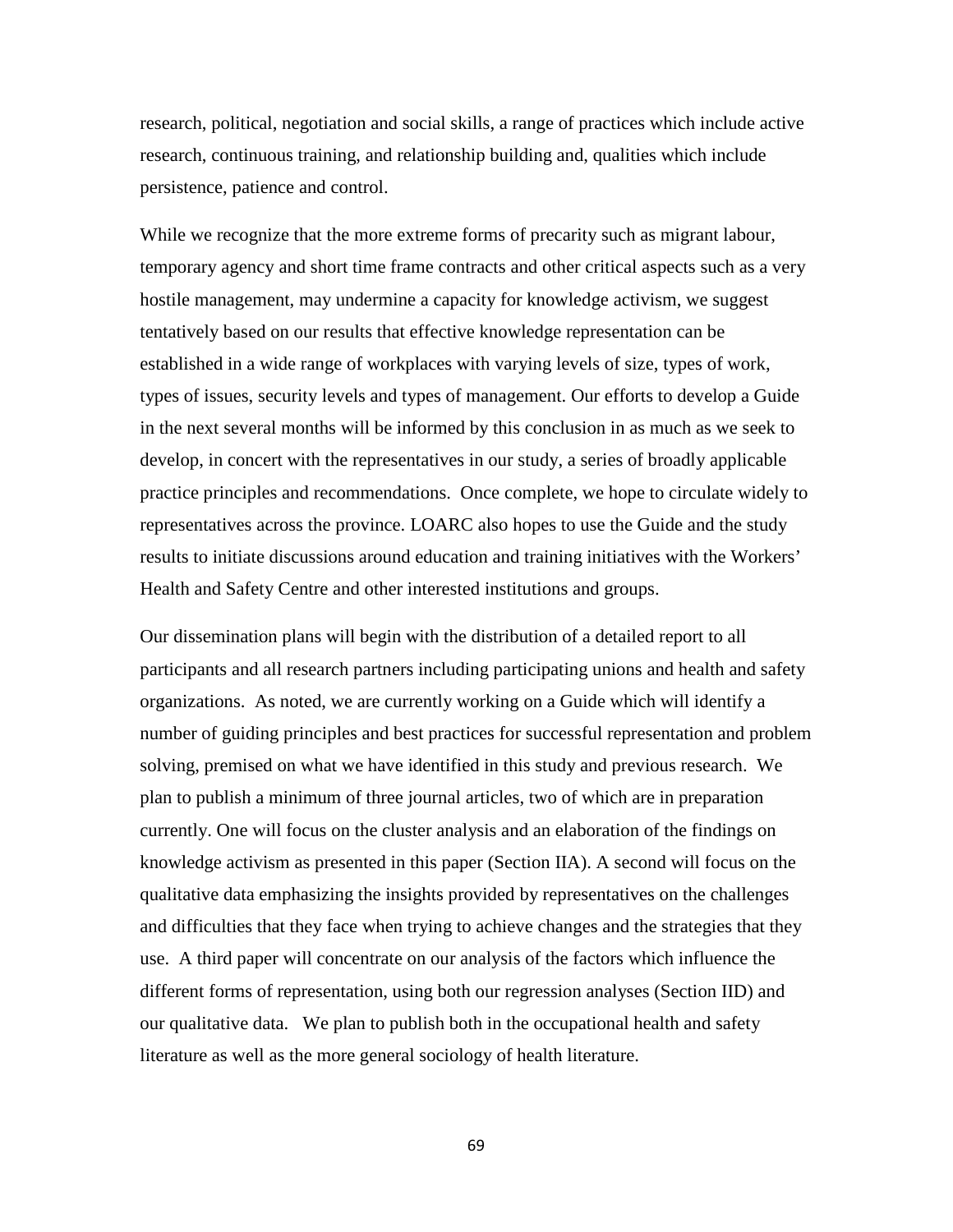## **References**

Brown, M. 2006. Immigrant Workers: Do They Fear Workplace Injuries More Than They Fear Their Employers? In A. Schulz and L. Mullings, *Gender, Race, Class and Health: Intersectional Approaches.* San Franciso: Jossey-Bass, pp. 228-258.

Dean, T. et al. 2010. Final Report of the Advisory Expert Panel on Occupational Health and Safety. Toronto: Ontario Ministry of Labour.

Eaton, A. and T. Nocerino. 2000. The effectiveness of health and safety committees: Results of a survey of public-sector workplaces. *Industrial Relations*, 39(20, 265-290.

Frick, K. and D. Walters. 1998. Worker representation on health and safety in small enterprises: Lessons from a Swedish approach. *International Labour Review*, 137(3), 367-387.

Gunningham, N., 2008. Occupational health and safety: Worker participation and the mining industry in a changing world. *Economic and Industrial Democracy,* 29(3), 336- 361.

Hall, A., A. Forrest, A. Sears and N. Carlan (2006) Knowledge Activism and the Workplace Politics of Occupational Health. *Relations Industrielles/Industrial Relations*. 61(3), 408-436.

Hall, A. 1999. Understanding the impact of mine health and safety programs. *Labor Studies Journal,* 23(4), 51-76.

Hall, A, T. Basok, J. Essex, K. Kwantes, and U. Soni-Sinha. 2012. Worker Responses to Workplace Hazardsand Injuries: The Influences of Immigration Status and Visible Minority Identity. Final Report to WSIB.

Law Commission of Ontario 2012. Interim Report on Vulnerable Workers and Precarious Work. Toronto.

Lewchuk, W. A. Robb and V. Walters. 1996. The effectiveness of Bill 70 and joint health and safety committees in reducing injuries in the workplace. *Canadian Public Policy*, 22, 225-243.

Lewchuk, W., M. Clarke, and A. de Wolfe. 2009. Precarious employment and the internal responsibility system: Some Canadian experiences. In D. Walters (ed.) *Workplace Health and Safety: International Perspectives on Worker Representation.*  Palgrave-McMillan.

Lewchuk, W., A. de Wolff, A. King, and M. Polanyi. 2005 The Hidden Cost of Precarious Employment. In L. Vosko *Precarious Employment: Understanding Labour*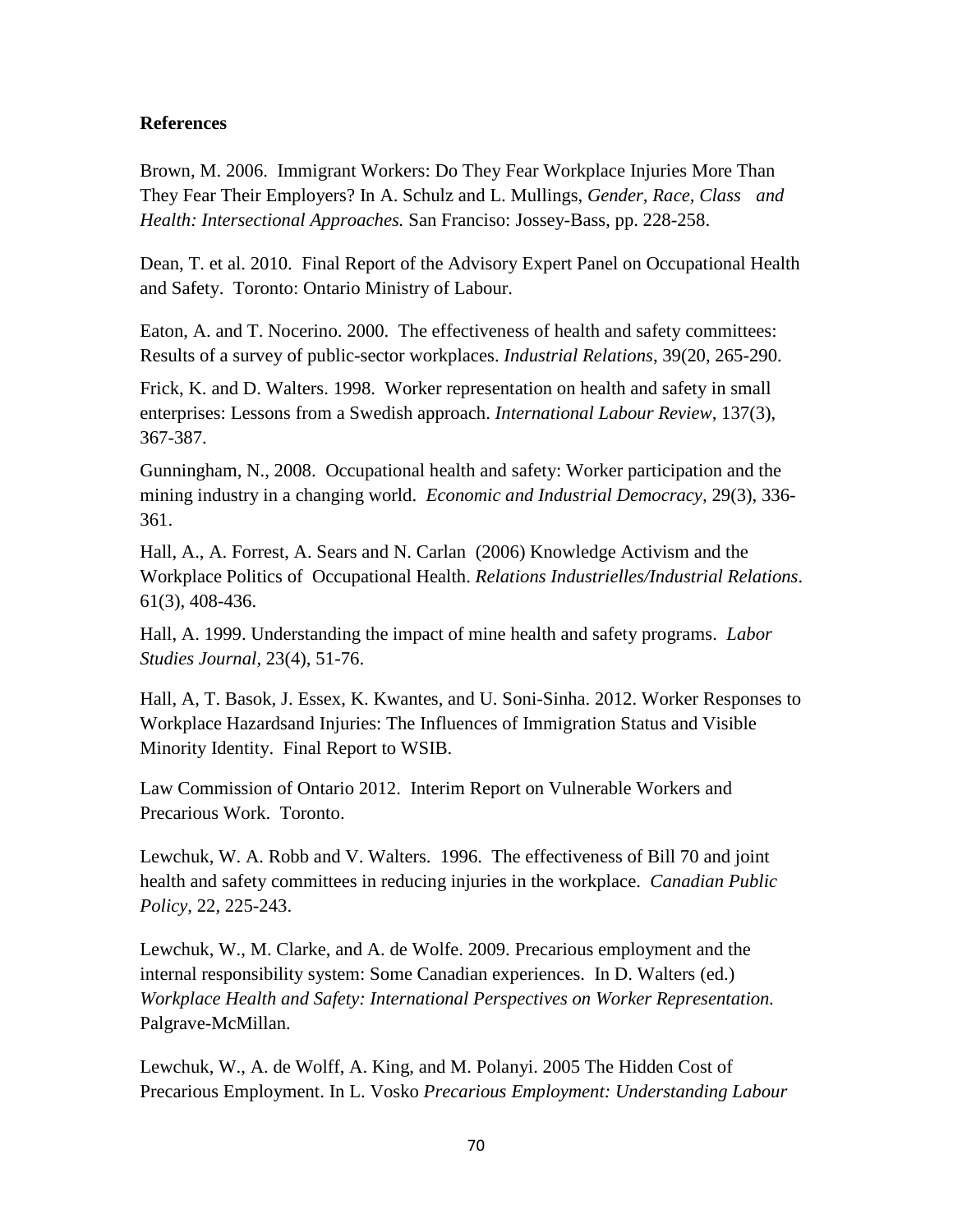*Market Insecurity in Canada.* Montreal and Kingston: McGill-Queen's University Press, pp.141-162..

Morse. T., A. Bracker, N. Warren, J. Goyzuetta and M. Cook. 2012. Characteristics of effective health and safety committees: Survey results. *American Journal of Industrial Medicine,* 56, 163-179.

Pransky, G., T. Snyder, A. Dembe and J. Himmelstein. 1999. Under-reporting of work related disorders in the workplace: A case study and review of the literature. *Ergonomics*, 42, 171-182.

Quinlan, M. 2005. The hidden epidemic of injuries and illness associated with the global expansion of precarious employment. In C. Peterson and C. Mayhew (eds.) *Occupational Health and Safety: International Influences and the "New Epidemics"*. Amityville, N.Y.: Baywood. 53-74.

Reilly, B., P. Paci and P. Holl. 1995. Unions, safety committees and workplace injuries. *British Journal of Industrial Relations,* 33(2), 275-288.

Shannon, H., V. Walters, W. Lewchuk, , R. Richardson, D. Verma, T. Haines, and L. Moran. 1991. Health and Safety Approaches in the Workplace. Toronto: Industrial Accident Prevention Association.

Snijders, T. and Bosker, R. 1999. *Multilevel Analysis*. London: Sage.

Tuohy, C. and M. Simard 1993. *The impact of joint health and safety committees in Ontario and Quebec.* Toronto: Report to the Canadian Association of Adminstrators of Labour Law.

Vosko, L. 2005. Precarious Employment: Towards an Improved Understanding of Labour Market Insecurity. In L. Vosko *Precarious Employment: Understanding Labour Market Insecurity in Canada.* Montreal and Kingston: McGill-Queen's University Press, pp. 3-42.

Walters, D. 1997. Trade unions and the training of health and safety representatives: Challenges of the 1990s. *Personnel Review*, 26(5), 357-376.

Weil, D. 2012. "Broken windows", vulnerable workers and the future of worker representation. *Labor in American Politics,* 10(1), 1-21.